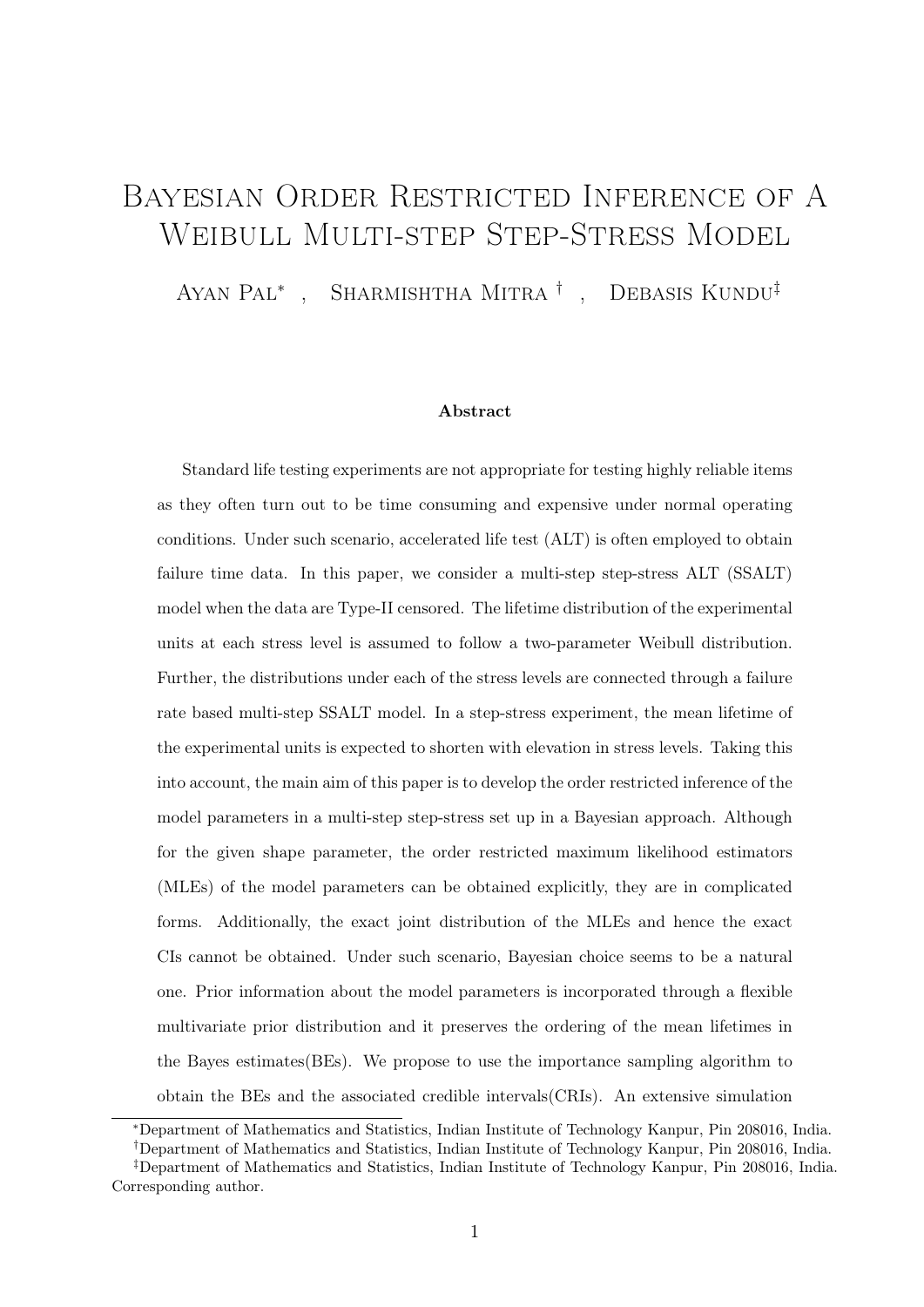study has been carried out and our approach is illustrated with two real datasets. A novel optimal plan is proposed to determine the stress changing time points based on the sum of the posterior variances.

Key Words: Weibull distribution; step-stress model; failure rate based model; Bayes estimator; credible interval; optimal stress-changing time.

# 1 INTRODUCTION

Industrial life testing experiments often turn out to be a challenging task for reliability practitioners. With the unprecedented progress of science and technology over the last few decades, quality of products has improved a lot and hence, products with high reliability are quite common nowadays. However, under NOCs, the implementation of life testing experiments for such products require huge cost and excessive time. Further, it fails to meet the requirements of reliability evaluation. Under such scenarios, ALT experiments are usually undertaken to speed up the failure process, thus saving time and cost.

A special case of the ALT experiment is the SSALT experiment, wherein the condition is made extreme at given time points or after specified number of failures. A general set up of a fixed time point multi-step SSALT experiment is as follows. Suppose, n items are exposed to an initial stress level  $s_1$ . At fixed time points  $\tau_1, \tau_2, \ldots, \tau_m$ , the stress levels are increased to  $s_2, s_3, \ldots, s_{m+1}$ , respectively. In this process, distributional assumptions are usually made for the lifetime of the units corresponding to each stress level and the failure times are recorded in an ascending order. Inference on the lifetime distributions under each stress level is performed first under the accelerated set up and then the results are translated back to predict the reliability characteristics under normal conditions. Some of the key references on different ALT models are available in Nelson [26], Bagdonavicius and Nikulin [4] and the references cited therein.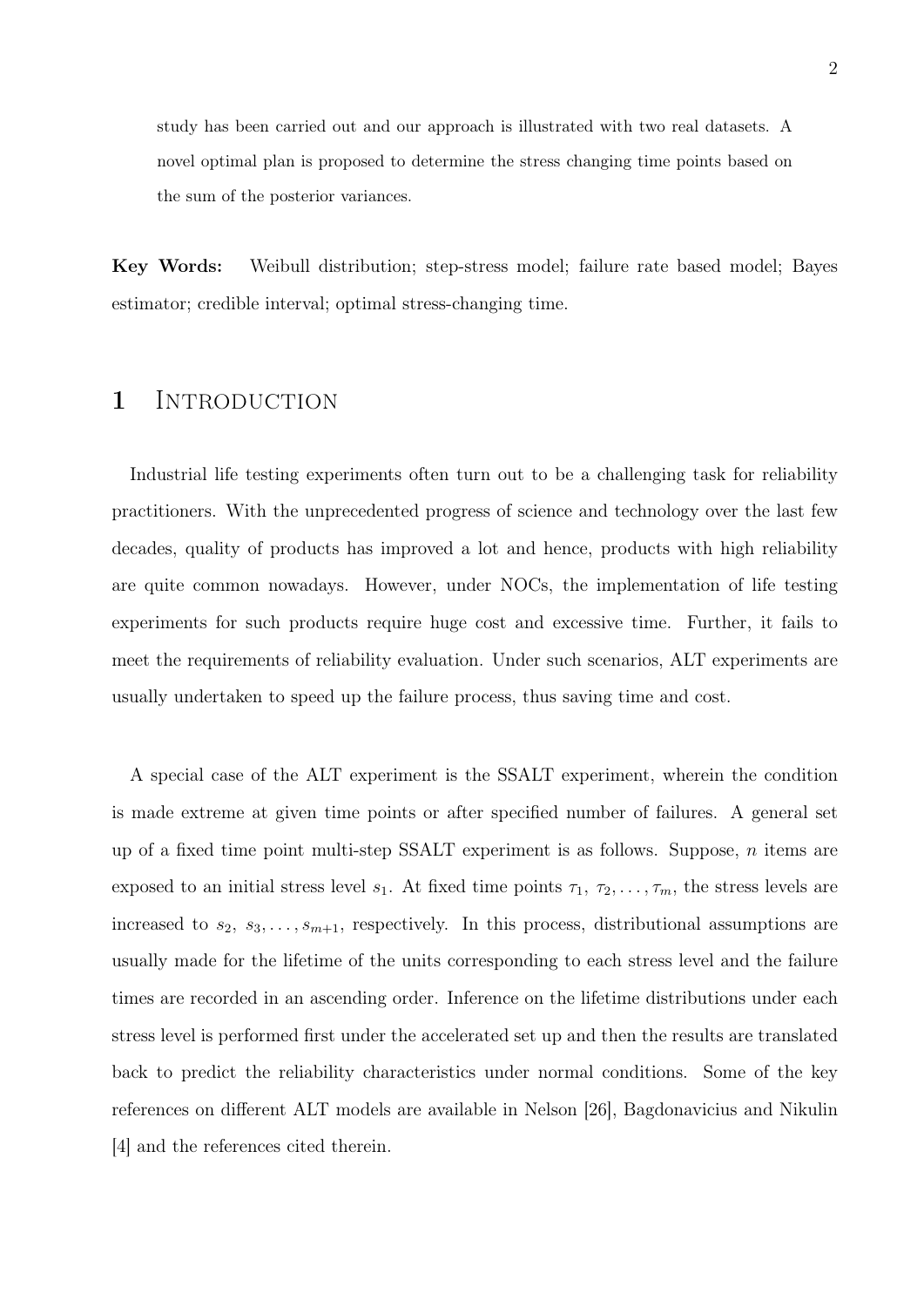The two most common models to assess the impact of stress levels on the lifetime distribution are the cumulative exposure model (CEM) proposed by Sedyakin [33] and the tampered failure rate model (TFRM) introduced by Bhattacharyya and Soejoeti [9]. Similar to TFRM, Khamis-Higgins model (KHM) was proposed by Khamis and Higgins [17] when lifetimes at the different stress levels follow Weibull distribution with a common shape parameter and different scale parameters. Under CEM, the remaining lifetime of an experimental unit depends only on the cumulative exposure accumulated and the current stress level, irrespective of how it has been actually accumulated, while under TFRM, the change of stress level has a multiplicative effect on the subsequent hazard rate. If  $h_i(.)$  is the failure rate corresponding to the absolutely continuous CDF  $F_i(.)$  with PDF  $f_i(.)$ , of the failure time distribution at the *i*−th stress level, then  $h_i(.)$  is given by

$$
h_i(t) = \frac{f_i(t)}{1 - F_i(t)}; \ \ i = 1, 2, \dots, m + 1.
$$

Recently, Kateri and Kamps [15] introduced the failure rate-based SSALT model. It states that the overall hazard function  $h(t)$  under the step-stress pattern for  $i = 1, 2, \ldots, m + 1$ , is expressed as

$$
h(t) = \begin{cases} h_1(t) & \text{if } 0 < t \le \tau_1 \\ h_i(t) & \text{if } \tau_{i-1} < t \le \tau_i. \end{cases}
$$

Hence, the compound CDF  $G(.)$  for  $i = 1, 2, ..., m + 1$ , can be expressed as

$$
G(t) = \begin{cases} F_1(t) & \text{if } 0 < t \le \tau_1 \\ 1 - \left\{ \prod_{j=1}^{i-1} \frac{1 - F_j(\tau_j)}{1 - F_{j+1}(\tau_j)} \right\} (1 - F_i(t)) & \text{if } \tau_{i-1} < t \le \tau_i \end{cases}
$$

.

In a life testing experiment, experimenters often come across units with high reliability. Though, reduction in duration of a life testing experiment under a SSALT set up is obvious, yet it is not controlled. The control of the total experimental duration is equally crucial and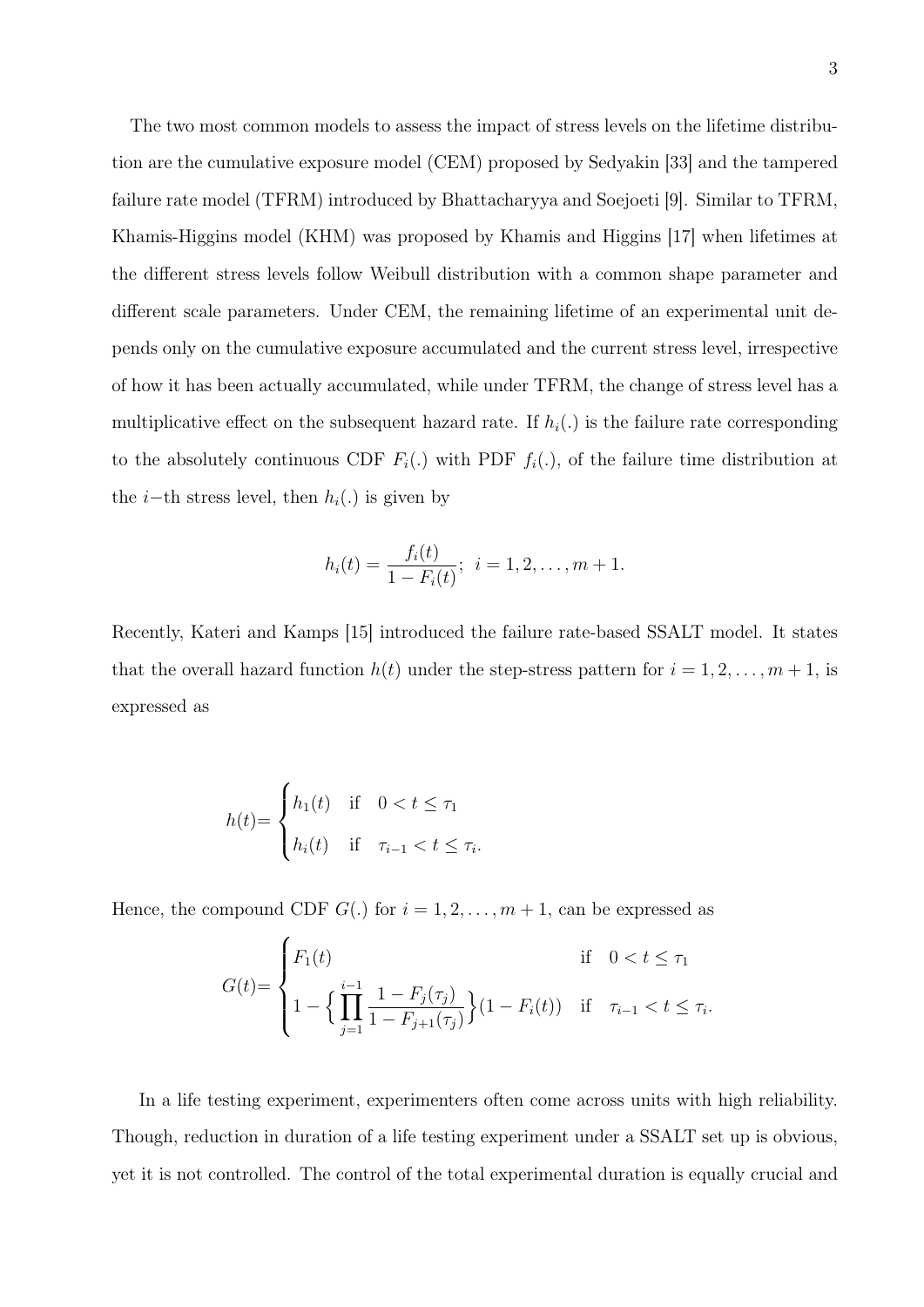can be achieved by imposing different censoring schemes. The experimenter can fix either a) its duration  $\tau > \tau_m$  or b) the total number of observed failures  $(R = r, 1 \le r \le n)$ . In case a), the corresponding sample is Type-I censored, where the number of failures  $(R \ge 1)$ upto time  $\tau$ , is random. In case b), the corresponding sample is Type-II censored and the experiment stops as soon as the  $r$ −th failure occurs.

A two-parameter Weibull (Weib) distribution with the shape parameter  $\alpha > 0$  and scale parameter  $\lambda > 0$  has the following cumulative distribution function (CDF), probability density function (PDF) and hazard function (HF), respectively,

$$
F(t; \alpha, \lambda) = 1 - e^{-\lambda t^{\alpha}}, \qquad t > 0,
$$
\n<sup>(1)</sup>

$$
f(t; \alpha, \lambda) = \alpha \lambda t^{\alpha - 1} e^{-\lambda t^{\alpha}}, \qquad t > 0,
$$
\n
$$
(2)
$$

$$
H(t; \alpha, \lambda) = \alpha \lambda t^{\alpha - 1}, \qquad t > 0.
$$
\n<sup>(3)</sup>

Because of the various shapes of the PDF and its convenient representation of the survival function, the Weibull distribution has been used very effectively for analyzing lifetime data, especially for censored data, which is very common in most life testing experiments. From now on, a Weibull distribution with the shape parameter  $\alpha$  and the scale parameter  $\lambda$  will be denoted by Weib $(\alpha, \lambda)$ . Note that Weib $(1, \lambda)$  is the standard exponential distribution with mean 1 λ .

The CEM is extensively studied in the literature when the lifetime distribution is exponential, see, for example, Bagdonavicius [3], Nelson [26], and the recent exhaustive review article by Balakrishnan [7]. Analysis of the CEM was a dressed by Komori [18], when the lifetimes of the experimental units follow the Weibull distribution. Under the same distributional assumptions, Bai and Kim [5] and Kateri and Balakrishnan [14] discussed the inferential aspects of step-stress model under Type-I and Type-II censoring schemes, respectively.

The main intent of a SSALT experiment is to reduce the lifetime of the experimental units by increasing the stress level. Therefore, it is very natural to make the assumption that the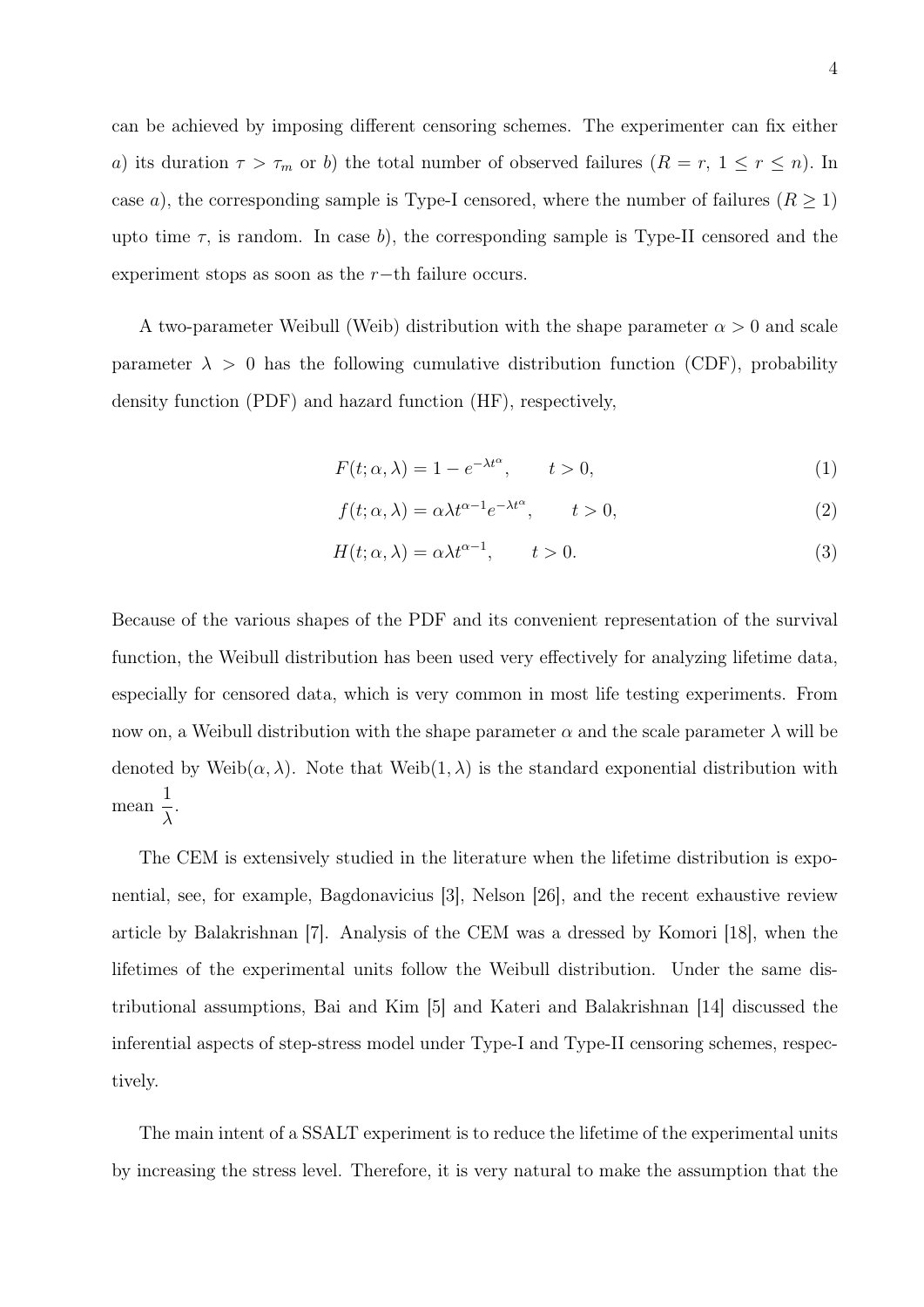expected lifetime of the experimental units is lower at the higher stress level. However, most of the contributions on parametric inference in SSALT experiments ignore this assumption. ? ] first incorporated this information in a multi-step SSALT and considered the maximum likelihood estimation of the model parameters assuming that the lifetime of the experimental units follows exponential distribution. Recently Pal et al. [27] considered the classical order restricted inference of the model parameters under similar set up when the failure time distribution at the *i*−th stress level is Weib $(\alpha, \lambda_i)$ ,  $i = 1, 2, \ldots, m + 1$ . Although for fixed  $\alpha$ , the order restricted MLEs of the scale parameters can be obtained explicitly and the MLE of the shape parameter needs to be obtained numerically, the estimates are in complicated form. Additionally, the exact joint distribution of the MLEs and hence the exact CIs cannot be obtained in case the order restriction is present. Under such scenarios, Bayesian inference becomes a natural alternative. Bayesian inference for the analysis of SSALT has been addressed by many authors. Dorp et al. [12] considered the exponential Type-I censored case, where the transformed failure rates at different stress levels are modeled with a generalized Dirichlet prior. Dorp and Mazzuchi [11] developed the Bayesian framework for CEM and Weibull failure times. Sha and Pan [34] considered the Bayesian analysis for the Weibull proportional hazard (PH) model in multi-step SSALT set up where the scale parameters are related to the stress levels through a log-linear function. A "conjugate-like " prior is constructed and a Markov chain Monte Carlo (MCMC) algorithm with adaptive rejection sampling technique is used for posterior inference.

Recently Samanta et al. [29] and Samanta and Kundu [31] also considered the similar problem mentioned in Balakrishnan et al. [8]. They developed the order restricted classical inference of the model parameters using a reparametrization technique and the corresponding Bayesian inference under the squared error loss function based on importance sampling technique in case of exponential and generalized exponential distributions respectively.

This work aims in developing the statistical analysis of a multi-step SSALT model from a Bayesian viewpoint when the lifetime distribution of the experimental units under i−th stress level is Weib $(\alpha, \lambda_i)$ ,  $i = 1, 2, ..., m + 1$ , and it satisfies the failure rate based SSALT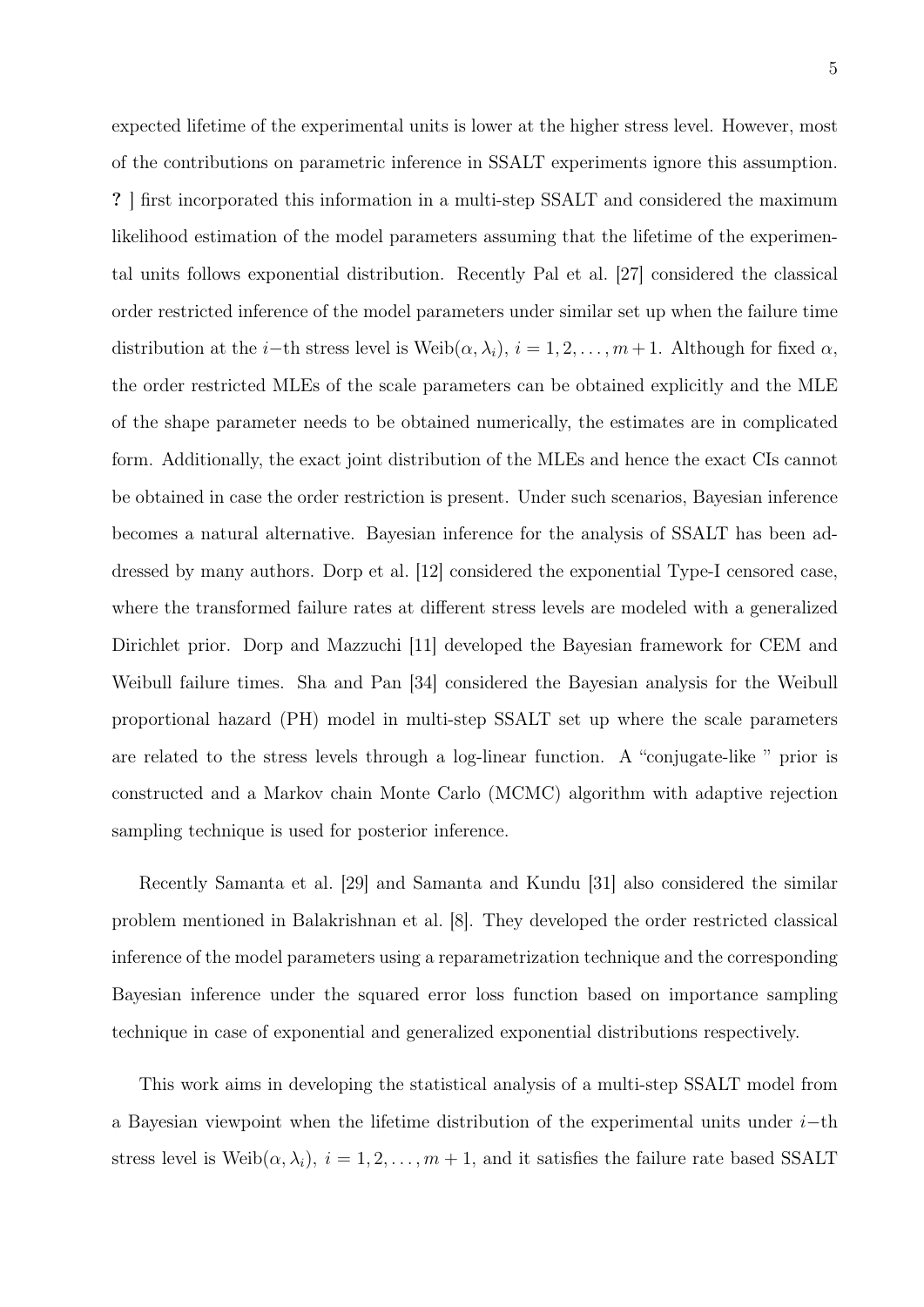6

model assumptions. Assumption of common shape parameter in Weibull distribution is quite common (see for example Mondal and Kundu [25], Samanta et al. [30] ) and it makes the problem mathematically more tractable. However, different shape parameters may also be incorporated at different stress levels to make the model more flexible, although it has not been attempted here. Order restricted Bayesian inference of the model parameters is developed using a very flexible multivariate prior assumption which retains the natural ordering in the mean lifetimes  $(\lambda_1 \leq \lambda_2 \leq \ldots \leq \lambda_{m+1})$  without assuming any functional structure. The BEs of the unknown model parameters are derived and the associated CRIs are constructed using the importance sampling algorithm . Extensive simulation study is carried out for both the censored and the complete sample cases to see the effectiveness of the model. In addition, we provide the analysis of two real data sets for illustrative purposes.

The SSALT being a quite common practice in product life testing, reduces the time duration between product design and product release time. It has hence a direct impact on product performance and reliability improvement. Undoubtedly, an important related aspect is thus the optimal planning of the SSALT subject to certain optimization criteria. Keeping in mind the order restriction on the mean failure times, we propose a novel optimal plan to choose the optimal hold time points  $\tau_1, \ldots, \tau_m$ , at which the stress levels are altered. The optimization criterion here is defined as a constrained minimization of sum of the expected posterior variances of the BEs of the model parameters. The proposed method is simple to implement even when stress changes are frequent, or in other words, the number of stress levels  $(m)$  is large. Since, the posterior variances of the BEs of the unknown model parameters are not in closed form, we resort to the Lindley's approximation (See Lindley [21] for details). We present the optimal stress-changing time points for different prior assumptions and sample sizes in Section 5.

Rest of the paper is organized as follows. In Section 2, we provide the model assumption and the likelihood function constructed on the basis of the available data. In Section 3.1, we state the prior assumptions on the model parameters keeping in mind the order restriction. The proposed methodology to obtain the BEs and the associated CRIs is discussed in Section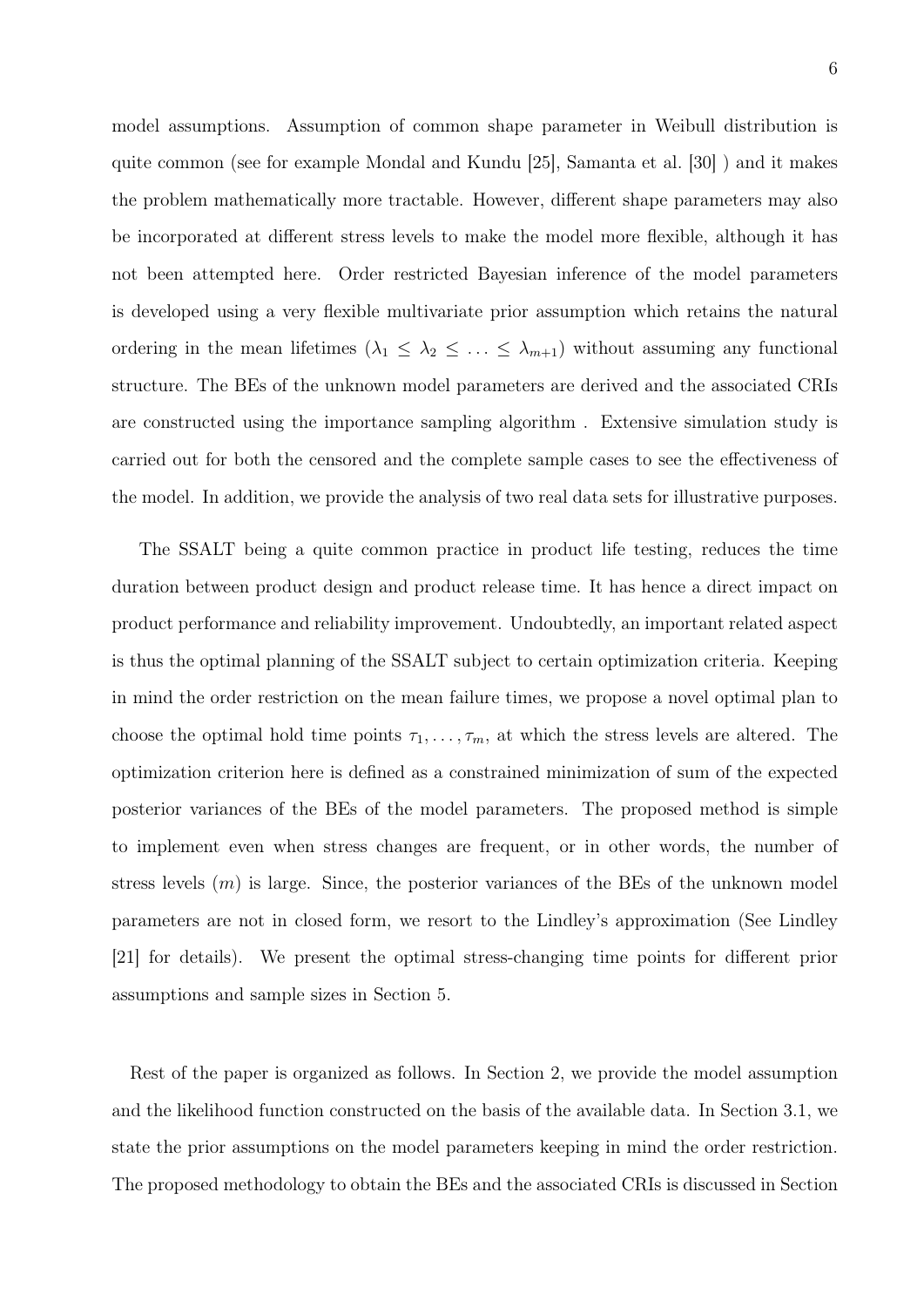3.2. Numerical exercise and the analysis of two real life data sets are presented in Section 4. In Section 5, the optimal planning of a multi-step SSALT is considered. Finally, we conclude the paper in Section 6.

# 2 Model Assumptions and the likelihood function

We assume that n identical units are placed on a life testing experiment, and subjected to an initial stress level  $s_1$  at the time point 0. At pre- fixed time points  $\tau_1, \tau_2, \ldots, \tau_m$ , the stress level increases to  $s_2, s_3, \ldots, s_{m+1}$ , respectively. Finally, the experiment terminates as soon as the r−th  $(1 \le r \le n)$  unit fails. The Type-II censored failure time data thus obtained from this multi-step SSALT experiment, is given by

$$
\mathcal{D} = \{t_{1:n} < \ldots < t_{\bar{n}_1:n} < \tau_1 < t_{\bar{n}_1+1:n} < \ldots < t_{\bar{n}_2:n} < \tau_2 < \ldots < \tau_m < t_{\bar{n}_m+1:n} < \ldots < t_{r:n}\}.
$$
\n
$$
\tag{4}
$$

Here  $n_k$  is the number of failures under stress level  $s_k$   $(k = 1, \ldots, m + 1)$  and  $\bar{n}_j = \sum$ j  $i=1$  $n_i$ is the total number of failures upto the  $j-$  th stress level. Further, it is assumed that the lifetime distribution of the experimental units under the stress level  $s_k$  follows Weib $(\alpha, \lambda_k)$ . Hence, for  $\alpha > 0$ ,  $\lambda_k > 0$  and  $t > 0$ , the CDF and the HF of the lifetime distribution at the  $k-$  th stress level is given by

$$
F_k(t) = \left(1 - e^{-\lambda_k t^{\alpha}}\right), h_k(t) = \alpha \lambda_k t^{\alpha - 1}, \quad k = 1, \ldots, m + 1.
$$

If  $s_j$ ;  $j = 1, 2, \ldots, m + 1$  are the  $m + 1$  stress levels and  $\tau_i$ ;  $i = 1, 2, \ldots, m$  are the predetermined time points at which the stress level changes from  $s_i$  to  $s_{i+1}$ , the overall HF based on the failure rate based SSALT model assumptions under the step-stress pattern is given by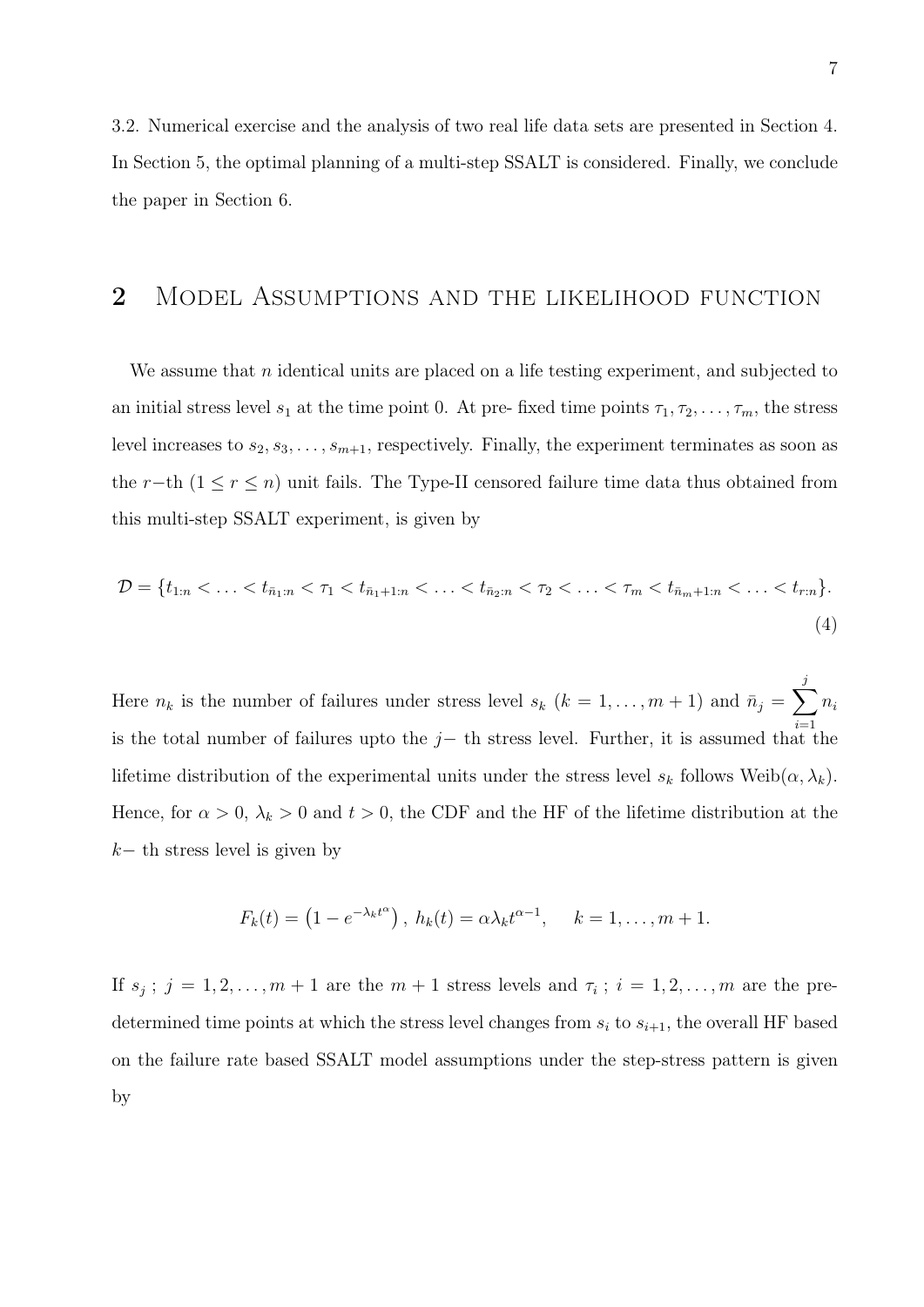$$
h(t) = \begin{cases} \lambda_1 h_o(t) & \text{if } 0 < t \le \tau_1, \\ \lambda_k h_o(t) & \text{if } \tau_{k-1} < t < \tau_k, \\ \lambda_{m+1} h_o(t) & \text{if } \tau_m < t < \infty, \end{cases}
$$

where  $h_o(t)$  is the HF corresponding to the baseline CDF  $F_o(t) = 1 - e^{-t^{\alpha}}$ . The flexibility of this model can be very useful in multi-step SSALT experiments. Some recent references for more insight and detailed interpretations of this model can be found in Kateri and Kamps [15, 16].

We denote  $\boldsymbol{\theta} = (\alpha, \lambda_1, \lambda_2, \ldots, \lambda_{m+1})$ , the set of model parameters to be estimated. Using the one-to-one correspondence between the HF and the CDF, the overall CDF and the associated PDF are given by

$$
F(t) = \begin{cases} 0 & \text{if } t < 0, \\ 1 - e^{-\lambda_1 t^\alpha} & \text{if } 0 < t \leq \tau_1, \\ 1 - e^{-\sum\limits_{j=1}^{k-1} (\lambda_j - \lambda_{j+1}) \tau_j^\alpha - \lambda_k t^\alpha} & \text{if } \tau_{k-1} < t \leq \tau_k \text{ ; } k = 2, 3, \dots, m, \\ 1 - e^{-\sum\limits_{j=1}^m (\lambda_j - \lambda_{j+1}) \tau_j^\alpha - \lambda_{m+1} t^\alpha} & \text{if } \tau_m < t < \infty, \end{cases}
$$
\n
$$
f(t) = \begin{cases} \alpha \lambda_1 t^{\alpha - 1} e^{-\lambda_1 t^\alpha} & \text{if } 0 < t \leq \tau_1, \\ e^{-\sum\limits_{j=1}^{k-1} (\lambda_j - \lambda_{j+1}) \tau_j^\alpha} \alpha \lambda_k t^{\alpha - 1} e^{-\lambda_k t^\alpha} & \text{if } \tau_{k-1} < t \leq \tau_k \text{ ; } k = 2, 3, \dots, m, \\ e^{-\sum\limits_{j=1}^m (\lambda_j - \lambda_{j+1}) \tau_j^\alpha} \alpha \lambda_{m+1} t^{\alpha - 1} e^{-\lambda_{m+1} t^\alpha} & \text{if } \tau_m < t < \infty, \\ 0 & \text{otherwise.} \end{cases}
$$

Therefore, based on the censored data (4), the likelihood function can be written as

$$
L(\boldsymbol{\theta}|\mathcal{D}) \propto \alpha^r \lambda_1^{n_1} \lambda_2^{n_2} \dots \lambda_{m+1}^{r - \bar{n}_m} \Big( \prod_{i=1}^r t_{i:n}^{\alpha - 1} \Big) e^{-(\lambda_1 D_1(\alpha) + \lambda_2 D_2(\alpha) + \dots + \lambda_{m+1} D_{m+1}(\alpha))}, \tag{5}
$$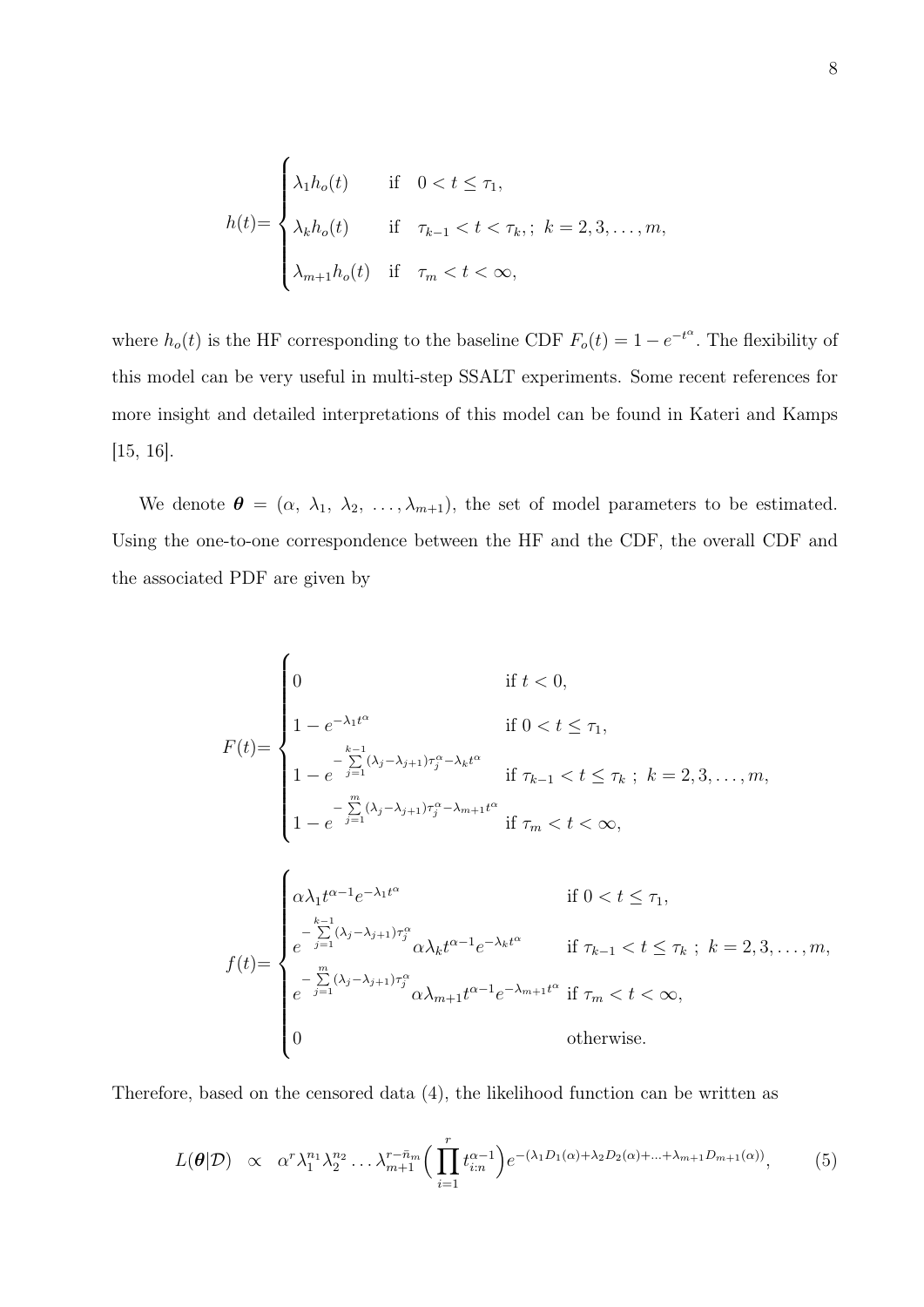where for  $j = 1, 2, ..., m + 1$ ,

$$
D_j(\alpha) = \Big[\sum_{i=\overline{n}_{j-1}+1}^{\overline{n}_j} t_{i:n}^{\alpha} + (n-\overline{n}_j)\tau_j^{\alpha} - (n-\overline{n}_{j-1})\tau_{j-1}^{\alpha}\Big], \ \ \overline{n}_0 = \tau_0 = 0, \ \ \overline{n}_{m+1} = r.
$$

# 3 Bayesian inference

In this section, we consider the order restricted Bayesian inference of the unknown model parameters. Before proceeding further, we would like to introduce the following notations which will be used in the subsequent sections. A gamma random variable with the shape parameter  $\tilde{\alpha} > 0$  and scale parameter  $\tilde{\lambda} > 0$  has the PDF

$$
f_{GA}(x; \widetilde{\alpha}, \widetilde{\lambda}) = \frac{\widetilde{\lambda}^{\widetilde{\alpha}}}{\Gamma(\widetilde{\alpha})} x^{\widetilde{\alpha}-1} e^{-\widetilde{\lambda}x}; \quad x > 0.
$$

It will be denoted by  $GA(\tilde{\alpha}, \tilde{\lambda})$ . A Dirichlet random vector with the parameters  $a_i > 0$ ,  $i = 1, \ldots, m + 1$ , has the PDF

$$
f_{DIR}(\mathbf{x};\theta) = \frac{\Gamma(a_1 + a_2 + \dots + a_{m+1})}{\Gamma(a_1)\Gamma(a_2)\dots\Gamma(a_{m+1})} \Big\{ \prod_{i=1}^m x_i^{a_i - 1} \Big\} \Big( 1 - \sum_{i=1}^m x_i \Big)^{a_{m+1} - 1}; \quad 0 < \sum_{i=1}^m x_i < 1,
$$

where  $\mathbf{x} = (x_1, x_2, \ldots, x_m)$ ,  $\mathbf{a} = (a_1, a_2, \ldots, a_{m+1})$ . It will be denoted by DIR( $\mathbf{a}$ ). The following prior assumptions are made on the common shape parameter  $\alpha$  and on the scale parameters  $\boldsymbol{\lambda} = (\lambda_1, \lambda_2, \dots, \lambda_{m+1})$ , considering the order restriction on  $\lambda_i$ 's. Following the ideas of Pena and Gupta [28], it is assumed that

$$
\lambda = \sum_{i=1}^{m+1} \lambda_i \sim GA(a_0, b_0)
$$
  

$$
\mathbf{p} = \left(\frac{\lambda_1}{\sum_{i=1}^{m+1} \lambda_i}, \frac{\lambda_2}{\sum_{i=1}^{m+1} \lambda_i}, \dots, \frac{\lambda_m}{\sum_{i=1}^{m+1} \lambda_i}\right) \sim DIR(\mathbf{a})
$$
 (6)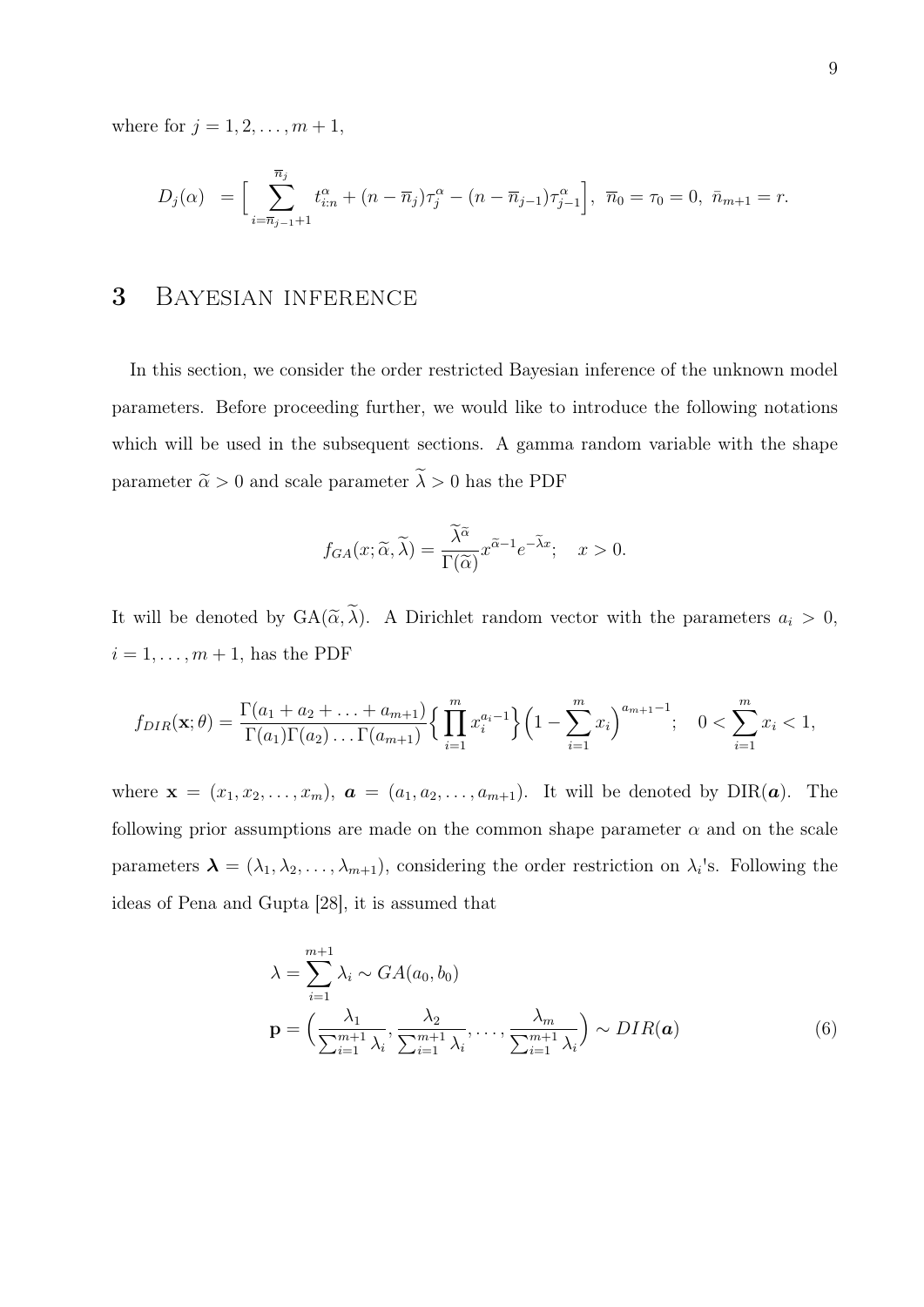with  $a_0 > 0$ ,  $b_0 > 0$ ,  $a_i > 0$ ,  $i = 1, \ldots, m + 1$ , and they are independently distributed. The joint PDF of  $\lambda$  can be obtained as follows

$$
\pi(\lambda|a_o, b_o, \mathbf{a}) = \frac{\Gamma(a_1 + a_2 + \dots + a_{m+1})}{\Gamma(a_o)} (b_o \lambda)^{a_o - a_1 - a_2 - \dots - a_{m+1}} \times \left(\frac{b_o^{a_1}}{\Gamma(a_1)} \lambda_1^{a_1 - 1} e^{-b_o \lambda_1}\right) \times \left(\frac{b_o^{a_2}}{\Gamma(a_2)} \lambda_2^{a_2 - 1} e^{-b_o \lambda_2}\right) \times \vdots \n\vdots \n\times \left(\frac{b_o^{a_{m+1}}}{\Gamma(a_{m+1})} \lambda_{m+1}^{a_{m+1} - 1} e^{-b_o \lambda_{m+1}}\right).
$$
\n(7)

It is known as the Dirichlet- Gamma PDF, and will be denoted by  $DG(a_o, b_o, a)$ . It may be noted that  $DG(a_o, b_o, a)$  is a very flexible multivariate distribution with support over the unit m- simplex. The Dirichlet-Gamma prior can be used quite flexibly to model the scale parameters. It can assume different shapes depending on the values of the hyperparameters. The following result gives the mean and variance of the Dirichlet- Gamma PDF.

**Result 1.** If  $\lambda \sim DG$  ( $a_o, b_o, a$ ), then for  $i = 1, 2, ..., m + 1$ ,

$$
E(\lambda_i) = \frac{a_o a_i}{b_o \sum_{i=0}^{m+1} a_i}, \text{ and } V(\lambda_i) = \frac{a_o a_i}{b_o^2 \sum_{i=0}^{m+1} a_i} \left\{ \frac{(a_o + 1)(a_i + 1)}{\sum_{i=0}^{m+1} a_i + 1} - \frac{a_o a_i}{\sum_{i=0}^{m+1} a_i} \right\}.
$$

Proof: See Appendix.

It is quite simple to generate a sample from a Dirichlet-Gamma distribution using the condition that  $\lambda \sim DG(a_o, b_o, a)$ , if and only if m $\sum$  $^{+1}$  $i=1$  $\lambda_i$  has a gamma distribution and the vector of proportions  $\left(\frac{\overline{}}{\sum_{i=1}^{n}}\right)$  $\frac{\lambda_1}{\frac{m+1}{i=1}\,\lambda_i},\frac{\lambda_2}{\sum_{i=1}^{m+1}\lambda_i},\ldots,\frac{\lambda_m}{\sum_{i=1}^{m+1}\lambda_i}$ ) has a Dirichlet distribution, and they are independently distributed. The following steps are followed to generate a sample from  $DG(a_o, b_o, a).$ 

STEP 1. Generate X from  $GA(a_o, b_o)$ .

STEP 2. Generate  $\boldsymbol{Y} = (Y_1, Y_2, \dots, Y_m)$  from DIR( $\boldsymbol{a}$ ).

To generate from  $DIR(a)$ , we provide below the method of Devroye [10].

• Generate  $Z_1, Z_2, \ldots, Z_{m+1}$  independent gamma random variables such that  $Z_k \sim GA(a_k, 1)$ ,  $k = 1, 2, \ldots, m + 1.$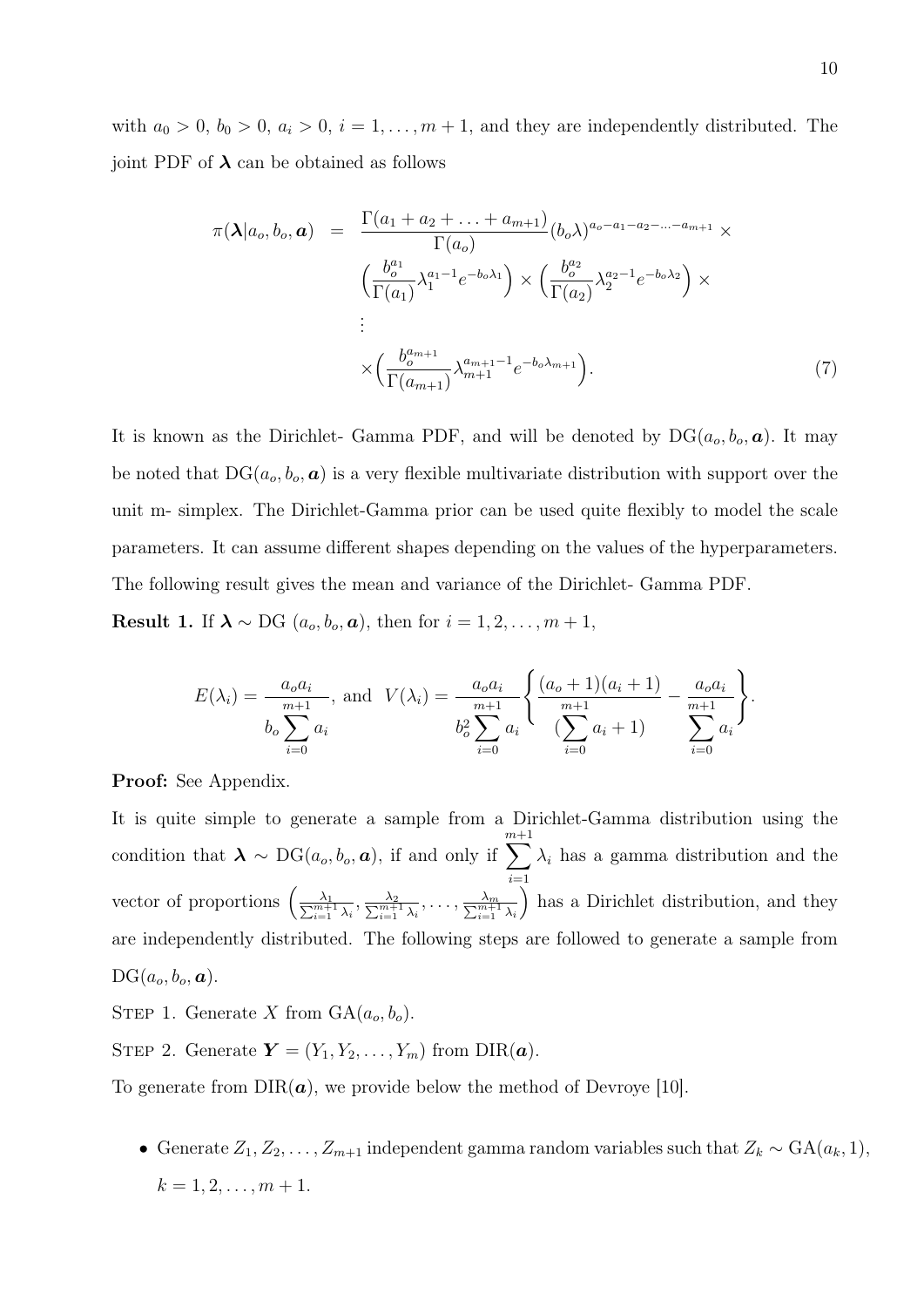• Define 
$$
Z = \sum_{i=1}^{m} Z_i
$$
 and  $Y_i = \frac{Z_i}{Z}$ ,  $i = 1, 2, \ldots, m$ . Then  $(Y_1, Y_2, \ldots, Y_m) \sim \text{DIR}(\boldsymbol{a})$ ,

STEP 3. Now obtain  $\boldsymbol{\lambda} = (\lambda_1, \lambda_2, \dots, \lambda_{m+1})$  by setting  $\lambda_i = Y_i X$ ,  $i = 1, 2, \dots, m$  and  $\lambda_{m+1} = (1 - Y_1 - Y_2 - \ldots - Y_m)X.$ 

For  $m = 1$ , the corresponding analogue is the Beta-Gamma distribution, see, for example Kundu and Pradhan [19].

#### 3.1 PRIOR ASSUMPTIONS : ORDER RESTRICTED

Keeping in mind the order restriction on the scale parameters  $(\lambda_1 \leq \lambda_2 \leq \ldots \leq \lambda_{m+1}),$ the following prior assumption is made on  $(\lambda_1, \lambda_2, \dots, \lambda_{m+1})$ .

$$
\pi_{\text{ord}}(\lambda|a_o, b_o, \mathbf{a}) \propto \frac{\Gamma(a_1 + a_2 + \dots + a_{m+1})}{\Gamma(a_o)\Gamma(a_1) \dots \Gamma(a_{m+1})} b_o^{a_o} \lambda^{a_o - \sum_{i=1}^{m+1} a_i} e^{-b_o \lambda} \times \sum_{\mathcal{P}} \left( \lambda_{i_1}^{a_1 - 1} \lambda_{i_2}^{a_2 - 1} \dots \lambda_{i_{m+1}}^{a_{m+1} - 1} \right); \quad 0 < \lambda_1 \leq \lambda_2 \leq \dots \leq \lambda_{m+1} < \infty.
$$
\n
$$
(8)
$$

Note that (8) is the ordered Dirichlet-Gamma PDF and we will denote it by  $ODG(a_o, b_o, a)$ . Here,  $P$  denotes the set of all the  $(m + 1)!$  permutations of  $\{1, 2, \ldots, m + 1\}$ . It is quite straightforward to generate a sample from an ordered Dirichlet-Gamma distribution. At first, we generate a sample from a Dirichlet-Gamma distribution and then by sorting, we obtain a random sample from an ordered Dirichlet-Gamma distribution.

#### 3.2 Bayes estimates and credible intervals

In this subsection, we provide BEs of the unknown model parameters and the associated CRIs. Although we have considered the squared error loss function, any other loss function can easily be incorporated. It is assumed that  $\alpha$ ,  $\lambda$  have prior distributions  $\pi_{shape}(.)$ ,  $\pi_{ord}(.)$ , respectively. For  $a > 0$ ,  $b > 0$ ,  $a_i > 0$ ,  $i = 1, 2, ..., m + 1$ , the priors for the order restricted case are

$$
\pi_{\text{shape}}(\alpha|a, b) \sim \text{GA}(a, b), \ \ \pi_{\text{ord}}(\boldsymbol{\lambda}|a_o, b_o, \boldsymbol{a}) \sim \text{ODG}(a_o, b_o, \boldsymbol{a}),
$$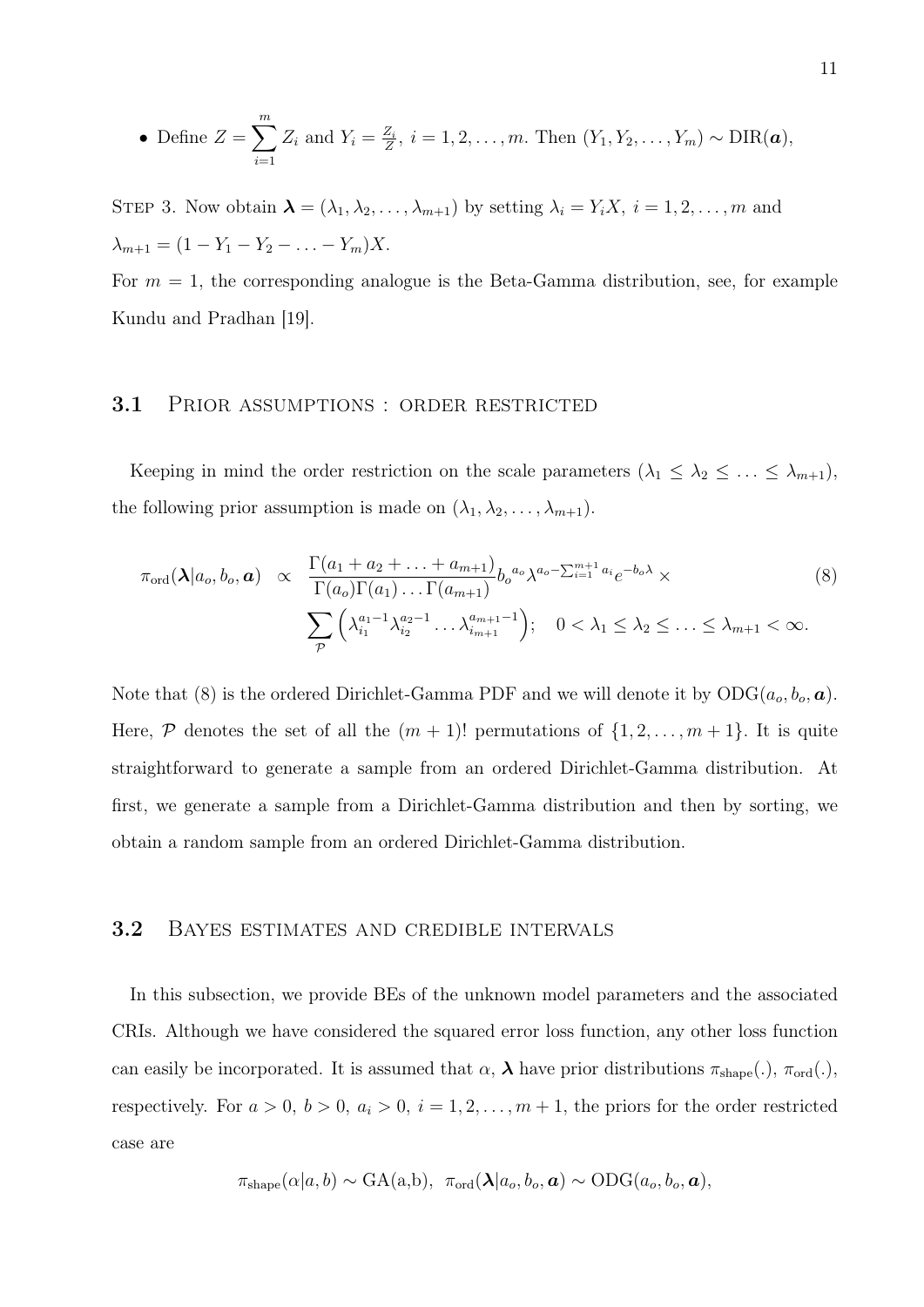and they are assumed to be independently distributed. Hence, the joint posterior density function of  $\theta$  for  $\alpha > 0$ ,  $0 < \lambda_1 \leq \lambda_2 \leq \ldots < \lambda_{m+1}$ , can be written as

$$
\pi(\theta|\mathcal{D}) \propto \lambda^{a_o - a_1 - a_2 - \dots - a_{m+1}} \times \prod_{j=1}^{m+1} \left( \lambda_j^{n_j} e^{-\lambda_j (b_o + D_j(\alpha))} \right) \times
$$

$$
\sum_{(i_1, i_2, \dots, i_{m+1}) \in \mathcal{P}} \left( \lambda_{i_1}^{a_1 - 1} \lambda_{i_2}^{a_2 - 1} \dots \lambda_{i_{m+1}}^{a_{m+1} - 1} \right) \times \alpha^{r+a-1} e^{-b\alpha} \prod_{i=1}^r t_{i:n}^{\alpha}.
$$
 (9)

The BE of some parametric function of  $\theta$ , say  $h(\theta)$ , under the squared error loss function is the posterior expectation of  $h(\theta)$  and it is given by

$$
\widehat{h}(\boldsymbol{\theta}) = E_{\pi(\boldsymbol{\theta}|\mathcal{D})} (h(\boldsymbol{\theta})) = \int_0^\infty \int_0^\infty \dots \int_0^\infty h(\boldsymbol{\theta}) \pi(\boldsymbol{\theta}|\mathcal{D}) d\alpha d\lambda_1 \dots d\lambda_{m+1}, \tag{10}
$$

provided the expectation exists. Due to absence of explicit form of (10), we propose importance sampling technique to compute the BE and the associated CRI. We rewrite the posterior density in (9) as follows.

$$
\pi(\boldsymbol{\theta}|\mathcal{D}) \propto \lambda^{a_o - a_1 - a_2 - \dots - a_{m+1}} \times \prod_{j=1}^{m+1} \left( \lambda_j^{n_j - J} e^{-\lambda_j (D_j(\alpha)) - S(\alpha)} \right) \times
$$

$$
\sum_{\mathcal{P}} \left( \lambda_{i_1}^{a_1 + J - 1} \lambda_{i_2}^{a_2 + J - 1} \dots \lambda_{i_{m+1}}^{a_{m+1} + J - 1} \right) \times e^{-\lambda (b_o + S(\alpha))} \times
$$

$$
\alpha^{r+a-1} e^{-\alpha (b - \sum_{i=1}^r \log t_{i:n})},
$$

where  $\lambda =$ m $\sum$  $^{+1}$  $j=1$  $\lambda_j, J = \min\{n_1, n_2, \dots, n_{m+1}\},\$  and  $S(\alpha) = \min\{D_1(\alpha), D_2(\alpha), \dots, D_{m+1}(\alpha)\}.$ The posterior density function in this case can be written as

$$
\pi(\alpha, \lambda | \mathcal{D}) \propto \pi_1^*(\lambda | \mathcal{D}, \alpha) \times \pi_2^*(\alpha | \mathcal{D}) \times g(\alpha, \lambda | \mathcal{D}), \tag{11}
$$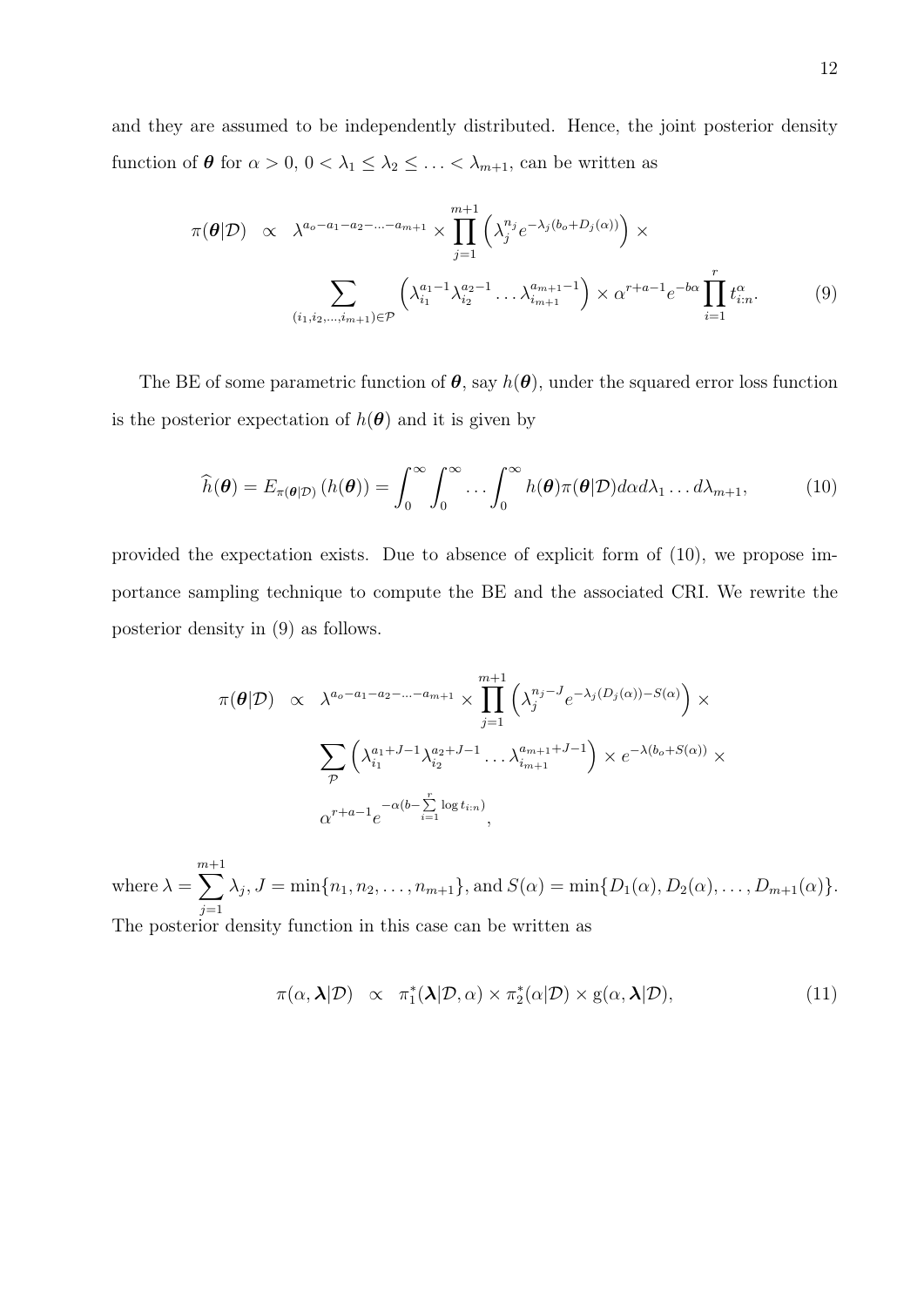where

$$
\pi_1^*(\lambda | \mathcal{D}, \alpha) \sim \text{ODG}(a_o + (m+1)J, b_o + S(\alpha), a_1 + J, a_2 + J, \dots, a_{m+1} + J), \quad (12)
$$

$$
\pi_2^*(\alpha|\mathcal{D}) \propto \alpha^{r+a-1} e^{-\alpha(b-\sum_{i=1}^r \ln t_{i:n})}, \tag{13}
$$

$$
g(\boldsymbol{\theta}|\mathcal{D}) = \frac{\prod_{j=1}^{m+1} [\lambda_j^{n_j-J} e^{-\lambda_j(D_j(\alpha)-S(\alpha))}]}{[b_o+S(\alpha)]^{a_o+(m+1)J}}.
$$
\n(14)

Now for  $\pi_2^*(\alpha|\mathcal{D})$  to be a proper density, we require  $b > \sum$ <sup>r</sup>  $i=1$  $log t_{i:n}$ . Since,  $\pi_2^*(\alpha|\mathcal{D})$  is a well known log-concave density and generation from  $\pi_1^*(\lambda | \mathcal{D}, \alpha)$  is quite convenient to perform, we are able to use the following importance sampling algorithm to compute the BE and the associated CRI of  $h(\boldsymbol{\theta})$ .

#### Algorithm 1

- Step 1. Generate  $\alpha$  from  $\pi_2^*(\alpha|\mathcal{D})$ .
- Step 2. For a given  $\alpha$ , generate  $\lambda_1, \lambda_2, \ldots, \lambda_{m+1}$  from  $\pi_1^*(\lambda | \mathcal{D}, \alpha)$ .
- Step 3. Repeat the procedure M times to generate  $(\alpha_1, \lambda_{11}, \lambda_{12}, \ldots, \lambda_{1m+1})$ .  $\ldots,(\alpha_M,\lambda_{M1},\lambda_{M2},\ldots,\lambda_{Mm+1})$ .
- Step 4. To obtain BE of  $h(\theta)$ , compute  $(h_1, h_2, \ldots, h_M)$ , where  $h_i = h(\theta_i)$ , where  $\theta_i =$  $(\alpha_i, \lambda_{i1}, \lambda_{i2}, \ldots, \lambda_{im+1}).$
- Step 5. Compute  $g_i = g(\theta_i)$ ;  $i = 1, 2, ..., M$ .
- Step 6. Calculate the weights  $w_j = \frac{g_j}{M}$  $\sum_{i=1}^M g_i$  $; j = 1, 2, \ldots, M$

Step 7. Compute the BE of  $h(\theta)$  under the squared error loss function as  $h_{BE}(\theta) =$  $\sum_{j=1}^M g_j h_j$  $\sum_{i=1}^M g_i$ .

Step 8. To construct  $100(1 - \gamma)$ %  $(0 < \gamma < 1)$  CRI for  $h(\theta)$ , arrange  $h'_j$ s in ascending order to obtain  $(h_{(1)}, h_{(2)}, \ldots, h_{(M)})$  and arrange corresponding  $w'_j$ s accordingly to get  $(w_{(1)}, w_{(2)}, \ldots, w_{(M)})$ . Note that  $(w_{(1)}, w_{(2)}, \ldots, w_{(M)})$  may not be ordered.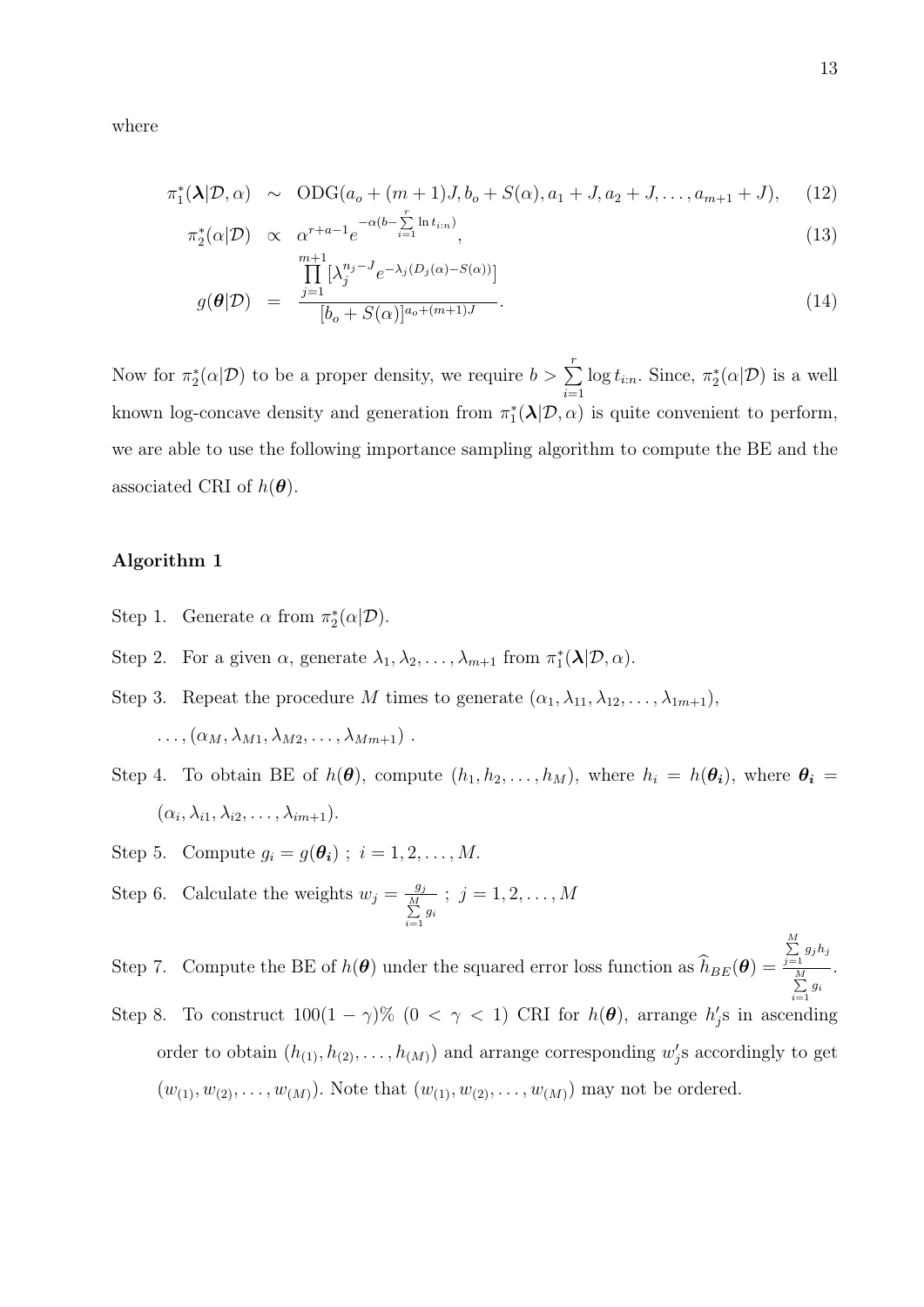Step 9. A 100 $(1 - \gamma)$ % CRI for  $h(\theta)$  can be obtained as  $(h_{j_1}, h_{j_2})$ , where  $j_1$  and  $j_2$  satisfy

$$
j_1, j_2 \in \{1, 2, ..., M\}, \quad j_1 < j_2, \quad \sum_{i=j_1}^{j_2} w_{(i)} \le 1 - \gamma < \sum_{i=j_1}^{j_2+1} w_{(i)}.
$$
 (15)

The 100(1 –  $\gamma$ )% highest posterior density (HPD) CRI of  $h(\theta)$  becomes  $(h_{(j_1^*}, h_{(j_2^*)})$ , where  $1 \leq j_1^* < j_2^* \leq M$  satisfy

$$
\sum_{i=j_1^*}^{j_2^*} w_{(i)} \le 1 - \gamma < \sum_{i=j_1^*}^{j_2^*+1} w_{(i)}, \quad \text{and} \quad h_{(j_2^*)} - h_{(j_1^*)} \le h_{(j_2)} - h_{(j_1)},
$$

for all  $j_1$  and  $j_2$  satisfying (15).

## 4 Simulation studies and data analysis :

#### 4.1 SIMULATION STUDIES

To demonstrate the effectiveness of the proposed Bayesian framework, an extensive simulation study has been carried out. A multi-step SSALT experiment consisting of three stress levels, is considered and the parameter values are taken as  $\alpha = 2.5$ ,  $\lambda_1 = 1$ ,  $\lambda_2 = 2$ ,  $\lambda_3 = 3$ . In addition, different sample sizes and time points for step acceleration  $(n = 30, 40, 50)$ ;  $(\tau_1, \tau_2) = (0.4, 0.6), (0.4, 0.7), (0.5, 0.6)$  are considered for illustration. We have considered both the complete sample  $(r = n)$  case and 20% censoring  $(r = 0.8n)$  case for our analysis purpose. When it comes to prior selection, both the non-informative prior(NIP) and informative prior(IP) assumptions are considered. While considering NIP, the hyperparameter values are taken as follows:  $a = b = a_0 = b_0 = 0.001$ ,  $a_1 = a_2 = a_3 = 1$ . For IP assumptions, the hyperparameter values are taken as follows:  $a = 5, b = 2,$ ,  $b_0 = 1, a_0 = 6, a_1 = 2, a_2 = 4, a_3 = 6$ . In each of the cases, we have computed the BEs and the associated symmetric and HPD CRIs using the importance sampling algorithm.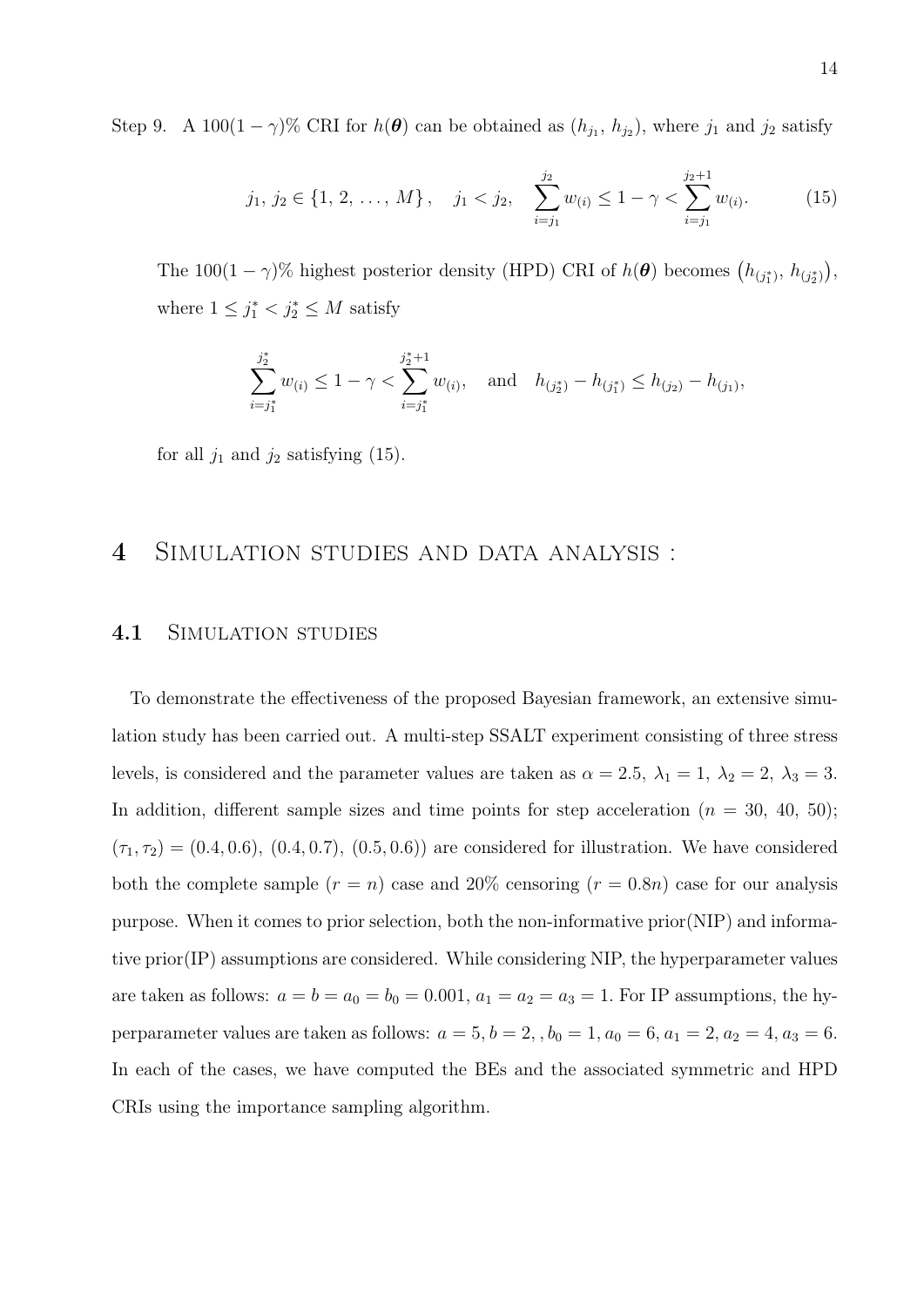The average BEs and the corresponding mean squared errors(MSEs) of  $\alpha$ ,  $\lambda_1$ ,  $\lambda_2$ ,  $\lambda_3$ , are reported in Table 1 and Table 2, based on NIP and IP assumptions, respectively. Again for fixed n,  $\tau_1$  and  $\tau_2$ , as we increase r, the MSEs of  $\lambda_3$  decrease in every instance, as expected. It is observed that for fixed  $r$ ,  $\tau_1$ ,  $\tau_2$ , as sample size increases, as expected, the MSEs decrease. Performance of the BEs with respect to the IP assumptions are better than that with respect to NIP assumptions. In fact, the performance is significantly better in small sizes. For the same set of parameter values, order restricted MLEs and the associated MSEs are computed using the method of generalized isotonic regression as discussed in Pal et al. [27]. The results are reported in Table 3. It is observed that the performance of the BEs with respect to the NIP assumptions are better than the MLEs in terms of MSEs. For interval estimation, 95% symmetric and HPD CRIs of all the model parameters are computed using Algorithm 1. The average lengths and the associated coverage probabilities(CPs) are reported in Tables 4-7. Both the CRIs perform well and as sample size increases, for fixed r,  $\tau_1$ ,  $\tau_2$ , the ALs decrease. However, HPD CRIs provide shorter ALs compared to the symmetric CRIs. All the results are based on 5000 replications.

|        |         |          |          |        | $\alpha$ |        | $\lambda_1$ |        | $\lambda_2$ |        | $\lambda_3$ |
|--------|---------|----------|----------|--------|----------|--------|-------------|--------|-------------|--------|-------------|
| $\, n$ | $\,r\,$ | $\tau_1$ | $\tau_2$ | AE     | MSE      | AE     | MSE         | AЕ     | MSE         | AE     | MSE         |
|        |         |          |          |        |          |        |             |        |             |        |             |
| 20     | 16      | 0.4      | 0.6      | 2.0326 | 0.3908   | 1.1501 | 0.2147      | 2.1710 | 0.4389      | 3.9958 | 2.2432      |
|        |         | 0.4      | 0.7      | 2.0307 | 0.3824   | 1.0761 | 0.1014      | 1.9791 | 0.2330      | 3.9831 | 3.1486      |
|        |         | 0.5      | 0.6      | 2.3028 | 0.3229   | 1.1650 | 0.2131      | 2.3813 | 0.7458      | 3.9685 | 2.0480      |
|        | 20      | 0.4      | 0.6      | 2.1009 | 0.3154   | 1.1694 | 0.1556      | 2.1541 | 0.3555      | 3.8510 | 1.4886      |
|        |         | 0.4      | 0.7      | 2.0917 | 0.3223   | 1.1496 | 0.1061      | 2.1279 | 0.3415      | 3.9400 | 2.2549      |
|        |         | 0.5      | 0.6      | 2.3320 | 0.2938   | 1.1443 | 0.1459      | 2.3452 | 0.5221      | 3.8693 | 1.1164      |
|        |         |          |          |        |          |        |             |        |             |        |             |
| 30     | 24      | 0.4      | 0.6      | 2.1720 | 0.2736   | 1.0296 | 0.1173      | 1.9934 | 0.2715      | 3.5536 | 1.1784      |
|        |         | 0.4      | 0.7      | 2.2046 | 0.2538   | 1.0393 | 0.1013      | 2.0259 | 0.2328      | 3.7121 | 1.9042      |
|        |         | 0.5      | 0.6      | 2.3867 | 0.2543   | 1.0174 | 0.1154      | 2.0990 | 0.2599      | 3.5246 | 0.9704      |
|        |         |          |          |        |          |        |             |        |             |        |             |
|        | 30      | 0.4      | 0.6      | 2.3682 | 0.1856   | 1.1104 | 0.1137      | 2.0033 | 0.2279      | 3.3739 | 0.6757      |
|        |         | 0.4      | 0.7      | 2.4038 | 0.1952   | 1.0898 | 0.0876      | 2.0272 | 0.2231      | 3.5611 | 1.0948      |
|        |         | 0.5      | 0.6      | 2.4415 | 0.2258   | 1.0387 | 0.1095      | 2.1165 | 0.2392      | 3.4610 | 0.7119      |
| 40     | 32      | 0.4      | 0.6      | 2.2810 | 0.2363   | 0.9766 | 0.1053      | 1.8973 | 0.1899      | 3.2458 | 0.5858      |
|        |         | 0.4      | 0.7      | 2.2829 | 0.2123   | 0.9869 | 0.0886      | 1.9949 | 0.1786      | 3.5637 | 1.2890      |
|        |         | 0.5      | 0.6      | 2.4026 | 0.2207   | 0.9814 | 0.1028      | 2.0156 | 0.2228      | 3.3794 | 0.6086      |
|        |         |          |          |        |          |        |             |        |             |        |             |
|        | 40      | 0.4      | 0.6      | 2.5187 | 0.1514   | 1.1153 | 0.1050      | 1.9764 | 0.1722      | 3.1500 | 0.3500      |
|        |         | 0.4      | 0.7      | 2.4738 | 0.1560   | 1.0986 | 0.0874      | 2.0153 | 0.1623      | 3.2541 | 0.5737      |
|        |         | 0.5      | 0.6      | 2.4970 | 0.1995   | 1.0200 | 0.0953      | 2.0239 | 0.2012      | 3.3088 | 0.4637      |
|        |         |          |          |        |          |        |             |        |             |        |             |

Table 1: AEs and MSEs of Bayes Estimators with NIP assumptions. Actual values:  $\alpha = 2.5$ ,  $\lambda_1 = 1$ ,  $\lambda_2 = 2$ ,  $\lambda_3 = 3$ .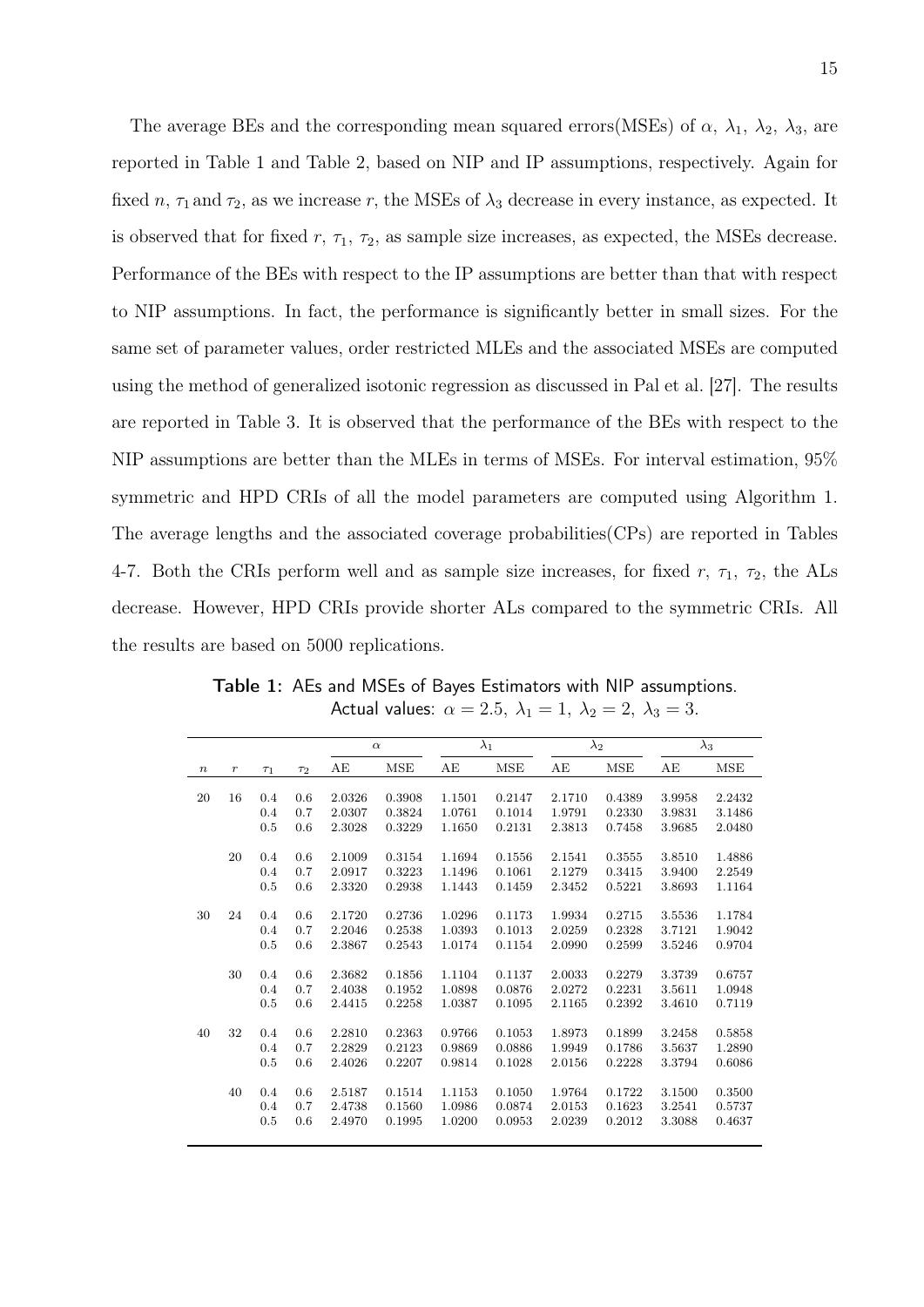|                  |         |                |          |        | $\alpha$ |        | $\lambda_1$ |        | $\lambda_2$ |        | $\lambda_3$ |
|------------------|---------|----------------|----------|--------|----------|--------|-------------|--------|-------------|--------|-------------|
| $\boldsymbol{n}$ | $\,r\,$ | T <sub>1</sub> | $\tau_2$ | AЕ     | MSE      | AE     | MSE         | AЕ     | MSE         | AЕ     | MSE         |
| 20               | 16      | 0.4            | 0.6      | 2.1862 | 0.1715   | 1.1602 | 0.0682      | 2.0718 | 0.1694      | 3.4325 | 0.6380      |
|                  |         |                |          |        |          |        |             |        |             |        |             |
|                  |         | 0.4            | 0.7      | 2.1950 | 0.1749   | 1.1281 | 0.0656      | 1.9511 | 0.1477      | 3.4254 | 0.7036      |
|                  |         | 0.5            | 0.6      | 2.3703 | 0.1494   | 1.1025 | 0.0590      | 2.2579 | 0.1943      | 3.4996 | 0.7347      |
|                  | 20      | 0.4            | 0.6      | 2.2234 | 0.1569   | 1.1862 | 0.0675      | 2.0992 | 0.1684      | 3.4320 | 0.6125      |
|                  |         | 0.4            | 0.7      | 2.2359 | 0.1521   | 1.1775 | 0.0647      | 2.0558 | 0.1470      | 3.4877 | 0.6735      |
|                  |         | 0.5            | 0.6      | 2.3779 | 0.1283   | 1.1105 | 0.0593      | 2.2518 | 0.1826      | 3.4471 | 0.6262      |
|                  |         |                |          |        |          |        |             |        |             |        |             |
| 30               | 24      | 0.4            | 0.6      | 2.3010 | 0.1290   | 1.0699 | 0.0583      | 1.9924 | 0.1418      | 3.3123 | 0.4892      |
|                  |         | 0.4            | 0.7      | 2.3237 | 0.1283   | 1.0819 | 0.0509      | 2.0031 | 0.1374      | 3.3898 | 0.5820      |
|                  |         | 0.5            | 0.6      | 2.4432 | 0.1371   | 1.0232 | 0.0575      | 2.0902 | 0.1467      | 3.3341 | 0.5198      |
|                  |         |                |          |        |          |        |             |        |             |        |             |
|                  | 30      | 0.4            | 0.6      | 2.3753 | 0.1145   | 1.1072 | 0.0588      | 2.0134 | 0.1399      | 3.2682 | 0.3968      |
|                  |         | 0.4            | 0.7      | 2.3706 | 0.1081   | 1.1062 | 0.0506      | 2.0233 | 0.1379      | 3.3231 | 0.4716      |
|                  |         | 0.5            | 0.6      | 2.4779 | 0.1272   | 1.0392 | 0.0583      | 2.0995 | 0.1364      | 3.3029 | 0.4211      |
|                  |         |                |          |        |          |        |             |        |             |        |             |
| 40               | 32      | 0.4            | 0.6      | 2.3632 | 0.1235   | 1.0216 | 0.0584      | 1.9475 | 0.1263      | 3.1549 | 0.3605      |
|                  |         | 0.4            | 0.7      | 2.3832 | 0.1177   | 1.0376 | 0.0542      | 2.0099 | 0.1246      | 3.3022 | 0.4822      |
|                  |         | 0.5            | 0.6      | 2.4597 | 0.1282   | 1.0012 | 0.0580      | 2.0213 | 0.1301      | 3.2268 | 0.3368      |
|                  |         |                |          |        |          |        |             |        |             |        |             |
|                  | 40      | 0.4            | 0.6      | 2.4904 | 0.1000   | 1.0929 | 0.0580      | 1.9858 | 0.1210      | 3.1786 | 0.3445      |
|                  |         | 0.4            | 0.7      | 2.4710 | 0.1028   | 1.0836 | 0.0525      | 2.0039 | 0.1205      | 3.1786 | 0.3445      |
|                  |         | 0.5            | 0.6      | 2.5091 | 0.1251   | 1.0190 | 0.0563      | 2.0293 | 0.1258      | 3.1960 | 0.2843      |
|                  |         |                |          |        |          |        |             |        |             |        |             |

Table 2: AEs and MSEs of Bayes Estimators with IP assumptions. Actual values:  $\alpha = 2.5, \ \lambda_1 = 1, \ \lambda_2 = 2, \ \lambda_3 = 3.$ 

Table 3: MLEs and MSEs of model parameters with  $\alpha_1 = 2.5, \ \lambda_1 = 1, \ \lambda_2 = 2, \ \lambda_3 = 3.$ 

|                  |        |          |     |        | $\alpha_1$ |        | $\lambda_1$ |        | $\alpha_2$ |        | $\lambda_2$ |
|------------------|--------|----------|-----|--------|------------|--------|-------------|--------|------------|--------|-------------|
| $\boldsymbol{n}$ | $\tau$ | $\tau_1$ | T2  | AE     | <b>MSE</b> | AE     | <b>MSE</b>  | AЕ     | <b>MSE</b> | AE     | <b>MSE</b>  |
|                  |        |          |     |        |            |        |             |        |            |        |             |
| 20               | 16     | 0.4      | 0.6 | 2.3569 | 0.6214     | 1.4174 | 0.9416      | 2.1407 | 0.8667     | 3.6723 | 2.3568      |
|                  |        | 0.4      | 0.7 | 2.3537 | 0.5016     | 1.3746 | 0.7817      | 2.0673 | 0.5046     | 3.8763 | 3.4861      |
|                  |        | 0.5      | 0.6 | 2.6367 | 0.8255     | 1.4086 | 1.0327      | 2.4654 | 1.1765     | 3.6315 | 2.1948      |
|                  | 20     | 0.4      | 0.6 | 2.4424 | 0.4484     | 1.4705 | 0.8742      | 2.1512 | 0.7617     | 3.5319 | 1.6441      |
|                  |        | 0.4      | 0.7 | 2.4078 | 0.4368     | 1.4180 | 0.7573      | 2.1357 | 0.5820     | 3.6851 | 2.5088      |
|                  |        | 0.5      | 0.6 | 2.6719 | 0.7131     | 1.3738 | 0.8563      | 2.4234 | 0.9627     | 3.4476 | 1.4494      |
| 30               | 24     | 0.4      | 0.6 | 2.4853 | 0.5496     | 1.3300 | 0.8447      | 2.1485 | 0.6936     | 3.5049 | 1.4282      |
|                  |        | 0.4      | 0.7 | 2.4971 | 0.5229     | 1.3101 | 0.7479      | 2.1481 | 0.4623     | 3.6565 | 2.4004      |
|                  |        | 0.5      | 0.6 | 2.6893 | 0.7797     | 1.2961 | 0.7882      | 2.2644 | 0.8723     | 3.4266 | 1.2757      |
|                  |        |          |     |        |            |        |             |        |            |        |             |
|                  | 30     | 0.4      | 0.6 | 2.5399 | 0.4618     | 1.3375 | 0.7330      | 2.1333 | 0.5823     | 3.3432 | 0.9168      |
|                  |        | 0.4      | 0.7 | 2.5207 | 0.4221     | 1.2906 | 0.6035      | 2.1241 | 0.4027     | 3.4112 | 1.3827      |
|                  |        | 0.5      | 0.6 | 2.6538 | 0.5864     | 1.2451 | 0.6180      | 2.2305 | 0.6998     | 3.3127 | 0.8606      |
| 40               | 32     | 0.4      | 0.6 | 2.5633 | 0.5421     | 1.2954 | 0.8058      | 2.1832 | 0.6159     | 3.3568 | 0.9495      |
|                  |        | 0.4      | 0.7 | 2.5425 | 0.5064     | 1.2575 | 0.6761      | 2.1404 | 0.3626     | 3.4758 | 1.6565      |
|                  |        | 0.5      | 0.6 | 2.6696 | 0.6235     | 1.2734 | 0.6824      | 2.2001 | 0.7078     | 3.3164 | 0.8325      |
|                  |        |          |     |        |            |        |             |        |            |        |             |
|                  | 40     | 0.4      | 0.6 | 2.5906 | 0.4054     | 1.2760 | 0.6462      | 2.1534 | 0.4810     | 3.2383 | 0.6057      |
|                  |        | 0.4      | 0.7 | 2.5629 | 0.4146     | 1.2310 | 0.5718      | 2.1300 | 0.3275     | 3.3519 | 1.1095      |
|                  |        | 0.5      | 0.6 | 2.6564 | 0.4801     | 1.2240 | 0.5196      | 2.1520 | 0.5570     | 3.2220 | 0.5531      |
|                  |        |          |     |        |            |        |             |        |            |        |             |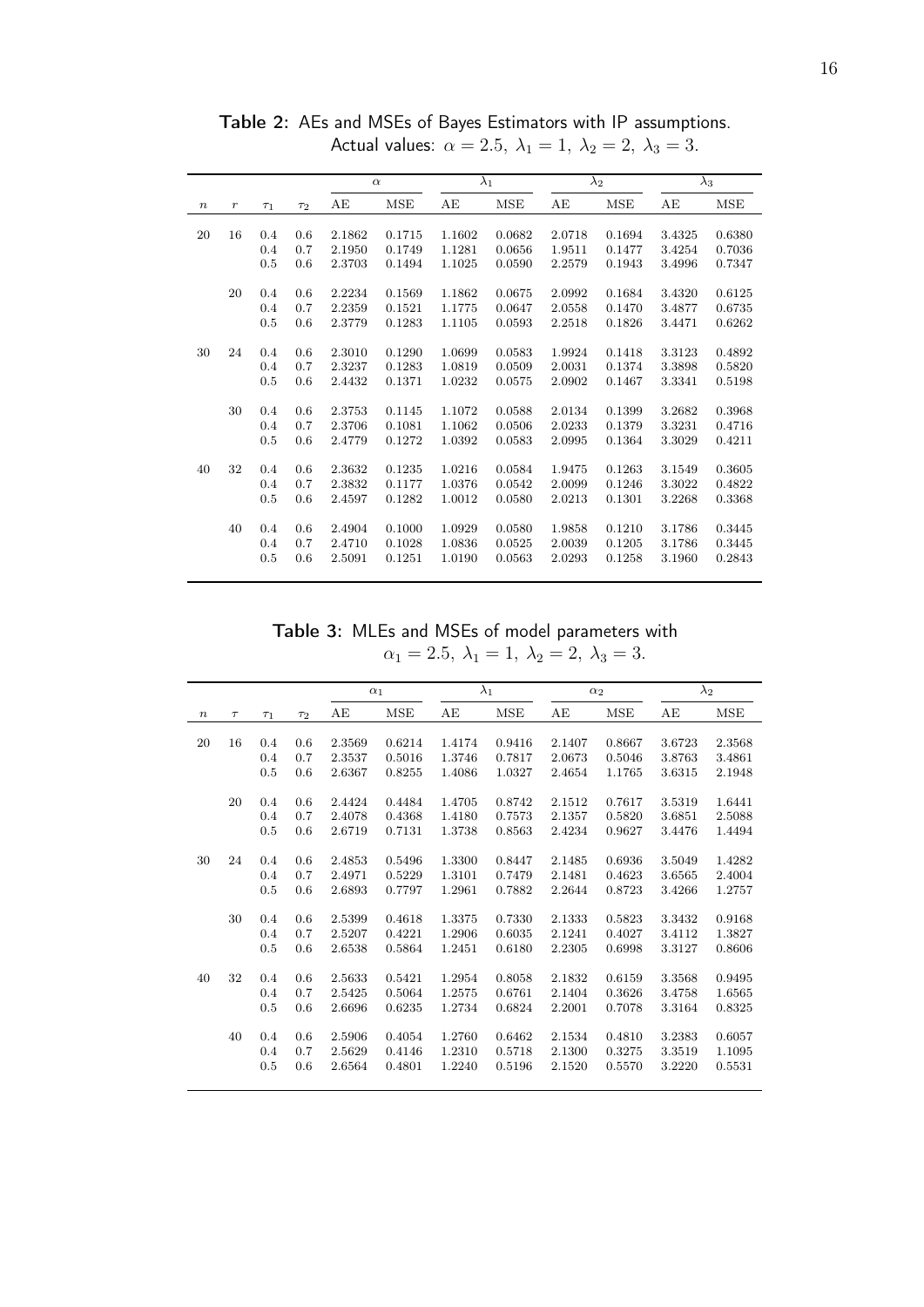|                  |                  |          |          |        | $\alpha$ |        | $\lambda_1$ |        | $\lambda_2$ |        | $\lambda_3$ |
|------------------|------------------|----------|----------|--------|----------|--------|-------------|--------|-------------|--------|-------------|
| $\boldsymbol{n}$ | $\boldsymbol{r}$ | $\tau_1$ | $\tau_2$ | CP     | AL       | CP     | AL          | CP     | AL          | CP     | AL          |
|                  |                  |          |          |        |          |        |             |        |             |        |             |
| 20               | 16               | 0.4      | 0.6      | 0.9362 | 2.2934   | 0.9978 | 2.4067      | 0.9908 | 3.0279      | 0.9584 | 5.1981      |
|                  |                  | 0.4      | 0.7      | 0.9474 | 2.2857   | 0.9980 | 2.1302      | 0.9878 | 2.5285      | 0.9814 | 6.0972      |
|                  |                  | 0.5      | 0.6      | 0.9760 | 2.5622   | 0.9965 | 2.3640      | 0.9860 | 3.4724      | 0.9340 | 4.8166      |
|                  | 20               | 0.4      | 0.6      | 0.9512 | 2.1958   | 0.9995 | 2.3033      | 0.9910 | 2.7713      | 0.9432 | 3.9775      |
|                  |                  | 0.4      | 0.7      | 0.9488 | 2.1761   | 0.9900 | 2.1713      | 0.9804 | 2.5005      | 0.9424 | 5.0089      |
|                  |                  | 0.5      | 0.6      | 0.9734 | 2.5069   | 0.9982 | 2.2506      | 0.9902 | 3.2300      | 0.9346 | 4.0795      |
|                  |                  |          |          |        |          |        |             |        |             |        |             |
| 30               | 24               | 0.4      | 0.6      | 0.9434 | 1.9995   | 0.9960 | 1.9220      | 0.9808 | 2.2357      | 0.9612 | 3.2302      |
|                  |                  | 0.4      | 0.7      | 0.9612 | 2.0399   | 0.9954 | 1.9384      | 0.9746 | 2.0882      | 0.9672 | 4.4900      |
|                  |                  | 0.5      | 0.6      | 0.9745 | 2.2092   | 0.9965 | 1.8199      | 0.9945 | 2.5293      | 0.9590 | 3.1858      |
|                  |                  |          |          |        |          |        |             |        |             |        |             |
|                  | 30               | 0.4      | 0.6      | 0.9724 | 1.8626   | 0.9964 | 1.9519      | 0.9840 | 2.1469      | 0.9458 | 2.4976      |
|                  |                  | 0.4      | 0.7      | 0.9684 | 1.9342   | 0.9974 | 1.9029      | 0.9714 | 1.9604      | 0.9556 | 3.1079      |
|                  |                  | 0.5      | 0.6      | 0.9598 | 1.9003   | 0.9854 | 1.5845      | 0.9876 | 2.1612      | 0.9580 | 2.5626      |
|                  |                  |          |          |        |          |        |             |        |             |        |             |
| 40               | 32               | 0.4      | 0.6      | 0.9166 | 1.6615   | 0.9782 | 1.5420      | 0.9582 | 1.6898      | 0.9268 | 2.1949      |
|                  |                  | 0.4      | 0.7      | 0.9506 | 1.7886   | 0.9826 | 1.6911      | 0.9634 | 1.7230      | 0.9548 | 3.3814      |
|                  |                  | 0.5      | 0.6      | 0.9598 | 1.9003   | 0.9854 | 1.5845      | 0.9876 | 2.1612      | 0.9580 | 2.5626      |
|                  | 40               | 0.4      | 0.6      | 0.9620 | 1.5086   | 0.9740 | 1.7428      | 0.9800 | 1.8061      | 0.9414 | 1.9202      |
|                  |                  | 0.4      | 0.7      | 0.9704 | 1.6517   | 0.9830 | 1.7515      | 0.9714 | 1.6544      | 0.9412 | 2.2725      |
|                  |                  | 0.5      | 0.6      | 0.9776 | 1.8977   | 0.9826 | 1.6516      | 0.9804 | 2.1650      | 0.9552 | 2.3064      |
|                  |                  |          |          |        |          |        |             |        |             |        |             |

Table 4: CP and AL of 95% symmetric CRI with NIP assumptions. Actual values:  $\alpha = 2.5, \ \lambda_1 = 1, \ \lambda_2 = 2, \ \lambda_3 = 3.$ 

Table 5: CP and AL of 95% symmetric CRI with IP assumptions. Actual values:  $\alpha = 2.5, \lambda_1 = 1, \lambda_2 = 2, \lambda_3 = 3.$ 

|        |                  |          |          |        | $\alpha$ |        | $\lambda_1$ |        | $\lambda_2$ |        | $\lambda_3$ |
|--------|------------------|----------|----------|--------|----------|--------|-------------|--------|-------------|--------|-------------|
| $\, n$ | $\boldsymbol{r}$ | $\tau_1$ | $\tau_2$ | CP     | AL       | CP     | AL          | CP     | AL          | CP     | AL          |
| 20     | 16               | 0.4      | 0.6      | 0.9796 | 2.0288   | 0.9995 | 1.9971      | 0.9996 | 2.3983      | 0.9970 | 3.6539      |
|        |                  | 0.4      | 0.7      | 0.9654 | 2.0462   | 0.9998 | 1.8673      | 0.9972 | 2.1131      | 0.9996 | 3.9882      |
|        |                  | 0.5      | 0.6      | 0.9928 | 2.2657   | 0.9968 | 1.9284      | 0.9992 | 2.6941      | 0.9940 | 3.5725      |
|        | 20               | 0.4      | 0.6      | 0.9786 | 1.9527   | 0.9995 | 1.9649      | 0.9978 | 2.3196      | 0.9878 | 3.2140      |
|        |                  | 0.4      | 0.7      | 0.9782 | 1.9526   | 0.9994 | 1.8980      | 0.9948 | 2.1219      | 0.9920 | 3.5954      |
|        |                  | 0.5      | 0.6      | 0.9904 | 2.1462   | 0.9982 | 1.8713      | 0.9902 | 2.5848      | 0.9826 | 3.1780      |
| 30     | 24               | 0.4      | 0.6      | 0.9776 | 1.8262   | 0.9970 | 1.7789      | 0.9932 | 2.0182      | 0.9864 | 2.8130      |
|        |                  | 0.4      | 0.7      | 0.9852 | 1.8526   | 0.9996 | 1.7770      | 0.9810 | 1.8734      | 0.9944 | 3.4373      |
|        |                  | $0.5\,$  | 0.6      | 0.9870 | 2.0270   | 0.9965 | 1.6659      | 0.9976 | 2.2748      | 0.9778 | 2.8179      |
|        | 30               | 0.4      | 0.6      | 0.9868 | 1.7516   | 0.9990 | 1.7758      | 0.9944 | 1.9520      | 0.9794 | 2.3452      |
|        |                  | 0.4      | 0.7      | 0.9856 | 1.7956   | 0.9982 | 1.7596      | 0.9870 | 1.7955      | 0.9832 | 2.7312      |
|        |                  | 0.5      | 0.6      | 0.9914 | 1.9684   | 0.9992 | 1.6653      | 0.9982 | 2.2396      | 0.9748 | 2.5525      |
| 40     | 32               | 0.4      | 0.6      | 0.9588 | 1.5672   | 0.9846 | 1.5448      | 0.9897 | 1.6425      | 0.9684 | 2.1070      |
|        |                  | 0.4      | 0.7      | 0.9788 | 1.6487   | 0.9894 | 1.6372      | 0.9822 | 1.6334      | 0.9834 | 2.8617      |
|        |                  | 0.5      | 0.6      | 0.9832 | 1.7733   | 0.9868 | 1.5019      | 0.9874 | 2.0063      | 0.9824 | 2.3567      |
|        | 40               | 0.4      | 0.6      | 0.9852 | 1.4900   | 0.9872 | 1.6350      | 0.9898 | 1.7035      | 0.9628 | 1.8660      |
|        |                  | 0.4      | 0.7      | 0.9866 | 1.5911   | 0.9890 | 1.6390      | 0.9814 | 1.5616      | 0.9732 | 2.1559      |
|        |                  | 0.5      | 0.6      | 0.9812 | 1.7676   | 0.9870 | 1.5238      | 0.9862 | 2.0085      | 0.9738 | 2.1506      |
|        |                  |          |          |        |          |        |             |        |             |        |             |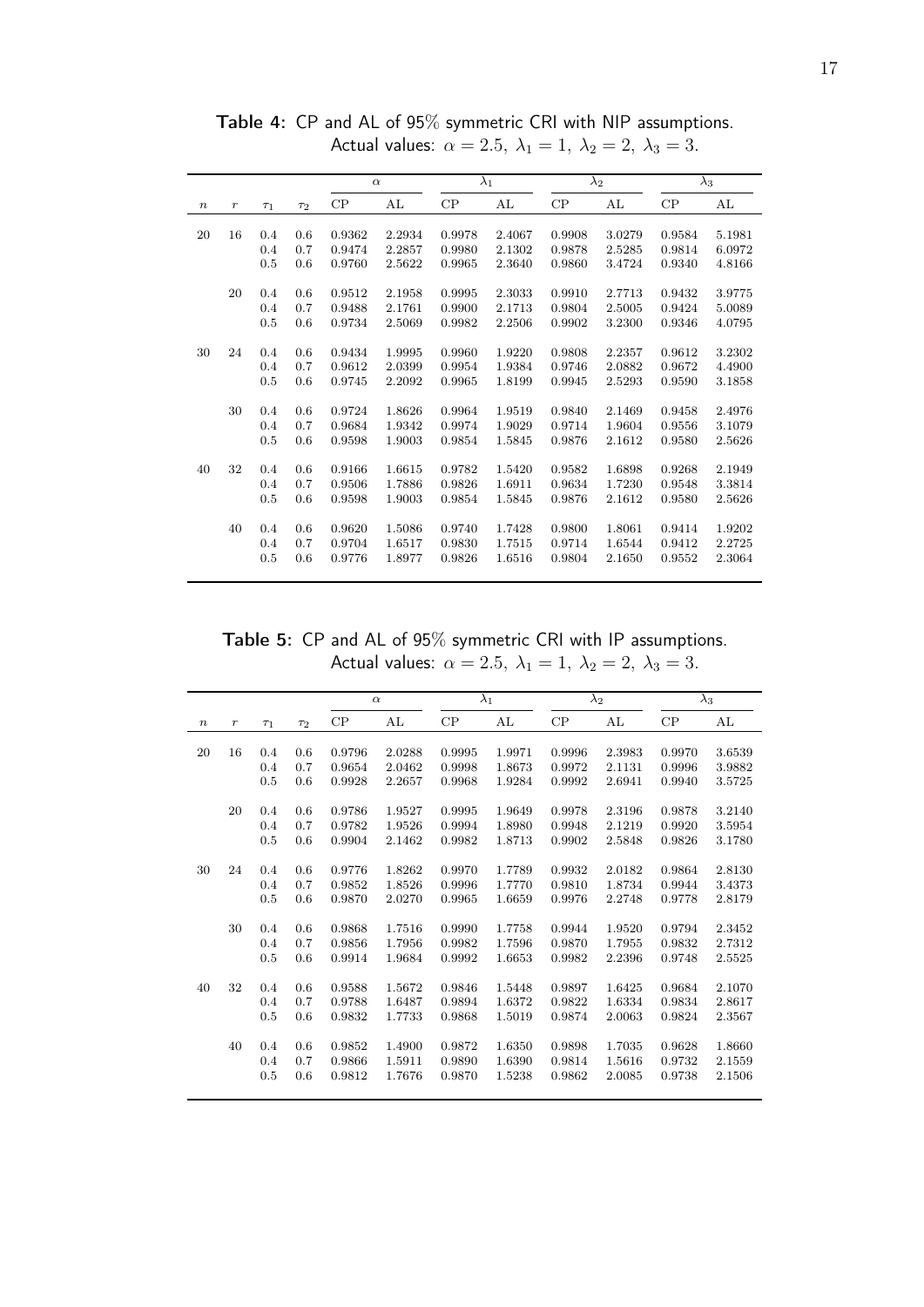|                  |         |                |          |          | $\alpha$ |          | $\lambda_1$ |        | $\lambda_2$ |        | $\lambda_3$ |
|------------------|---------|----------------|----------|----------|----------|----------|-------------|--------|-------------|--------|-------------|
| $\boldsymbol{n}$ | $\,r\,$ | T <sub>1</sub> | $\tau_2$ | $\rm CP$ | AL       | $\rm CP$ | AL          | CP     | AL          | CP     | AL          |
|                  |         |                |          |          |          |          |             |        |             |        |             |
| 20               | 16      | 0.4            | 0.6      | 0.9092   | 2.1724   | 0.9970   | 2.1814      | 0.9878 | 2.8437      | 0.9616 | 4.8840      |
|                  |         | 0.4            | 0.7      | 0.9044   | 2.1703   | 0.9970   | 1.9450      | 0.9752 | 2.3868      | 0.9828 | 5.6194      |
|                  |         | 0.5            | 0.6      | 0.9520   | 2.4174   | 0.9935   | 2.1480      | 0.9795 | 3.2847      | 0.9270 | 4.5571      |
|                  | 20      | 0.4            | 0.6      | 0.9118   | 2.0898   | 0.9992   | 2.1216      | 0.9906 | 2.6414      | 0.9402 | 3.7883      |
|                  |         | 0.4            | 0.7      | 0.9050   | 2.0706   | 0.9890   | 2.0138      | 0.9744 | 2.3985      | 0.9592 | 4.6955      |
|                  |         | 0.5            | 0.6      | 0.9500   | 2.3833   | 0.9960   | 2.0679      | 0.9902 | 3.0989      | 0.9408 | 3.8990      |
| 30               | 24      | 0.4            | 0.6      | 0.9208   | 1.8828   | 0.9908   | 1.7663      | 0.9620 | 2.1116      | 0.9464 | 3.0605      |
|                  |         | 0.4            | 0.7      | 0.9354   | 1.9241   | 0.9904   | 1.7849      | 0.9612 | 1.9874      | 0.9658 | 4.1999      |
|                  |         | 0.5            | 0.6      | 0.9570   | 2.0777   | 0.9835   | 1.6695      | 0.9870 | 2.4113      | 0.9355 | 3.0378      |
|                  |         |                |          |          |          |          |             |        |             |        |             |
|                  | 30      | 0.4            | 0.6      | 0.9530   | 1.7545   | 0.9934   | 1.8194      | 0.9676 | 2.0484      | 0.9238 | 2.3832      |
|                  |         | 0.4            | 0.7      | 0.9484   | 1.8334   | 0.9936   | 1.7771      | 0.9560 | 1.8813      | 0.9420 | 2.9511      |
|                  |         | 0.5            | 0.6      | 0.9588   | 2.0642   | 0.9800   | 1.7126      | 0.9814 | 2.4150      | 0.9432 | 2.7512      |
| 40               | 32      | 0.4            | 0.6      | 0.9024   | 1.5378   | 0.9574   | 1.4310      | 0.9336 | 1.5767      | 0.9054 | 2.0488      |
|                  |         | 0.4            | 0.7      | 0.9234   | 1.6734   | 0.9808   | 1.5657      | 0.9462 | 1.6364      | 0.9430 | 3.1659      |
|                  |         | 0.5            | 0.6      | 0.9414   | 1.9003   | 0.9618   | 1.4570      | 0.9736 | 2.0548      | 0.9334 | 2.4397      |
|                  |         |                |          |          |          |          |             |        |             |        |             |
|                  | 40      | 0.4            | 0.6      | 0.9330   | 1.4080   | 0.9778   | 1.7428      | 0.9588 | 1.7150      | 0.9286 | 1.8248      |
|                  |         | 0.4            | 0.7      | 0.9454   | 1.5463   | 0.9762   | 1.6440      | 0.9506 | 1.5829      | 0.9158 | 2.1565      |
|                  |         | 0.5            | 0.6      | 0.9542   | 1.7956   | 0.9720   | 1.5319      | 0.9790 | 2.0880      | 0.9408 | 2.2176      |

Table 6: CP and AL of 95% HPD CRI with NIP assumptions. Actual values:  $\alpha = 2.5, \ \lambda_1 = 1, \ \lambda_2 = 2, \ \lambda_3 = 3.$ 

Table 7: CP and AL of 95% HPD CRI with IP assumptions. Actual values:  $\alpha = 2.5$ ,  $\lambda_1 = 1$ ,  $\lambda_2 = 2$ ,  $\lambda_3 = 3$ .

|                  |         |          |          |        | $\alpha$ |        | $\lambda_1$ |        | $\lambda_2$ |        | $\overline{\lambda}_3$ |
|------------------|---------|----------|----------|--------|----------|--------|-------------|--------|-------------|--------|------------------------|
| $\boldsymbol{n}$ | $\,r\,$ | $\tau_1$ | $\tau_2$ | CP     | AL       | CP     | AL          | CP     | AL          | CP     | AL                     |
| 20               | 16      | 0.4      | 0.6      | 0.9674 | 1.9602   | 0.9974 | 1.8844      | 0.9990 | 2.3162      | 0.9954 | 3.5113                 |
|                  |         |          | 0.7      |        |          |        | 1.7774      |        |             |        |                        |
|                  |         | 0.4      |          | 0.9654 | 1.9844   | 0.9994 |             | 0.9932 | 2.0496      | 0.9984 | 3.8280                 |
|                  |         | 0.5      | 0.6      | 0.9870 | 2.1938   | 0.9998 | 1.8093      | 0.9994 | 2.6097      | 0.9926 | 3.4522                 |
|                  | 20      | 0.4      | 0.6      | 0.9646 | 1.9002   | 0.9994 | 1.8715      | 0.9906 | 2.2537      | 0.9828 | 3.0941                 |
|                  |         | 0.4      | 0.7      | 0.9620 | 1.9022   | 0.9990 | 1.8177      | 0.9882 | 2.0680      | 0.9926 | 3.4416                 |
|                  |         | 0.5      | 0.6      | 0.9842 | 2.0916   | 0.9996 | 1.7718      | 0.9982 | 2.5222      | 0.9836 | 3.0874                 |
| 30               | 24      | 0.4      | 0.6      | 0.9702 | 1.7273   | 0.9994 | 1.6736      | 0.9890 | 1.9312      | 0.9788 | 2.6872                 |
|                  |         | 0.4      | 0.7      | 0.9750 | 1.7625   | 0.9988 | 1.6752      | 0.9844 | 1.8102      | 0.9918 | 3.2738                 |
|                  |         |          | 0.6      |        |          |        |             |        |             |        |                        |
|                  |         | 0.5      |          | 0.9820 | 1.9315   | 0.9984 | 1.5588      | 0.9946 | 2.1983      | 0.9644 | 2.7169                 |
|                  | 30      | 0.4      | 0.6      | 0.9770 | 1.6722   | 0.9978 | 1.6806      | 0.9870 | 1.8833      | 0.9616 | 2.2522                 |
|                  |         | 0.4      | 0.7      | 0.9744 | 1.7255   | 0.9936 | 1.6739      | 0.9772 | 1.7425      | 0.9746 | 2.6159                 |
|                  |         | 0.5      | 0.6      | 0.9822 | 1.8968   | 0.9984 | 1.5689      | 0.9956 | 2.1808      | 0.9640 | 2.4763                 |
| 40               | 32      | 0.4      | 0.6      | 0.9462 | 1.4600   | 0.9807 | 1.4490      | 0.9731 | 1.5539      | 0.9422 | 1.9885                 |
|                  |         |          |          |        |          |        |             |        |             |        |                        |
|                  |         | 0.4      | 0.7      | 0.9724 | 1.5458   | 0.9808 | 1.5373      | 0.9746 | 1.5688      | 0.9782 | 2.7159                 |
|                  |         | 0.5      | 0.6      | 0.9764 | 1.6713   | 0.9812 | 1.4009      | 0.9816 | 1.9311      | 0.9662 | 2.2637                 |
|                  | 40      | 0.4      | 0.6      | 0.9730 | 1.4038   | 0.9834 | 1.5454      | 0.9750 | 1.6298      | 0.9428 | 1.7790                 |
|                  |         | 0.4      | 0.7      | 0.9732 | 1.5091   | 0.9868 | 1.5537      | 0.9660 | 1.5063      | 0.9544 | 2.0576                 |
|                  |         | 0.5      | 0.6      | 0.9784 | 1.6890   | 0.9820 | 1.4310      | 0.9806 | 1.9510      | 0.9616 | 2.0828                 |
|                  |         |          |          |        |          |        |             |        |             |        |                        |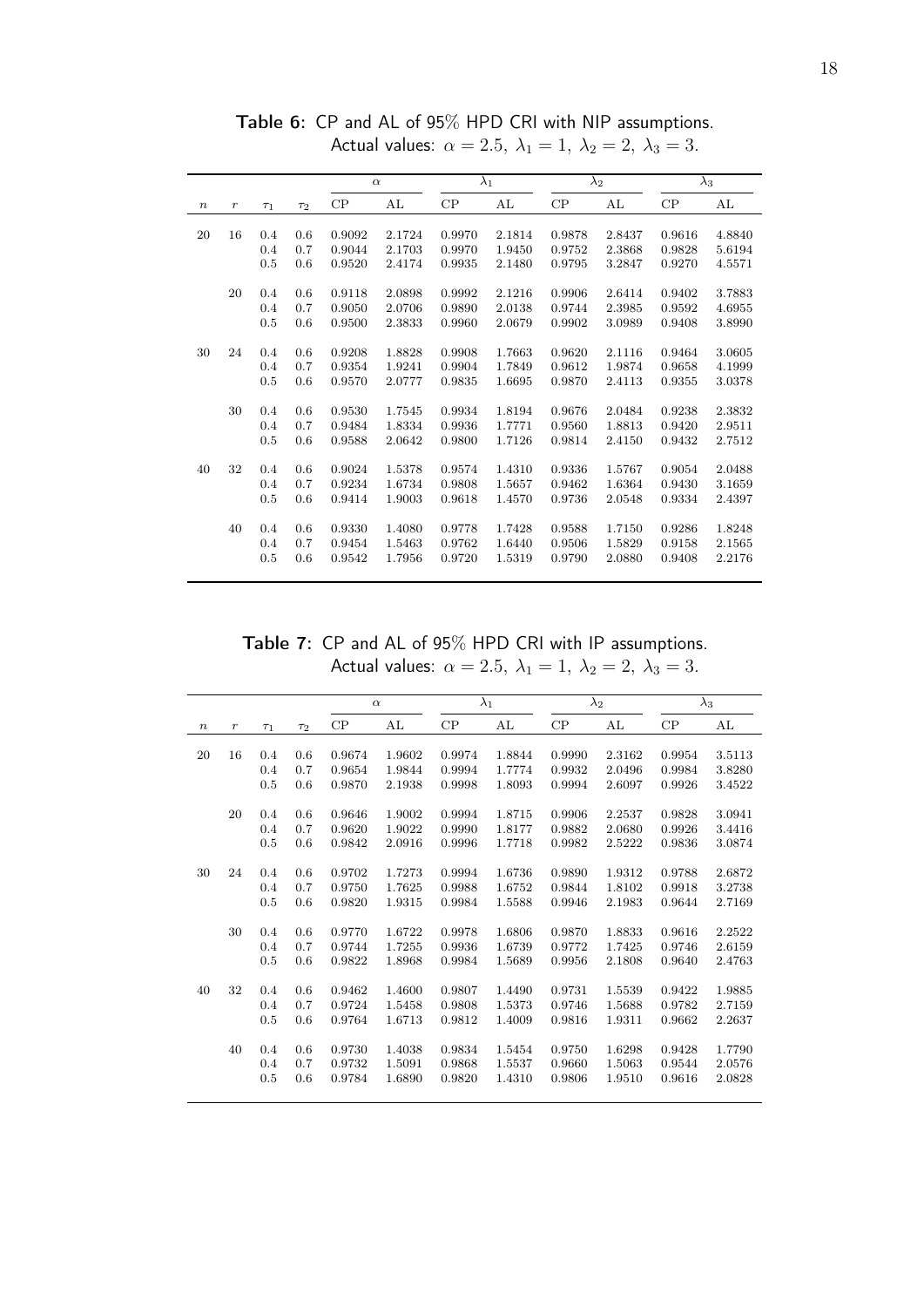#### 4.2 REAL LIFE DATA ANALYSIS

In this section, we provide analyses of two real life multiple step-stress Fish data sets obtained from Greven et al. [13].

#### 4.2.1 Fish data set 1: At least one failure is present at every stress level

With an initial swimming rate of 15 cm/sec, swimming performance of 14 fishes was investigated. The time at which a fish could not maintain its natural position was recorded as the failure time. To ensure the early failures, the flow rate was increased by 5 cm /sec every time after 110, 130, and 150 minutes. Here, the increased flow rate can be thought of as the stress factor. There are four stress levels and number of failures at each stress level is 6, 3, 3, and 2 respectively. The observed failure time data is presented in Table 8.

Table 8: Fish data set 1

| Stress level   | Failure times                              |
|----------------|--------------------------------------------|
| S <sub>1</sub> | 83.50, 91.00, 91.00, 97.00, 107.00, 109.50 |
| $S_2$          | 114.00, 115.41, 128.61                     |
| $S_3$          | 133.53, 138.58, 140.00                     |
| $S_4$          | 152.08, 155.10                             |

For computational purpose, we have subtracted 80 from each data points, divide them by 100 and then analyze the data with  $n = 14$ ,  $r = 14$ ,  $\tau_1 = 0.3$ ,  $\tau_2 = 0.5$ ,  $\tau_3 = 0.7$ . We analyze the above failure data assuming Weibull multi-step SSALT model with common shape parameter but different scale parameters across the different stress levels. Bayesian analysis of this data set is considered on the basis of NIP assumptions. Under the above model assumptions, the order restricted BEs of the model parameters and the corresponding 95% HPD CRIs are provided below in Table 9.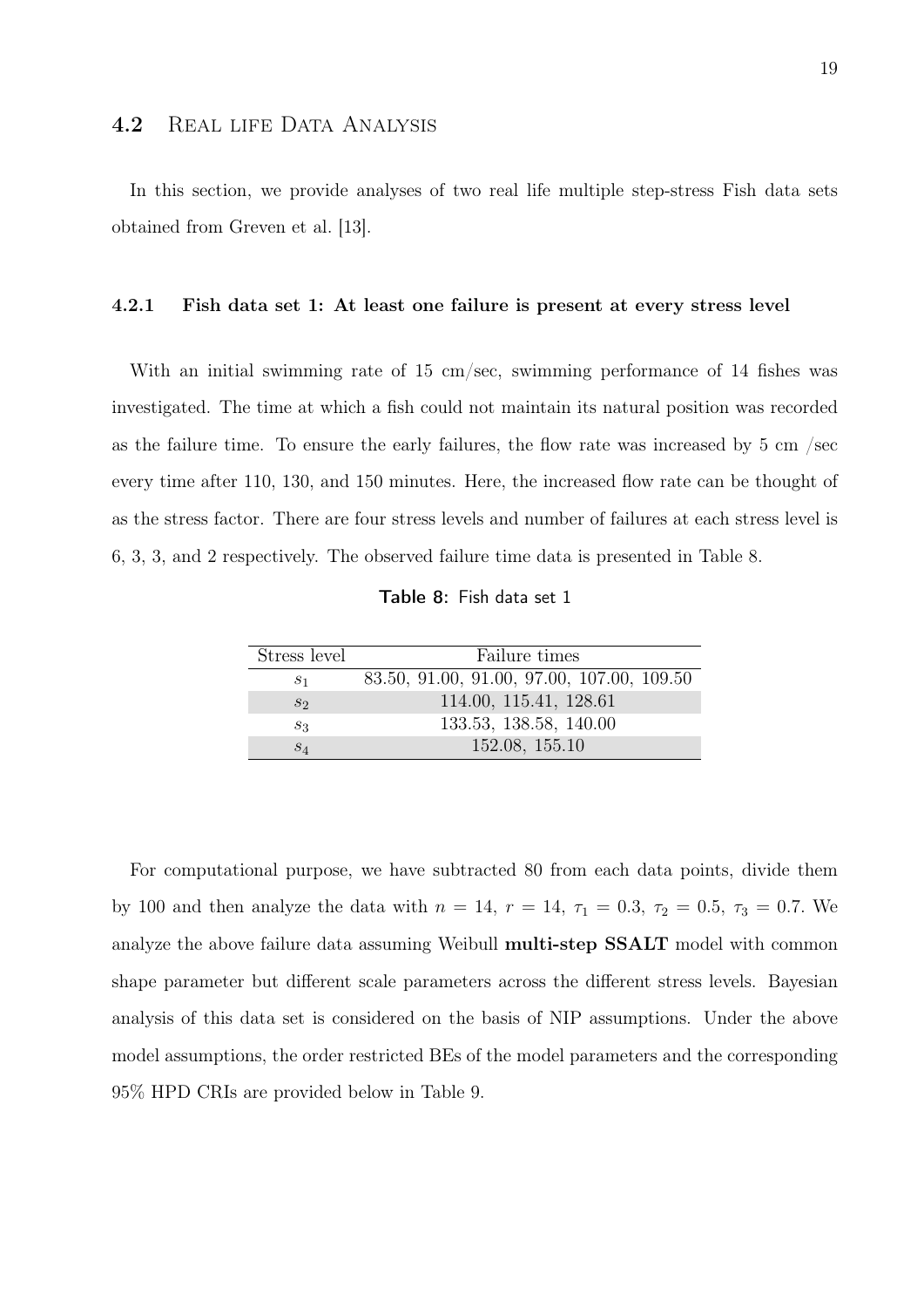|                       | BEs.    | 95% HPD CRIs      |
|-----------------------|---------|-------------------|
| $\widehat{\alpha}$    | 1.2087  | (0.7540, 1.7788)  |
| $\widehat{\lambda}_1$ | 1.8223  | (0.6423, 3.4271)  |
| $\widehat{\lambda}_2$ | 3.2224  | (2.0147, 4.4942)  |
| $\widehat{\lambda}_3$ | 5.4430  | (2.9607, 9.8831)  |
| $\widehat{\lambda}_4$ | 13.4219 | (5.3086, 25.2114) |

Table 9: BEs and the corresponding associated 95% HPD CRIs of the model parameters in the Fish data set 1.

As a measure of goodness of fit, we compute the Kolmogorov-Smirnov (K-S) distance between the empirical distribution function (EDF) and the fitted distribution function (FDF) and also obtain the associated p-value. The K-S distance and the associated p-value based on the order restricted BEs are 0.1246 and 0.9728 respectively, which indicates a very good fit of the given data. The plot of the empirical  $v/s$  the fitted CDFs is shown in Figure 1.

Comparison of Empirical CDF and Fitted CDF



Figure 1: Plot of empirical and fitted CDFs of Fish data set 1.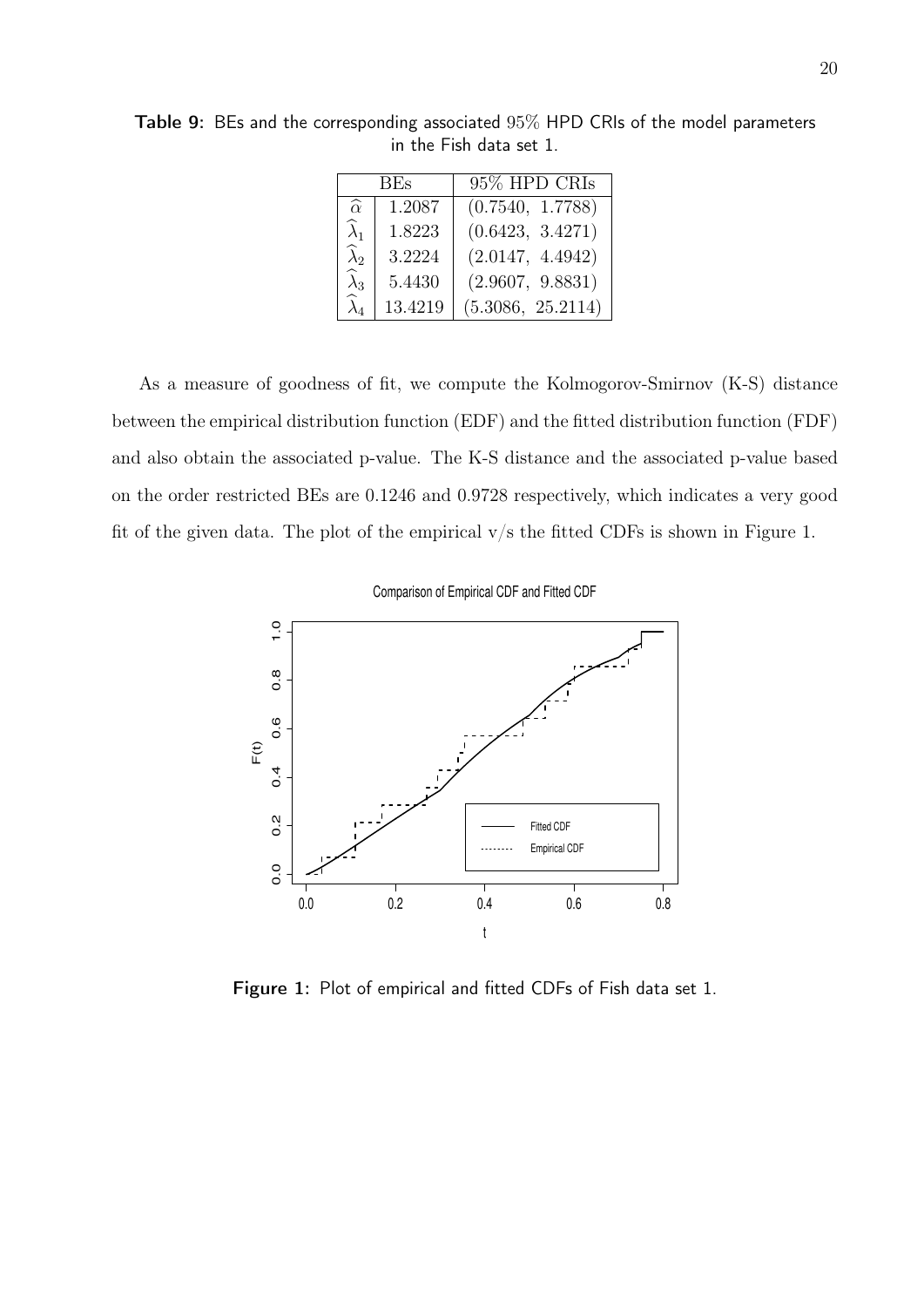#### 4.2.2 Fish data set 2: No failure in at least one of the internal stress levels

A sample of 15 fishes were swum at initial flow rate 15 cm/sec. The time at which a fish could not maintain its natural position was recorded as the failure time. To ensure the early failures, the stress level was increased (flow rate by 5 cm/sec) at time 110, 130, 150 and 170 minutes. The observed failure time data is presented in Table 10 below.

| Table 10: Fish data set 2 |
|---------------------------|
|---------------------------|

| Stress level | Failure times                                  |
|--------------|------------------------------------------------|
| $s_1$        | 91.00, 93.00, 94.00, 98.20                     |
| $S_2$        | 115.81, 116.00, 116.50, 117.25, 126.75, 127.50 |
| $S_3$        | No failures                                    |
| $S_4$        | 154.33, 159.50, 164.00                         |
| $s_{5}$      | 184.14, 188.33                                 |

There are five stress levels and number of failures at each stress level is 4, 6, 0, 3 and 2, respectively. Here, we consider the complete sample for analysis purpose and stop at the 15−th failure. For computational purpose, we have subtracted 80 from each data points, divide them by 150 and then analyze the data with  $n = 15$ ,  $r = 15$ ,  $\tau_1 = 0.20$ ,  $\tau_2 =$ 0.33,  $\tau_3 = 0.46$ ,  $\tau_4 = 0.6$ . We assume that the above failure data follow Weibull distribution at each stress level with common shape parameter but different scale parameters across the different stress levels. The Bayesian analysis of this data set is considered on the basis of NIP assumptions.

Under the above model assumptions, the order restricted BEs of the model parameters and the corresponding 95% HPD CRIs are provided below in Table 11.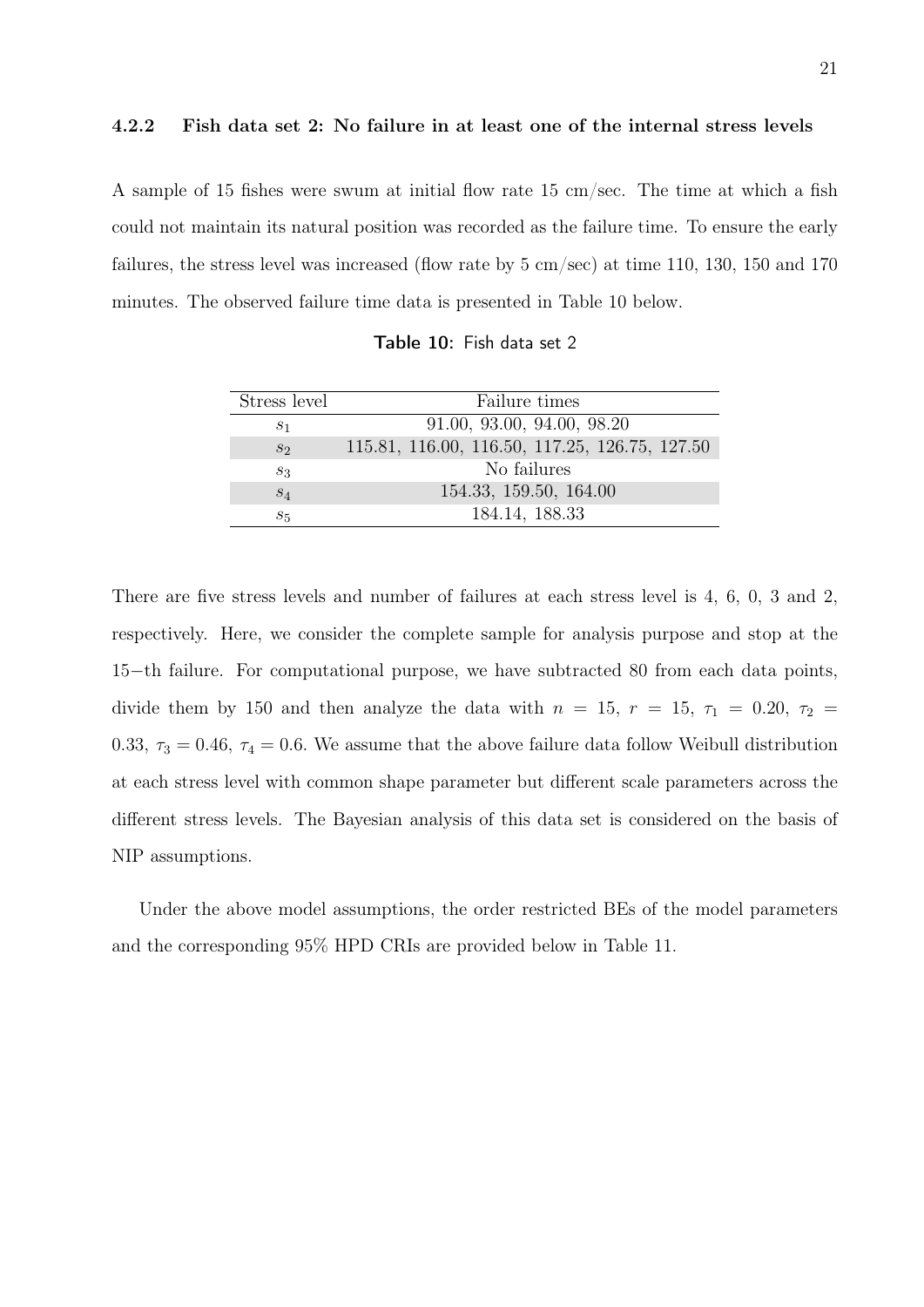|                       | BEs    | 95% HPD CRIs      |
|-----------------------|--------|-------------------|
| $\widehat{\alpha}$    | 0.7733 | (0.5602, 0.9762)  |
| $\widehat{\lambda}_1$ | 1.0818 | (0.3947, 1.9118)  |
| $\widehat{\lambda}_2$ | 3.1624 | (1.3018, 3.7457)  |
| $\widehat{\lambda}_3$ | 3.5906 | (1.7679, 4.6929)  |
| $\widehat{\lambda}_4$ | 5.1163 | (2.7916, 6.3943)  |
| $\widehat{\lambda}_5$ | 9.0499 | (3.6553, 12.2361) |

Table 11: BEs and the corresponding associated 95% HPD CRIs of the model parameters in the Fish data set 2.

As a measure of goodness of fit, we compute the K-S distance between the EDF and the FDF, and also obtain the associated p-value. The K-S distance and the associated p-value based on the order restricted BEs are 0.1630 and 0.7828 respectively, which indicates a good fit of the given data. The plot of the empirical  $v/s$  the fitted CDFs is shown in Figure 2.

Comparison of Empirical CDF and Fitted CDF



Figure 2: Plot of empirical and fitted CDFs of Fish data set 2.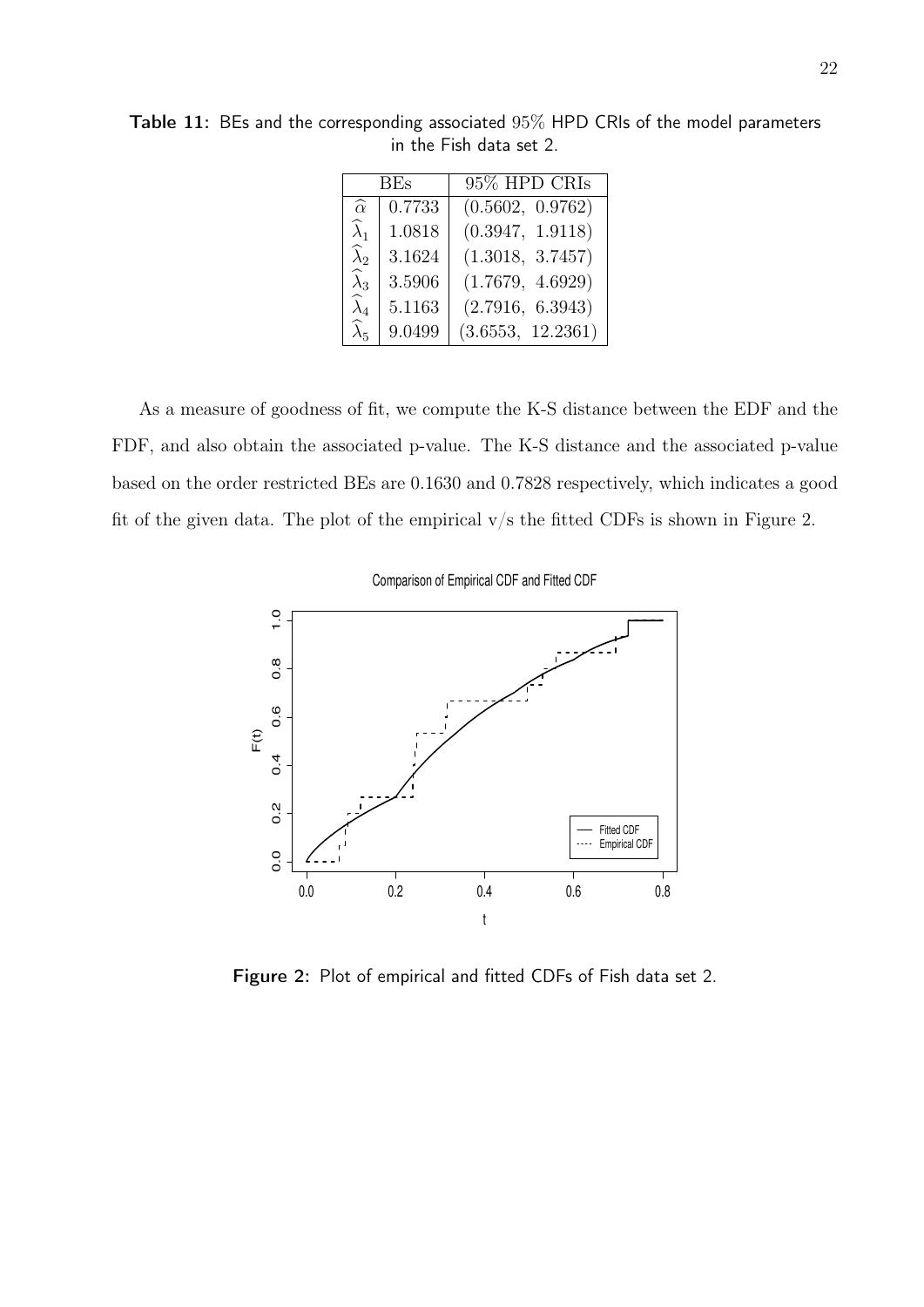Optimal planning of SSALT has been the subject of many studies. For exponential distribution, optimal plans for simple SSALT are presented by Miller and Nelson [24], Bai et al. [6]. Yeo and Tang [36] and Tang [35] proposed a simple SSALT design for an optimum stress- changing time under low stress and an optimum low stress level considering the target acceleration factor. Design of SSALT is studied for other distributions also. In case of Weibull distribution, Ma and Meeker [22], Alhadeed and Yang [1], Li and Fard [20] considered optimal designs for both censored and complete data, while Alhadeed and Yang [2] considered similar issues for lognormal distribution. Optimum SSALT plans for log-location scale distributions based on the CEM are discussed by Ma and Meeker [23]. All these works are mostly based on simple step -stress model and when there is no order restriction on the mean failures.

A very commonly used optimization criterion is to minimize the asymptotic variance of the MLE of some reliability characteristic (mean time to failure (MTTF), reliability function, and so on ) at the stressed condition. The optimal design heavily relies on the pre-estimates or the "planning values" of the model parameters which are obtained mainly through past experience, experts' comments, historical data, and so on. Thus, an uncertainty is always associated with these pre-estimates. Bayesian approach deals with the uncertainty in the planning values by assuming some joint prior distribution on the model parameters.

In this section, the optimal design considered is to determine the optimal stress-changing time points  $\tau_1, \tau_2, \ldots, \tau_m$ , for a multi-step SSALT experiment when the order restriction on the mean failure times is present. Recently, Samanta et al. [32] obtained an optimal value of the stress-changing time point for a simple SSALT set up when the underlying distribution is generalized exponential. However, design of the optimal plan clearly becomes more and more involved as the number of stress levels  $(m)$  increases. Alternate ways to tackle this is to make one of the following two assumptions.

(a) The failure of test units in any stress level is equiprobable, the probability being say  $p$ . In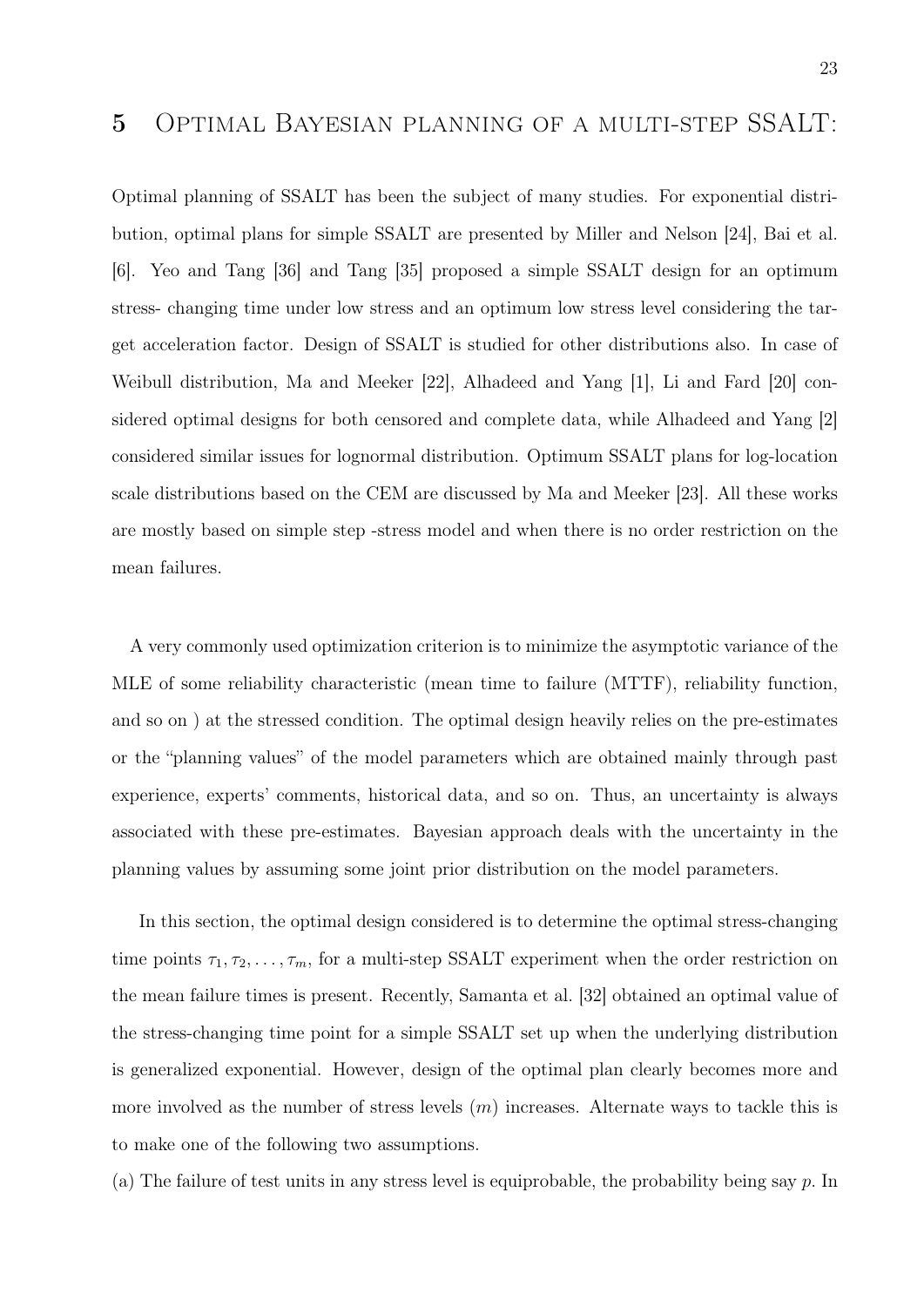other words, we have  $F(\tau_{i+1}) - F(\tau_i) = p$ ,  $i = 0, 1, ..., m$ . For  $i = 0, \tau_i = 0$ , and hence this condition boils down to  $F(\tau_1) = p$ , while for  $i = m$ ,  $\tau_{m+1} = \infty$ , and hence  $1 - F(\tau_m) = p$ . (b) The stress changing time points  $\tau_1, \tau_2, \ldots, \tau_m$ , are equidistant, i.e.,  $\tau_k = k\tau_1$ ;  $k =$  $1, 2, \ldots, m$ .

Both the assumptions drastically reduce the dimension of the optimality problem. However, one drawback in assuming equidistant stress-changing time points is that at every stress level, the experimenter needs to wait for  $\tau_1$  time to elevate the stress level. Performing ALT may not then be practical for large  $\tau_1$ . On the other hand, by assumption (a), it is expected that as the stress level increases, the differences between the consecutive stress-changing time points  $(\tau_{i+1} - \tau_i)$  will get narrower, thus reducing the total time of the experiment. Additionally, note that once we obtain the optimal value of either p or  $\tau_1$ , obtaining the optimal values of other stress- changing time points is immediate. We propose to use a data independent criteria to obtain the optimal value of  $p(p_{opt})$  based on assumption (*a*). Hence,  $p_{opt}$  is obtained by minimizing the sum

$$
S = E_{data}[V_{posterior}(\widehat{\alpha})] + E_{data}[V_{posterior}(\widehat{\lambda}_1)] + \ldots + E_{data}[V_{posterior}(\widehat{\lambda}_{m+1})]
$$

subject to the condition  $F(\tau_1) = p$ , where  $\hat{\alpha}, \hat{\lambda}_1, \dots, \hat{\lambda}_{m+1}$  are the BEs of the model parameters. Since, closed- form expressions of the equation (10) is not available, we resort to Lindley's approximation (See Lindley [21] in this respect) of the ratios of integrals for calculating the posterior variances of the BEs of the unknown model parameters. For illustration purpose, we consider here a multi-step SSALT consisting of three stress levels. A detailed study of the Lindley's approximation for three stress levels, is provided in Appendix Section 7.2., and  $p_{opt}$  is obtained using the following algorithm.

#### Algorithm 2

Step 1. Given n,  $\alpha$ ,  $\lambda_1$ ,  $\lambda_2$ ,  $\lambda_3$ , p generate step-stress data from  $F(t)$ .

Step 2. Applying Lindley's approximation (Appendix Section 7.2), calculate the posterior variances of the BEs of the model parameters i.e.,  $V_{posterior}(\theta_i)$  where  $\theta = (\theta_1, \theta_2, \theta_3, \theta_4)$  $(\widehat{\alpha}, \widehat{\lambda}_1, \widehat{\lambda}_2, \widehat{\lambda}_3).$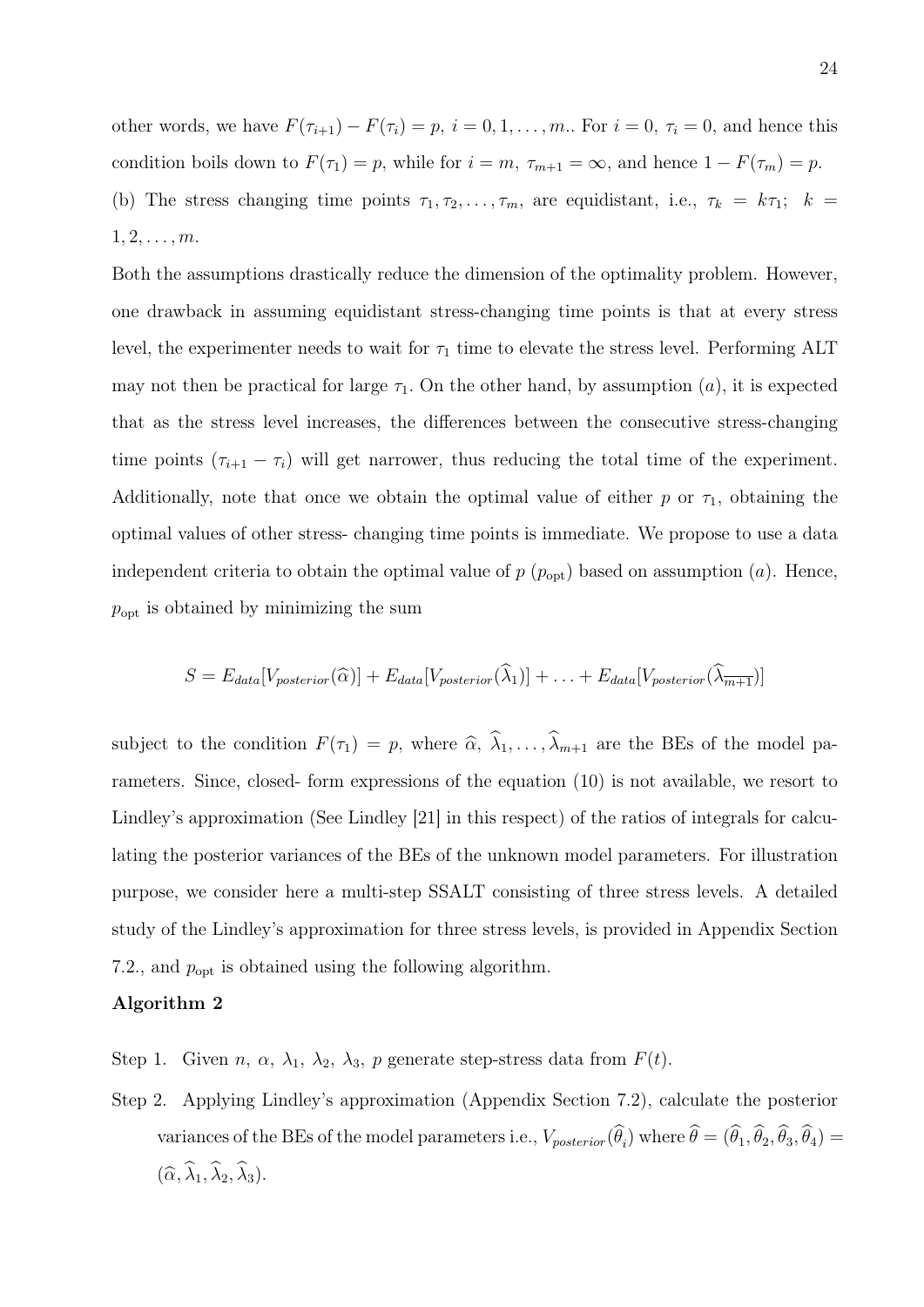Step 3. Repeat Step 1 and Step 2, say N times and hence obtain  $V_{posterior}(\hat{\theta}_{i}^{(j)})$ ;

$$
j = 1, 2, ..., N, i = 1, 2, 3, 4.
$$

- Step 4. A Monte Carlo approximation of  $E_{data}[V_{posterior}(\theta_i)]; i = 1, 2, 3, 4$  is obtained by computing 1 N  $\sum$ N  $\sum_{j=1}V_{posterior}(\widehat{\theta}_{i}^{(j)}).$
- Step 5. Calculate the sum  $S$  for  $m = 2$ .
- Step 6. Repeat Steps 1 5 for different values of  $p \in (0,1)$ .
- Step 7. Choose  $p_{opt}$  for which S is minimum.

In Table 12, the optimal values of p and hence  $\tau_1$ ,  $\tau_2$  are reported for both the NIP and IP assumptions and for different sample sizes and shape parameters. The plot of the associated sum of expected posterior variances is provided in Figures 3-6. It is observed that the sum of expected posterior variances initially decreases, reaches the minimum value and then increases in every instances. Additionally, the results seem to be robust.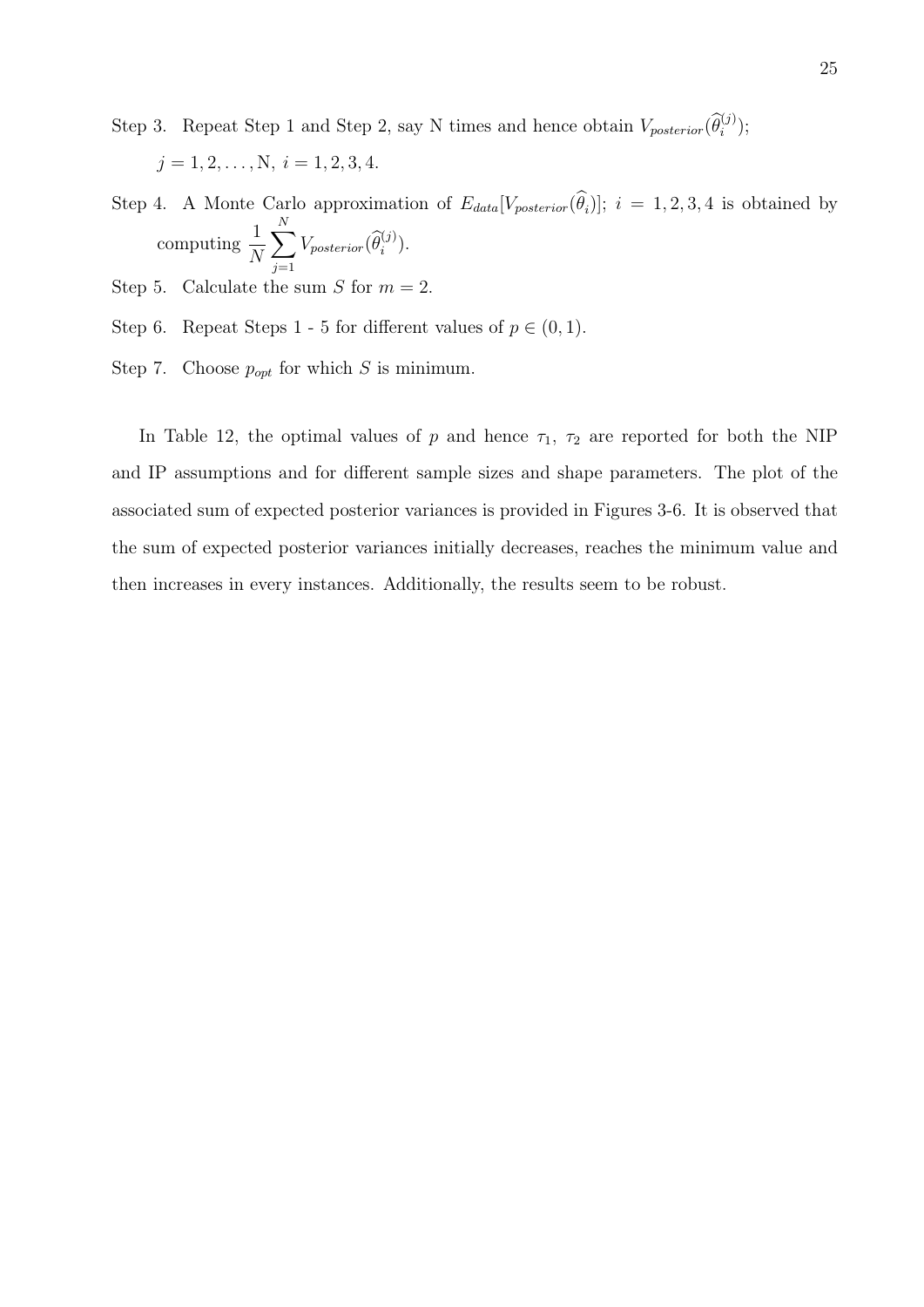|          |                   |                  | Optimal values   |          |                     |
|----------|-------------------|------------------|------------------|----------|---------------------|
| $\alpha$ | Prior assumptions | $\boldsymbol{n}$ | $\boldsymbol{p}$ | $\tau_1$ | $\tau$ <sub>2</sub> |
|          |                   |                  |                  |          |                     |
| 2.5      | Non-informative   | 20               | 0.25             | 0.6075   | 0.7520              |
|          |                   | 30               | 0.25             | 0.6075   | 0.7520              |
|          |                   | 40               | 0.25             | 0.6075   | 0.7520              |
|          |                   | 50               | 0.26             | 0.6187   | 0.7683              |
|          |                   |                  |                  |          |                     |
|          | Informative       | 20               | 0.21             | 0.5609   | 0.6863              |
|          |                   | 30               | 0.21             | 0.5609   | 0.6863              |
|          |                   | 40               | 0.22             | 0.5729   | 0.7028              |
|          |                   | 50               | 0.22             | 0.5729   | 0.7028              |
|          |                   |                  |                  |          |                     |
| 3        | Non-informative   | 20               | 0.26             | 0.6702   | 0.8028              |
|          |                   | 30               | 0.26             | 0.6702   | 0.8028              |
|          |                   | 40               | 0.27             | 0.6802   | 0.8171              |
|          |                   | 50               | 0.25             | 0.6601   | 0.7885              |
|          |                   |                  |                  |          |                     |
|          | Informative       | 20               | 0.19             | 0.5950   | 0.7009              |
|          |                   | 30               | 0.21             | 0.6177   | 0.7307              |
|          |                   | 40               | 0.22             | 0.6286   | 0.7453              |
|          |                   | 50               | 0.22             | 0.6286   | 0.7453              |

**Table 12:** Optimal values of  $p$  and hence  $\tau_1,\ \tau_2$  for different  $n,\ \alpha$  and prior assumptions with  $\lambda_1 = 1, \lambda_2 = 2, \lambda_3 = 3.$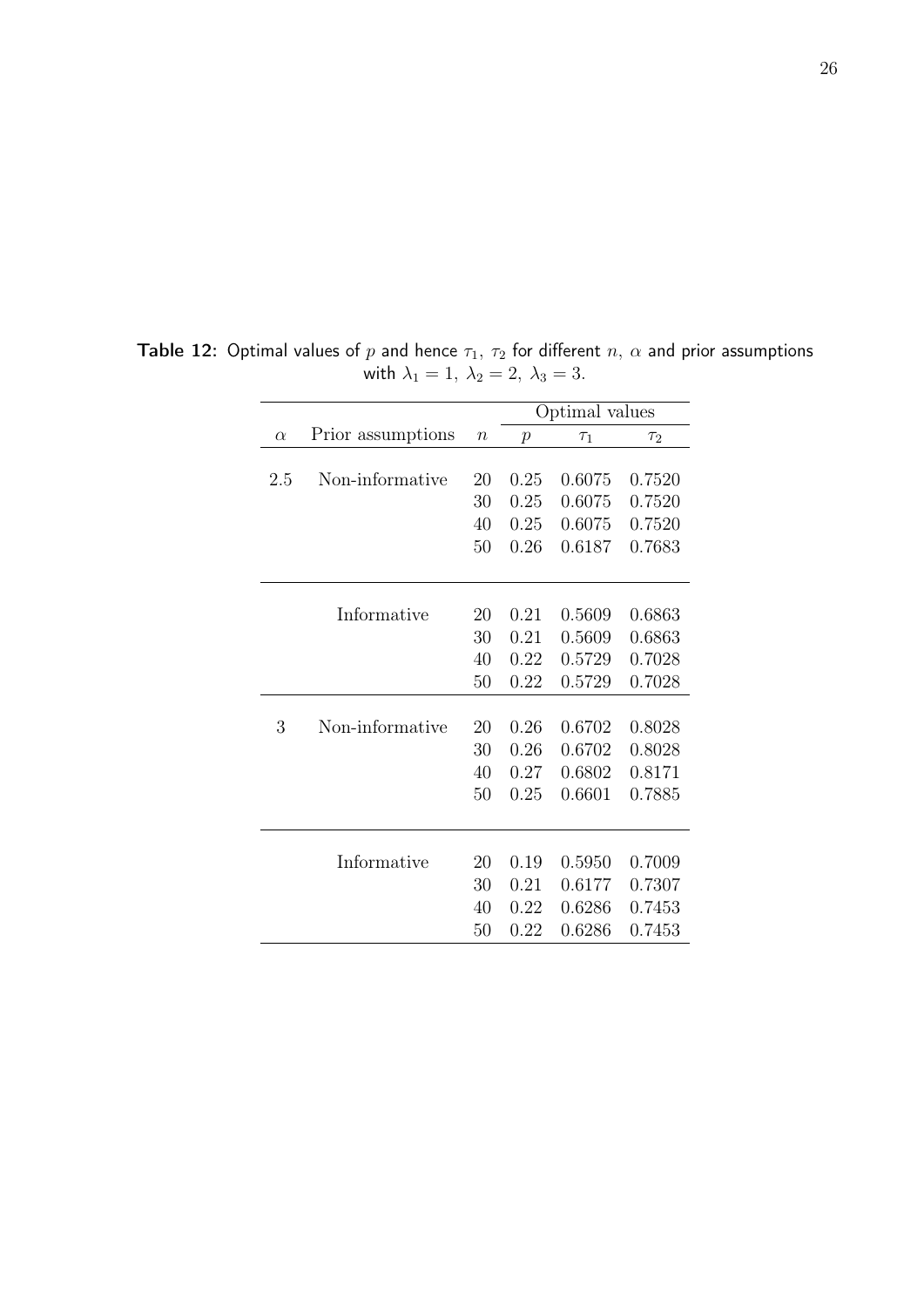

Figure 3: Plot of sum of expected posterior variances for different sample sizes with parameter values  $\alpha=2.5, \ \lambda_1=1, \ \lambda_2=2, \ \lambda_3=3$  and the NIP assumptions  $a = .001, b = .001, a_0 = .001, b_0 = .001, a_1 = 1, a_2 = 1, a_3 = 1.$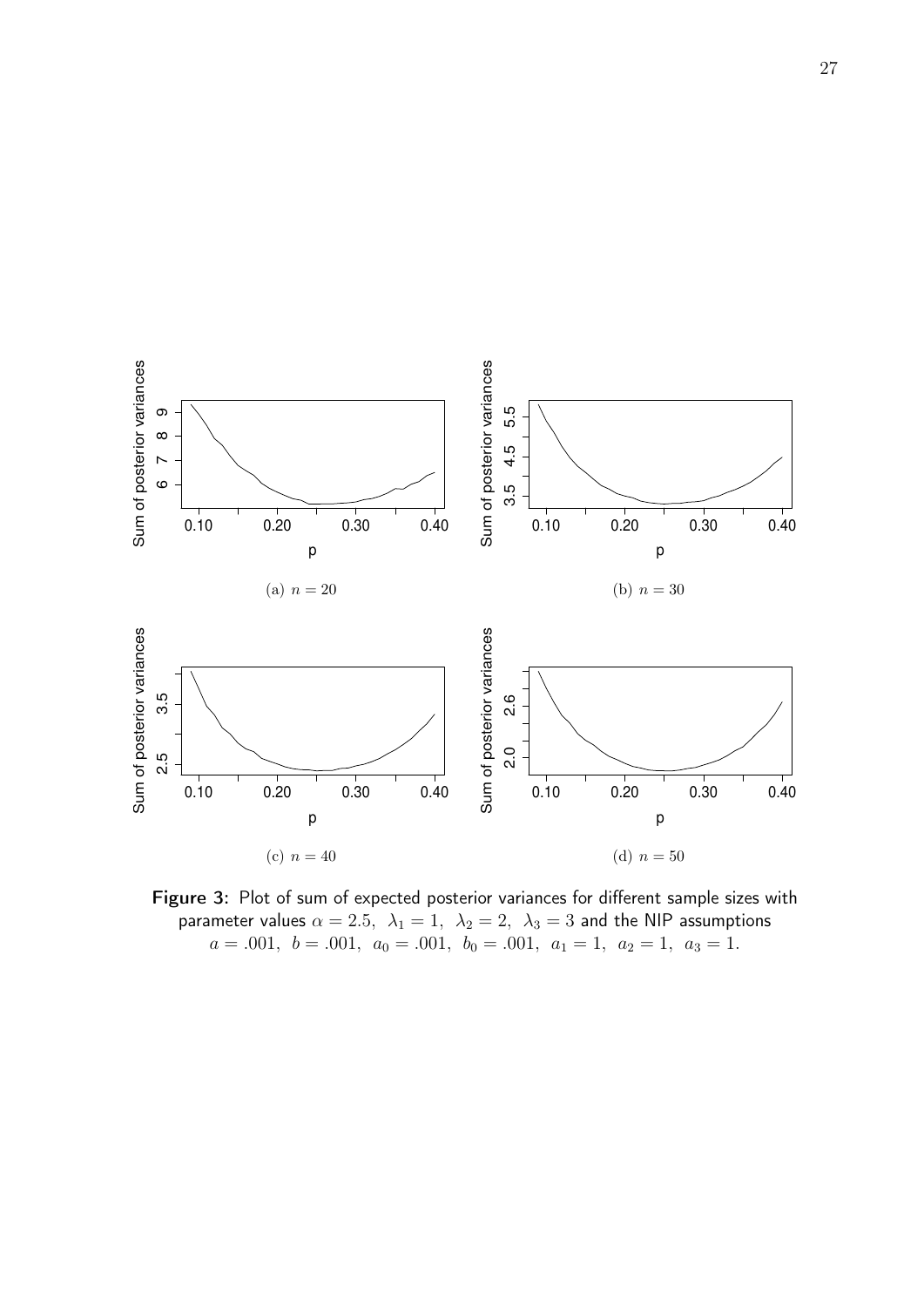

Figure 4: Plot of sum of expected posterior variances for different sample sizes with parameter values  $\alpha=2.5,~~\lambda_1=1,~~\lambda_2=2,~~\lambda_3=3$  and the IP assumptions  $a = 5, b = 2, a_0 = 6, b_0 = 1, a_1 = 2, a_2 = 4, a_3 = 6.$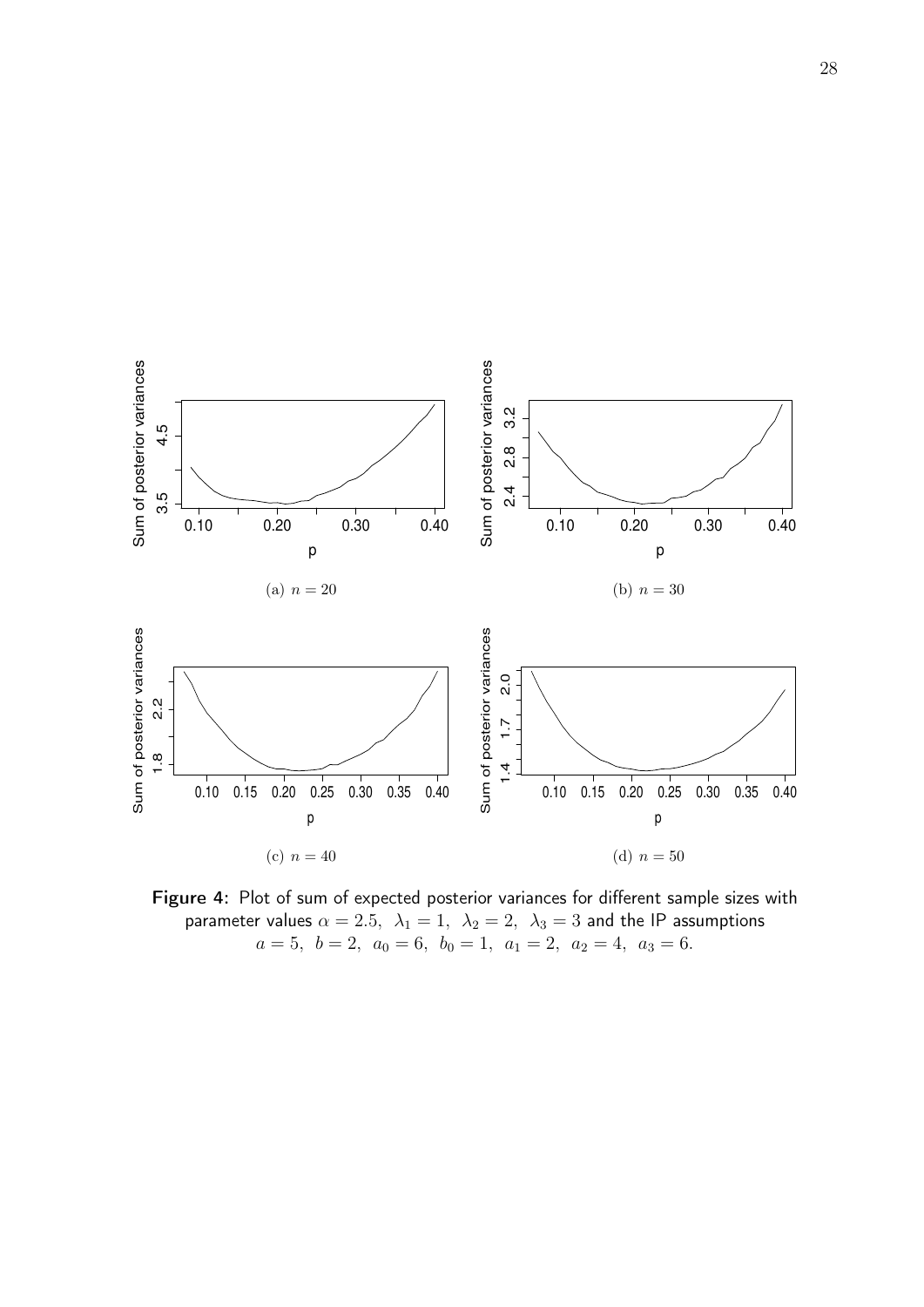

Figure 5: Plot of sum of expected posterior variances for different sample sizes with parameter values  $\alpha = 3$ ,  $\lambda_1 = 1$ ,  $\lambda_2 = 2$ ,  $\lambda_3 = 3$  and the NIP assumptions  $a = .001, b = .001, a_0 = .001, b_0 = .001, a_1 = 1, a_2 = 1, a_3 = 1.$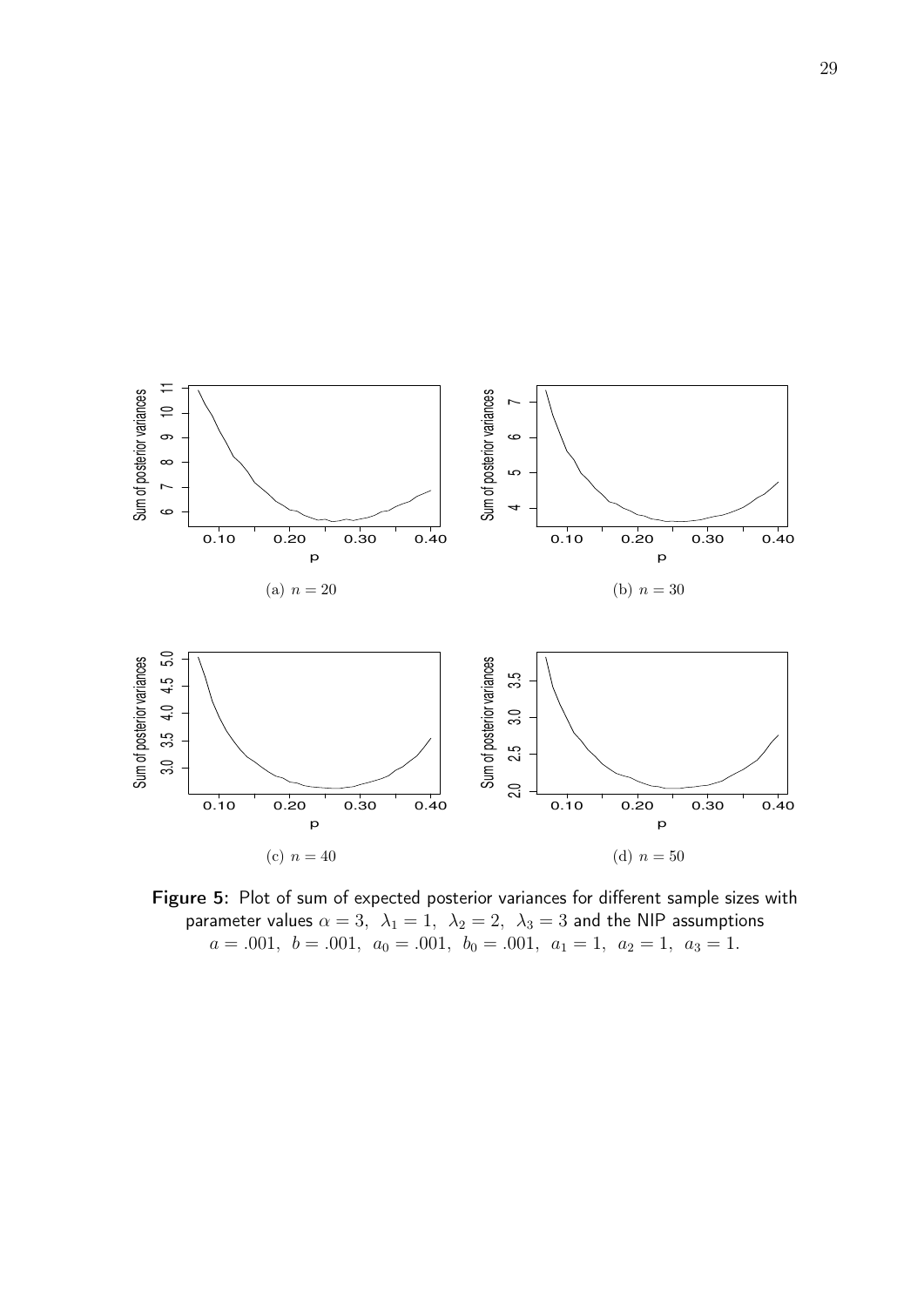

Figure 6: Plot of sum of expected posterior variances for different sample sizes with parameter values  $\alpha=3, \ \lambda_1=1, \ \lambda_2=2, \ \lambda_3=3$  and the IP assumptions  $a = 6, b = 2, a_0 = 6, b_0 = 1, a_1 = 2, a_2 = 4, a_3 = 6.$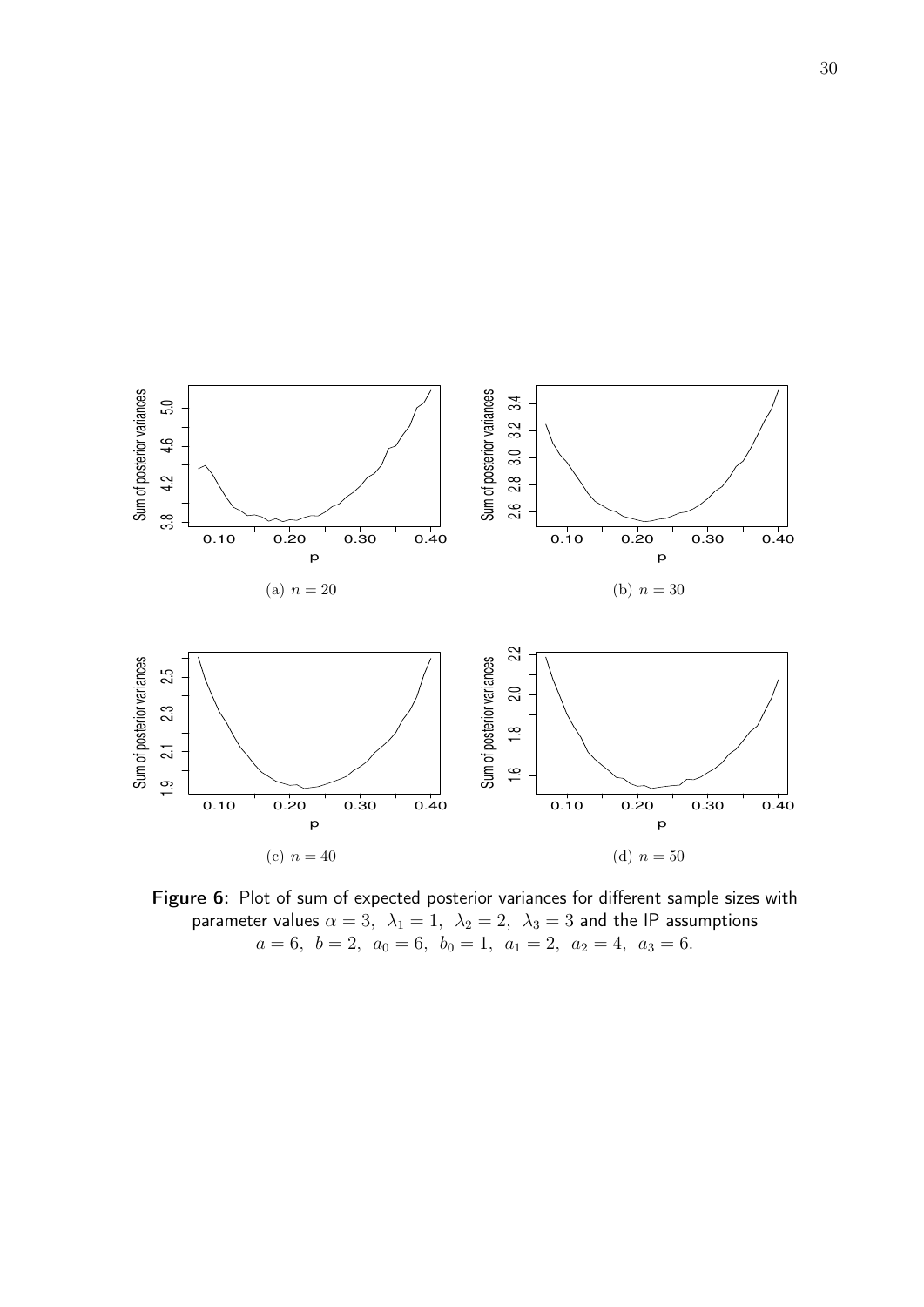# 6 Conclusion:

Bayesian approach is a natural alternative to the maximum likelihood method when there exists uncertainty in the planning values. In this study, we develop a Bayesian approach for the multi-step SSALT assuming Weibull lifetime distribution, Type-II censoring and the failure rate based SSALT model. Assuming a fairly flexible prior on the parameters, the ordering in the mean failure time at the different stress levels is taken care of. The importance sampling technique is proposed to compute the BEs and the associated CRIs. Extensive simulation studies have been carried out for different sample sizes, censoring proportion and stress changing time points. It is observed that the proposed method works quite well. Finally, a novel optimal plan is proposed to determine the stress-changing time points. More importantly, the complexity in implementation of the proposed methodology does not grow with increase in the number of stress levels. Hence, it can be implemented quite easily in practice. The proposed methodology can well be extended to a general family of distributions-the proportional hazard class of distributions.

It may be mentioned that at different stress-levels the Weibull distribution has the same shape parameter seems to be a strong assumption. But analytically it is difficult to remove that assumption under the present set up, although it may not satisfy that assumption in practice all the time. The main problem is due to order restriction on the mean lifetime at different stress levels. If the shape parameters are same, then the restriction becomes equivalent to the restriction on the scale parameters. Although, the same is not true if the shape parameters are also different, and we donot have any simple necessary and sufficient conditions in terms of the shape and scale parameters. We need more work along that direction. At present, we have the following suggestions for practitioners. At the beginning we ignore the order restriction on the mean life time and assume that the shape parameters of the Weibull distributions can be different also. We assume the Dirichlet-Gamma prior without any order restriction on the scale parameters, and assume independent gamma priors on the shape parameters of the Weibull distribution. Perform the Bayesian analysis using the importance sampling method. Now based on the Bayes factor, we can perform the test that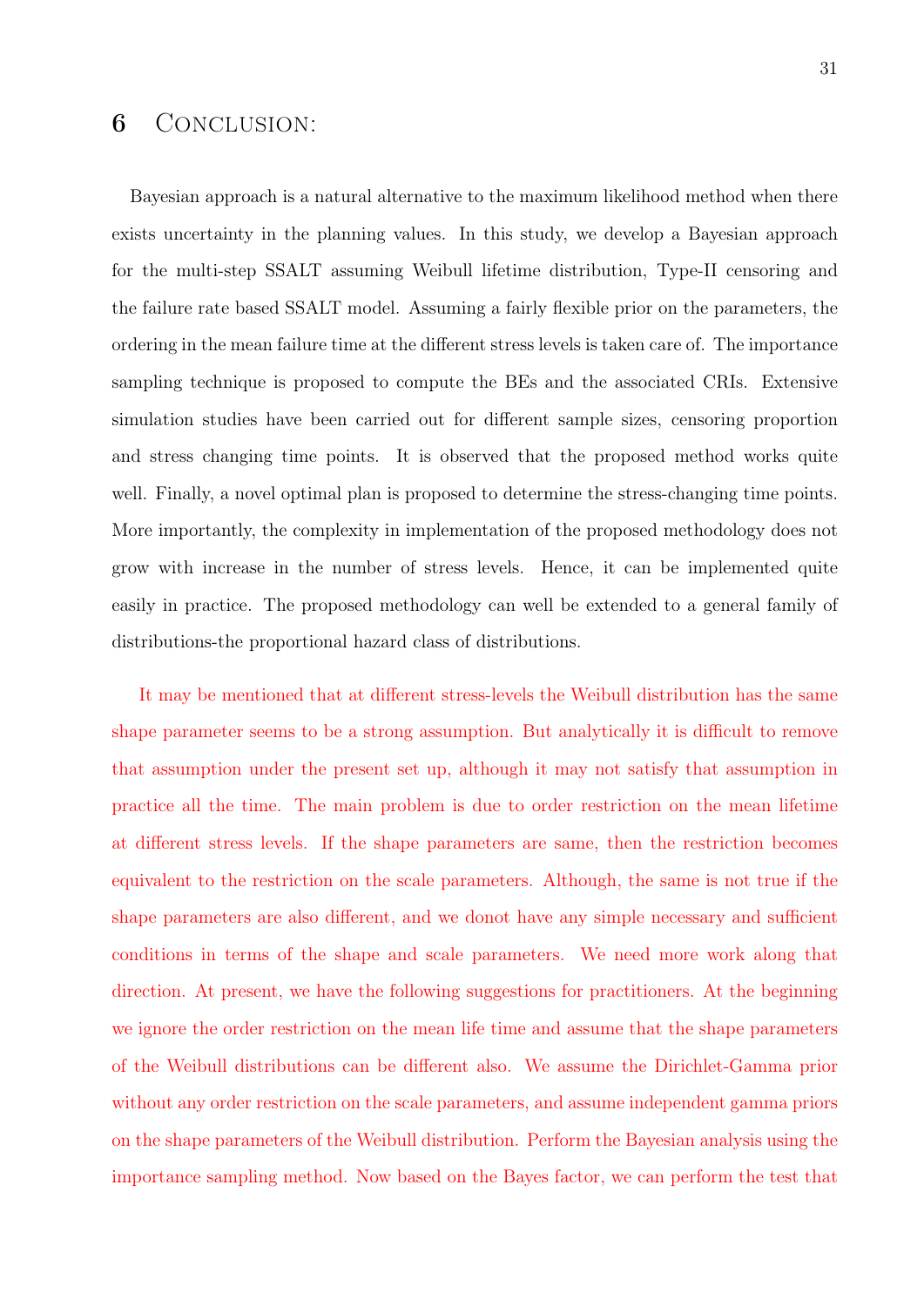all the shape parameters are equal or not. Based on the observations, if the null hypothesis cannot be rejected, then we can perform the order restricted analysis as we have presented here.

### Acknowledgements:

The authors would like to thank two unknown reviewers and the Associate Editor, for their constructive suggestions which have helped to improve the earlier version of the manuscript.

# References

- [1] Alhadeed, A. A. and Yang, S. S. Optimal simple step-stress plan for Khamis-Higgins model. IEEE Transactions on Reliability, 51:212–215, 2002.
- [2] Alhadeed, A. A. and Yang, S. S. Optimal simple step-stress plan for cumulative exposure model using log normal distribution. IEEE Transactions on Reliability, 54(1):64–68, 2005.
- [3] Bagdonavicius, V. Testing the hypothesis of the addative accumulation of damages. Probability Theory and its Applications, 23:403–408, 1978.
- [4] Bagdonavicius, V. B. and Nikulin, M. Accelerated life models: modeling and satistical analysis. Chapman and Hall CRC Press, Boca Raton, Florida, 2002.
- [5] Bai, D. S. and Kim, M. S. Optimum step-stress accelerated life test for Weibull distribution and Type-I censoring. Naval Research Logistics, 40:193–210, 2006.
- [6] Bai, D. S., Kim, S. M., and Lee, S. H. Optimum simple step-stress accelerated life tests with censoring. *IEEE Transactions on Reliability*,  $32(1)$ :528–532, 1989.
- [7] Balakrishnan, N. A synthesis of exact inferential results for exponential step-stress models and associated optimal accelerated life-tests. Metrika, 69:351–396, 2009.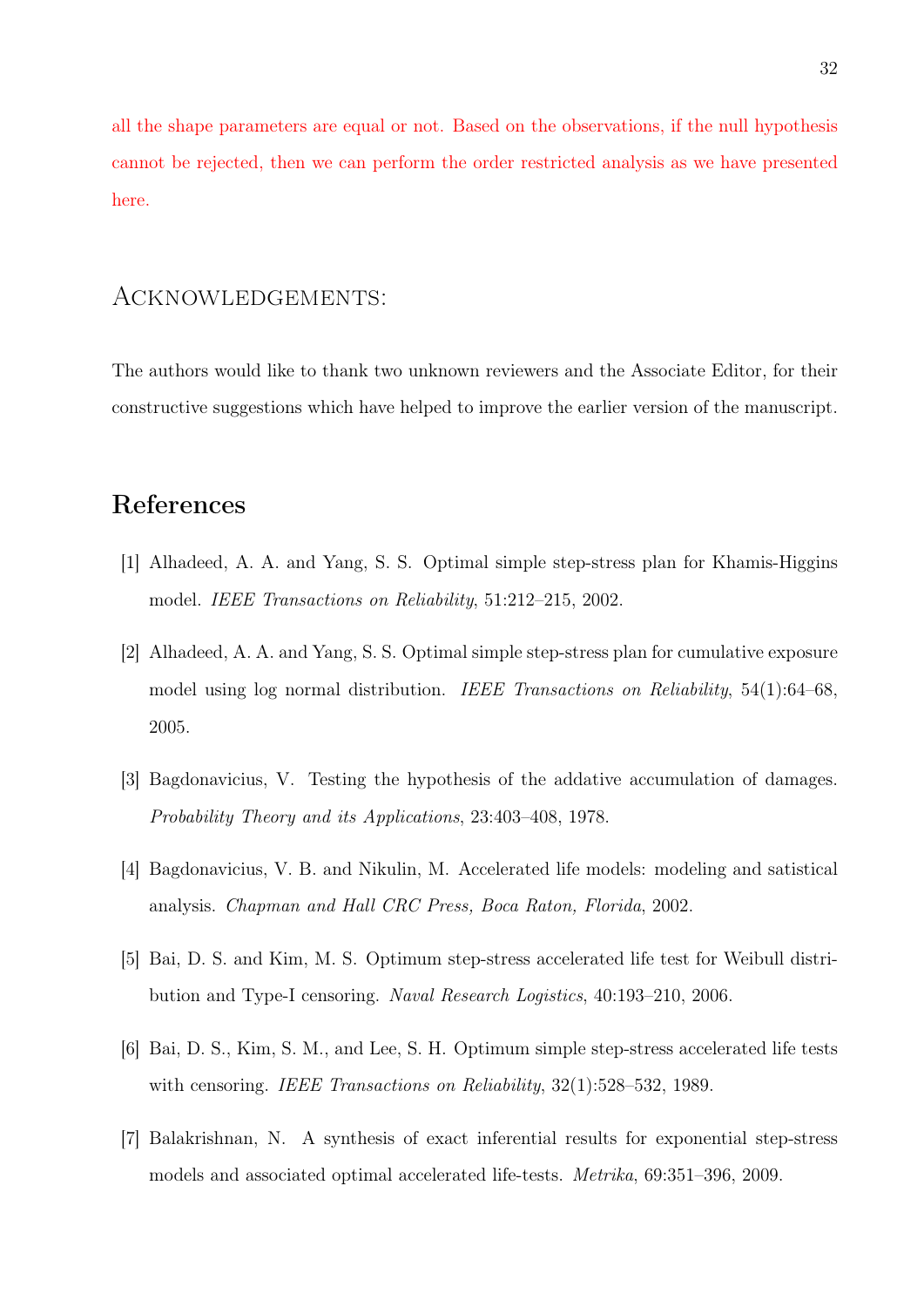- [8] Balakrishnan, N., Beutner, E., and Kateri, M. Order restricted inference for exponential step-stress models. IEEE Transactions on Reliability, 58:132–142, 2009.
- [9] Bhattacharyya, G. K. and Soejoeti, Z. A tampered failure rate model for step-stress accelerated life test. Communication in Statistics - Theory and Methods, 18:1627–1643, 1989.
- [10] Devroye, L. Non-uniform random variate generation. Springer-Verlag, New York, 1985.
- [11] Dorp, J. R. V. and Mazzuchi, T. A. A general Bayes Weibull inference model for accelerated life testing. Reliability Engineering & System Safety,  $90(2-3):140-147$ , 2005.
- [12] Dorp, J. R. V., Mazzuchi, T. A., Fornell, G. E., and Pollock, L. R. A Bayes approach to step-stress accelerated life testing. IEEE Transactions on Reliability, 45(3):491–498, 1996.
- [13] Greven, S., Bailer, A. J., Kupper, L. L., Muller, K. E., and Craft, J. L. A parametric model for studying organism fitness using step-stress experiments. Biometrics, 60(3): 793–799, 2004.
- [14] Kateri, M. and Balakrishnan, N. Inference for a simple step-stress model with Type-II censoring, and weibull distributed lifetimes. IEEE Transactions on Reliability, 57: 616–626, 2008.
- [15] Kateri, M. and Kamps, U. Inference in step-stress models based on failure rates. Statistical Papers, 56:639–660, 2015.
- [16] Kateri, M. and Kamps, U. Hazard rate modeling of step-stress experiments. Annual Review of Statistics and Its Application, 4:147–168, 2017.
- [17] Khamis, I. H. and Higgins, J. J. A new model for step-stress testing. IEEE Transactions on Reliability, 47:131–134, 1998.
- [18] Komori, Y. Properties of the Weibull cumulative exposure model. Journal of Applied Statistics, 33:17–34, 2006.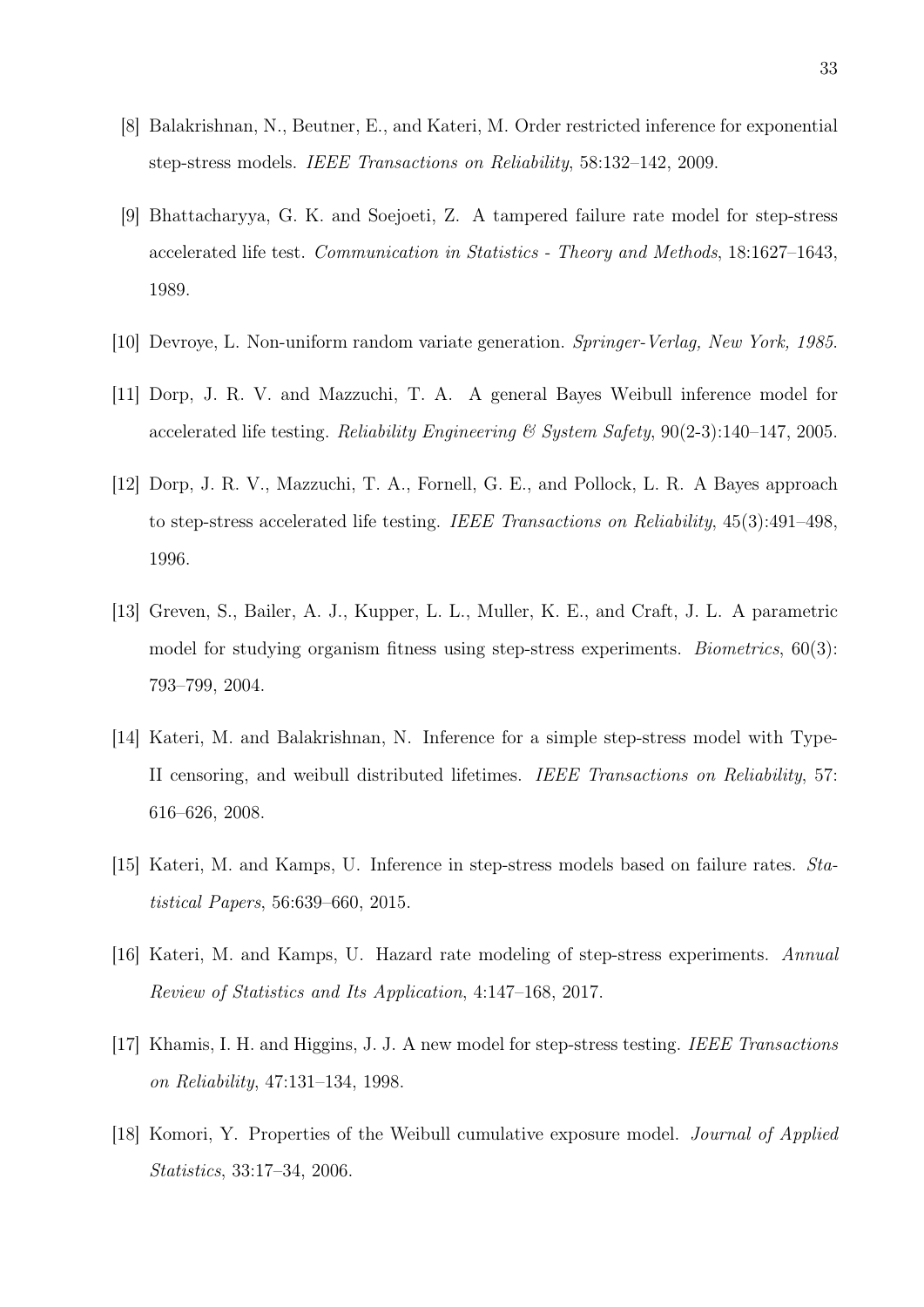- [19] Kundu, D. and Pradhan, B. Bayesian analysis of progressively censored competing risks data. Sankhya B, 73(2):276–296, 2011.
- [20] Li, C. and Fard, N. Optimum bivariate step-stress accelerated life test for censored data. 56:77–84, 2007.
- [21] Lindley, D. V. Approximate Bayes method. Trabajos de Estadistica, 31:223–237, 1980.
- [22] Ma, H. and Meeker, W. Q. Optimum simple step-stress accelerated life tests for Weibull distribution and Type i censoring. Naval Research Logistics (NRL), 40(2):193–210, 1993.
- [23] Ma, H. and Meeker, W. Q. Optimum step-stress accelerated life test plans for log location scale distributions. Naval Research Logistics (NRL), 55(6):551–562, 2008.
- [24] Miller, R. and Nelson, W. Optimum simple step-stress plans for accelerated life testing. IEEE Transactions on Reliability, 32(1):59–65, 1983.
- [25] Mondal, S. and Kundu, D. Point and interval estimation of Weibull parameters based on joint progressively censored data. Sankhya, Ser. B, 117:1–25, 2017.
- [26] Nelson, W. B. Accelerated life testing: step-stress models and data analysis. IEEE Transactions on Reliability, 29:103–108, 1980.
- [27] Pal, A., Mitra, S., and Kundu, D. Order restricted classical inference of a Weibull multiple step-stress model. Journal of Applied Statistics, 2020. DOI: https://doi.org/10.1080/02664763.2020.1736526.
- [28] Pena, E. A. and Gupta, A. K. Bayes estimation for the Marshall Olkin exponential distribution. Journal of the Royal Statistical Society: Series B (Methodological), 52(2): 379–389, 1990.
- [29] Samanta, D., Ganguly, A., Gupta, A., and Kundu, D. On classical and Bayesian order restricted inference for multiple exponential step stress model. Statistics, 53(1):177–195, 2019.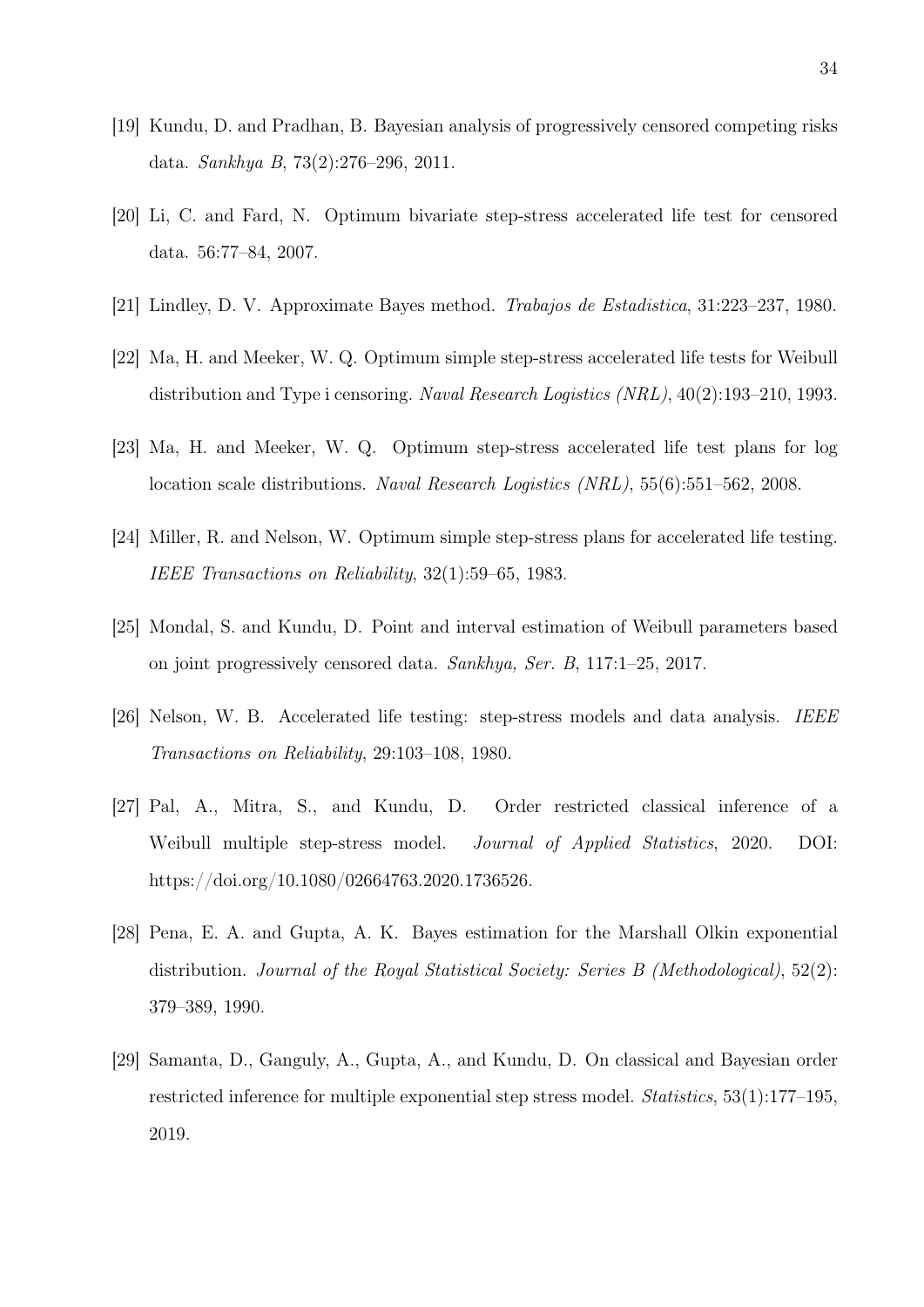- [30] Samanta, D., Gupta, A., and Kundu, D. Analysis of Weibull step-stress model in presence of competing risk. IEEE Transactions on Reliability, 68:420 – 438, 2019.
- [31] Samanta, D. and Kundu, D. Order restricted inference of a multiple step-stress model. Computational Statistics & Data Analysis, 117:62 – 75, 2018.
- [32] Samanta, D., Kundu, D., and Ganguly, A. Order restricted Bayesian analysis of a simple step stress model. Sankhya B, 80:195–221, 2018.
- [33] Sedyakin, N. M. On one physical principle in reliability theory. Technical Cybernatics, 3:80–87, 1966.
- [34] Sha, N. and Pan, R. Bayesian analysis for step-stress accelerated life testing using weibull proportional hazard model. *Statistical Papers*, 55(3):715–726, 2014.
- [35] Tang, L. C. Handbook of reliability engineering. Springer, London., 2003.
- [36] Yeo, K. P. and Tang, L. C. Planning step-stress life-test with a target acceleration-factor. IEEE Transactions on Reliability, 48(1):61–67, 1999.

# 7 Appendix

### 7.1 PROOF OF RESULT 1

$$
E(\lambda_i) = \int_0^\infty \dots \int_0^\infty \frac{\Gamma(\sum_{i=1}^{m+1} a_i)}{\Gamma(a_o)} (b_o \lambda)^{a_o - \sum_{k=1}^{m+1} a_k} \lambda_i \prod_{k=1}^{m+1} \left( \frac{b_o^{a_k}}{\Gamma(a_k)} \lambda_1^{a_k - 1} e^{-b_o \lambda_k} \right) d\lambda_1 \dots d\lambda_{m+1}
$$
  
\n
$$
= K_1(a, b_o) \int_0^\infty \dots \int_0^\infty \frac{\Gamma(\sum_{i=1}^{m+1} a_i + 1)}{\Gamma(a_o + 1)} (b_o \lambda)^{a_o + 1 - \sum_{k=1}^i a_i - 1 - \sum_{k=i+1}^{m+1} a_k} \left( \frac{b_o^{a_1}}{\Gamma(a_1)} \lambda_1^{a_1 - 1} e^{-b_o \lambda_1} \right) \times \dots \left( \frac{b_o^{a_i + 1}}{\Gamma(a_i + 1)} \lambda_i^{a_i} e^{-b_o \lambda_i} \right) \dots \left( \frac{b_o^{a_{m+1}}}{\Gamma(a_{m+1})} \lambda_{m+1}^{a_{m+1} - 1} e^{-b_o \lambda_{m+1}} \right) d\lambda_1 \dots d\lambda_i \dots d\lambda_{m+1}.
$$

The integration in the Step 2 equals to 1 as (7) is a proper density function and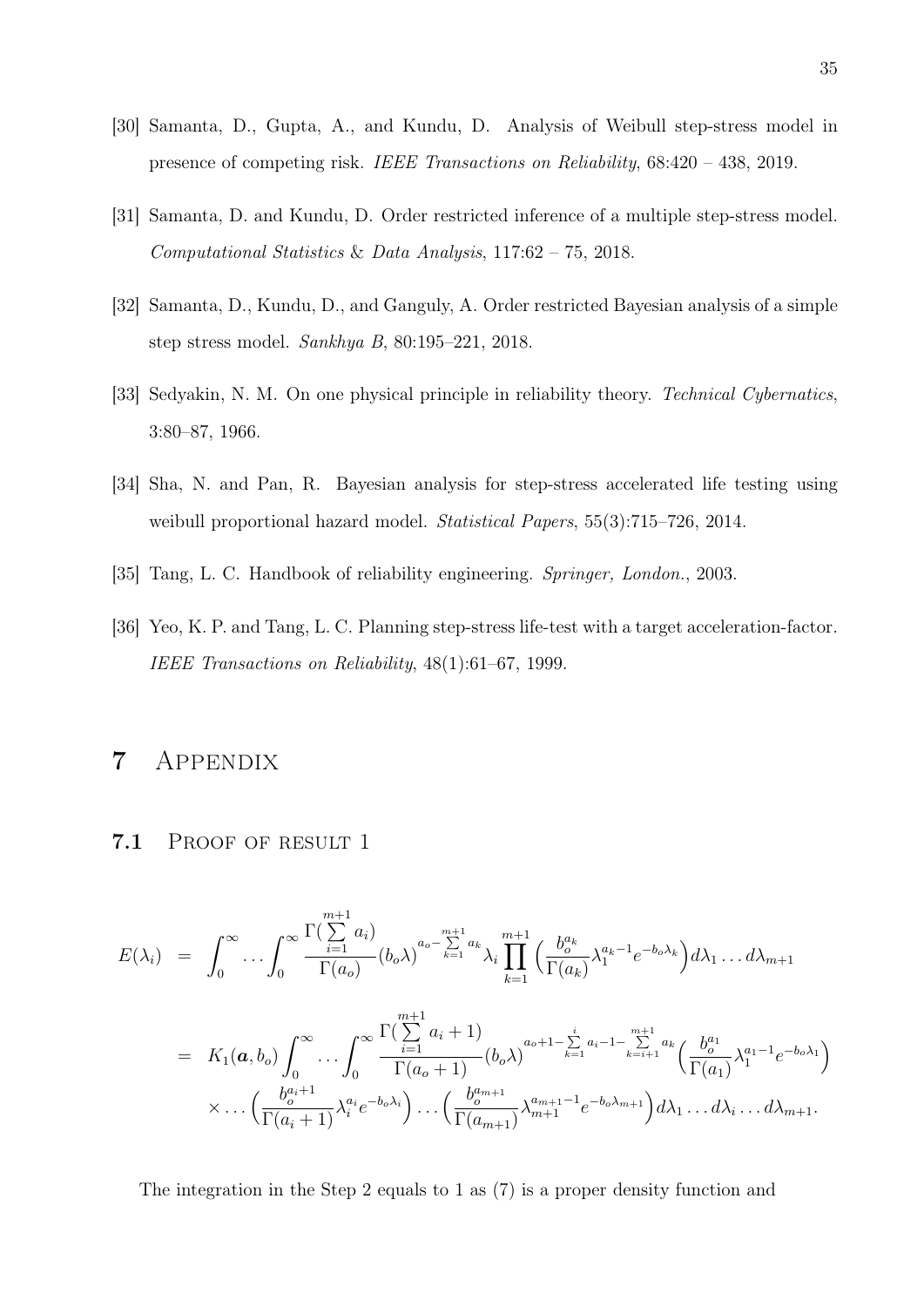$$
E(\lambda_i) = K_1(\boldsymbol{a}, b_o) = \frac{a_o a_i}{\sum_{i=0}^{m+1} a_i}
$$
, where  

$$
b_o \sum_{i=0}^{m+1} a_i
$$

$$
K_1(\boldsymbol{a}, b_o) = \frac{\Gamma(a_o + 1)}{\Gamma(\sum_{i=1}^{m+1} a_i + 1)} \frac{\Gamma(a_i + 1)}{\Gamma a_i} \frac{\Gamma(\sum_{i=1}^{m+1} a_i)}{\Gamma a_o} \frac{1}{b_o}, \boldsymbol{a} = (a_0, a_1, \dots, a_{m+1}).
$$

Now we derive the expression for  $V(\lambda_i)$ . Note that  $V(\lambda_i) = E(\lambda_i^2) - E(\lambda_i)^2$ 

$$
E(\lambda_i^2) = \int_0^\infty \dots \int_0^\infty \frac{\Gamma(\sum_{i=1}^{m+1} a_i)}{\Gamma(a_o)} (b_o \lambda)^{a_o - \sum_{k=1}^{m+1} a_k} \lambda_i^2 \prod_{k=1}^{m+1} \left( \frac{b_o^{a_k}}{\Gamma(a_k)} \lambda_1^{a_k - 1} e^{-b_o \lambda_k} \right) d\lambda_1 \dots d\lambda_{m+1}
$$
  
\n
$$
= K_2(\boldsymbol{a}, b_o) \int_0^\infty \dots \int_0^\infty \frac{\Gamma(\sum_{i=1}^{m+1} a_i + 2)}{\Gamma(a_o + 2)} (b_o \lambda)^{a_o + 2 - \sum_{k=1}^i a_i - 2 - \sum_{k=i+1}^{m+1} a_k} \left( \frac{b_o^{a_1}}{\Gamma(a_1)} \lambda_1^{a_1 - 1} e^{-b_o \lambda_1} \right) \times \dots \left( \frac{b_o^{a_i + 2}}{\Gamma(a_i + 2)} \lambda_i^{a_i + 1} e^{-b_o \lambda_i} \right) \dots \left( \frac{b_o^{a_{m+1}}}{\Gamma(a_{m+1})} \lambda_{m+1}^{a_{m+1} - 1} e^{-b_o \lambda_{m+1}} \right) d\lambda_1 \dots d\lambda_i \dots d\lambda_{m+1}.
$$

Along the same lines of the derivation of  $E(\lambda_i)$ , we have

$$
E(\lambda_i^2) = K_2(\boldsymbol{a}, b_o) = \frac{a_o(a_o + 1)a_i(a_i + 1)}{m+1} \frac{m+1}{m+1},
$$
  

$$
b_o^2(\sum_{i=0}^{m+1} a_i)(\sum_{i=0}^{m+1} a_i + 1)
$$

where

$$
K_2(\boldsymbol{a},b_o) = \frac{\Gamma(a_o+2)}{\Gamma(\sum_{i=1}^{m+1} a_i + 2)} \frac{\Gamma(a_i+2)}{\Gamma a_i} \frac{\Gamma(\sum_{i=1}^{m+1} a_i)}{\Gamma a_o} \frac{1}{b_o^2}, \; \boldsymbol{a} = (a_0,a_1,\ldots,a_{m+1}).
$$

Thus,

$$
V(\lambda_i) = \frac{a_o a_i}{b_o^2 \sum_{i=0}^{m+1} a_i} \left\{ \frac{(a_o + 1)(a_i + 1)}{\sum_{i=0}^{m+1} a_i + 1} - \frac{a_o a_i}{\sum_{i=0}^{m+1} a_i} \right\}
$$

# 7.2 Lindley's approximation

For determining the optimal choice of  $p$ , we consider here three levels of stress. Assuming  $\boldsymbol{\theta} = (\theta_1, \theta_2, \theta_3, \theta_4) = (\alpha, \lambda_1, \lambda_2, \lambda_3)$ , the Lindley's approximation (See Lindley [21]) for the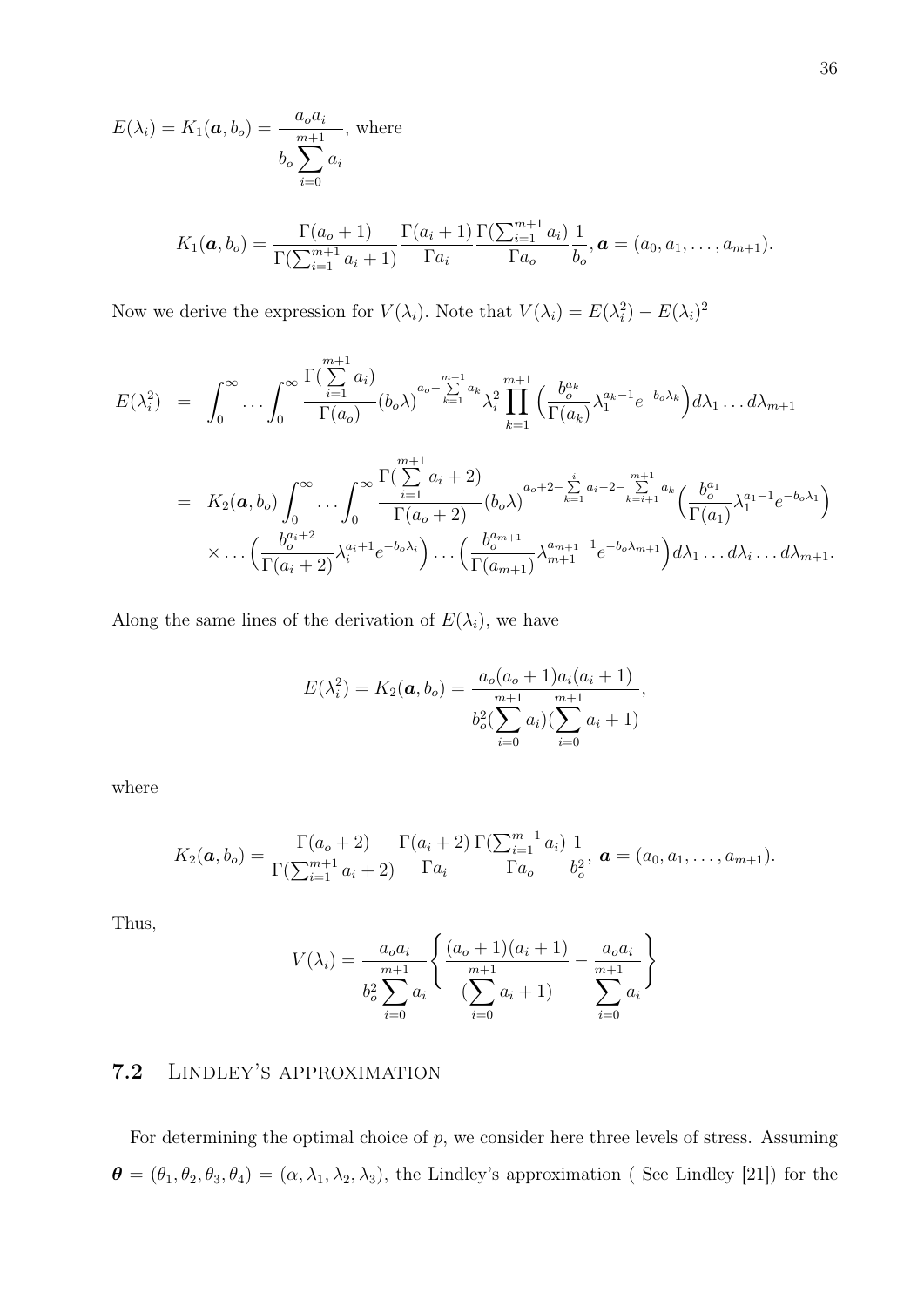BE of any parametric function  $q(\boldsymbol{\theta})$  is given by

$$
E_{\theta|\mathcal{D}}\{q(\theta_1, \theta_2, \theta_3, \theta_4)\} = q(\widehat{\theta}_1, \widehat{\theta}_2, \widehat{\theta}_3, \widehat{\theta}_4) + \frac{1}{2} \sum_{i=1}^4 \sum_{j=1}^4 u_{ij} \sigma_{ij} + \sum_{i=1}^4 \sum_{j=1}^4 u_{ij} \rho_j \sigma_{ij} + \frac{1}{2} \sum_{i=1}^4 \sum_{j=1}^4 \sum_{k=1}^4 \sum_{j=1}^4 L_{ijk} U_k \sigma_{ij}
$$
\n(16)

where,

$$
L_{ijk} = \frac{\partial^3 l}{\partial \theta_i \partial \theta_j \partial \theta_k \theta_l}; \ i, j, k, l = 1(1)4, \text{ where } l = \log L(\theta | \mathcal{D}),
$$
  
\n
$$
u_i = \frac{\partial q}{\partial \theta_i}; \ i = 1(1)4,
$$
  
\n
$$
u_{ij} = \frac{\partial^2 q}{\partial \theta_i \partial \theta_j}; \ i, j = 1(1)4,
$$
  
\n
$$
\sigma_{ij} = (i, j)\text{-th element of the inverse of observed Fisher information matrix,}
$$
  
\n
$$
\rho_i = \frac{\partial \log \pi(\theta)}{\partial \theta_i}; \ i = 1(1)4,
$$
  
\n
$$
U_k = \sum_{i=1}^4 u_i \sigma_{ki}; \ k = 1(1)4; \text{ and}
$$

 $\widehat\theta_1,\widehat\theta_2,\widehat\theta_3,\widehat\theta_4$  are the order restricted MLEs of the model parameters.

### 7.2.1 Different Elements of Lindley's Approximation

The elements of the observed Fisher information matrix

$$
I(\alpha, \lambda_1, \lambda_2, \lambda_3) = \begin{bmatrix} -\frac{\partial^2 l}{\partial \alpha^2} & -\frac{\partial^2 l}{\partial \alpha \partial \lambda_1} & -\frac{\partial^2 l}{\partial \alpha \partial \lambda_2} & -\frac{\partial^2 l}{\partial \alpha \partial \lambda_3} \\ -\frac{\partial^2 l}{\partial \lambda_1 \partial \alpha} & -\frac{\partial^2 l}{\partial \lambda_1^2} & -\frac{\partial^2 l}{\partial \lambda_1 \partial \lambda_2} & -\frac{\partial^2 l}{\partial \lambda_1 \partial \lambda_3} \\ -\frac{\partial^2 l}{\partial \lambda_2 \partial \alpha} & -\frac{\partial^2 l}{\partial \lambda_2 \partial \lambda_1} & -\frac{\partial^2 l}{\partial \lambda_2^2} & -\frac{\partial^2 l}{\partial \lambda_2 \partial \lambda_3} \\ -\frac{\partial^2 l}{\partial \lambda_3 \partial \alpha} & -\frac{\partial^2 l}{\partial \lambda_3 \partial \lambda_1} & -\frac{\partial^2 l}{\partial \lambda_3 \partial \lambda_2} & -\frac{\partial^2 l}{\partial \lambda_3^2} \end{bmatrix}
$$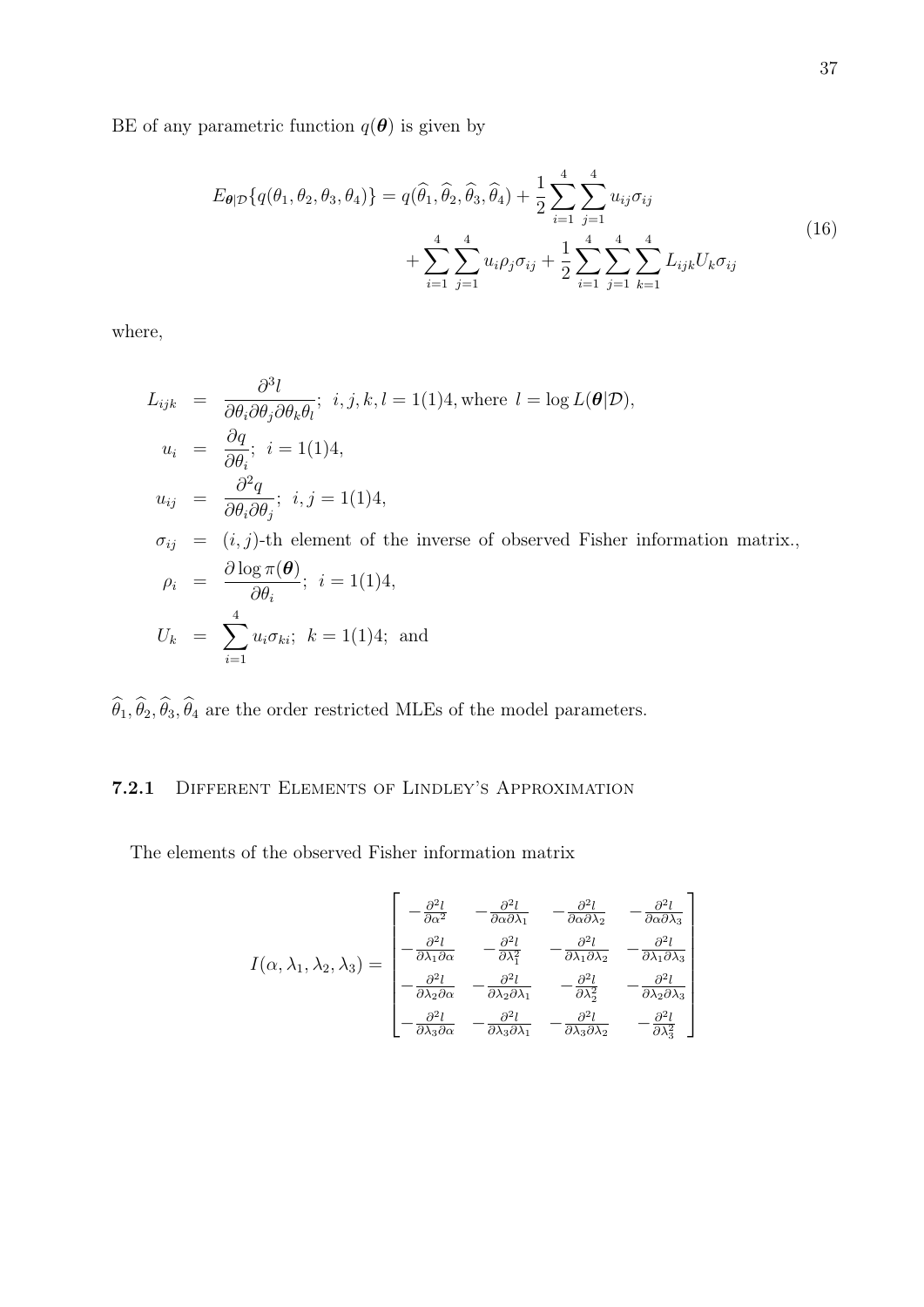can be expressed as follows.

$$
\frac{\partial^2 l}{\partial \alpha^2} = -\frac{n}{\alpha^2} - \lambda_1 D_1''(\alpha) - \lambda_2 D_2''(\alpha) - \lambda_3 D_3''(\alpha),
$$
  
\n
$$
\frac{\partial^2 l}{\partial \lambda_1^2} = -\frac{n_1}{\lambda_1^2}, \frac{\partial^2 l}{\partial \lambda_2^2} = -\frac{n_2}{\lambda_2^2}, \frac{\partial^2 l}{\partial \lambda_3^2} = -\frac{n_3}{\lambda_3^2},
$$
  
\n
$$
\frac{\partial^2 l}{\partial \alpha \partial \lambda_1} = \frac{\partial^2 l}{\partial \lambda_1 \partial \alpha} = -D_1'(\alpha),
$$
  
\n
$$
\frac{\partial^2 l}{\partial \alpha \partial \lambda_2} = \frac{\partial^2 l}{\partial \lambda_2 \partial \alpha} = -D_2'(\alpha),
$$
  
\n
$$
\frac{\partial^2 l}{\partial \alpha \partial \lambda_3} = \frac{\partial^2 l}{\partial \lambda_3 \partial \alpha} = -D_3'(\alpha),
$$
  
\n
$$
\frac{\partial^2 l}{\partial \lambda_1 \partial \lambda_2} = \frac{\partial^2 l}{\partial \lambda_2 \partial \lambda_1} = \frac{\partial^2 l}{\partial \lambda_2 \partial \lambda_3} = \frac{\partial^2 l}{\partial \lambda_3 \partial \lambda_2} = \frac{\partial^2 l}{\partial \lambda_1 \partial \lambda_3} = \frac{\partial^2 l}{\partial \lambda_3 \partial \lambda_1} = 0.
$$

$$
L_{111} = \frac{2n}{\alpha^3} - \lambda_1 D_1'''(\alpha) - \lambda_2 D_2'''(\alpha) - \lambda_3 D_3'''(\alpha),
$$
  
\n
$$
L_{222} = \frac{2n_1}{\lambda_1^3}, L_{333} = \frac{2n_2}{\lambda_2^3}, L_{444} = \frac{2n_3}{\lambda_3^3},
$$
  
\n
$$
L_{112} = -D_1''(\alpha), L_{113} = -D_2''(\alpha), L_{114} = -D_3''(\alpha),
$$
  
\n
$$
L_{221} = L_{223} = L_{224} = 0,
$$
  
\n
$$
L_{331} = L_{332} = L_{334} = 0,
$$
  
\n
$$
L_{441} = L_{442} = L_{443} = 0,
$$
  
\n
$$
L_{231} = L_{232} = L_{233} = L_{234} = 0,
$$
  
\n
$$
L_{241} = L_{242} = L_{243} = L_{244} = 0,
$$
  
\n
$$
L_{341} = L_{342} = L_{343} = L_{344} = 0.
$$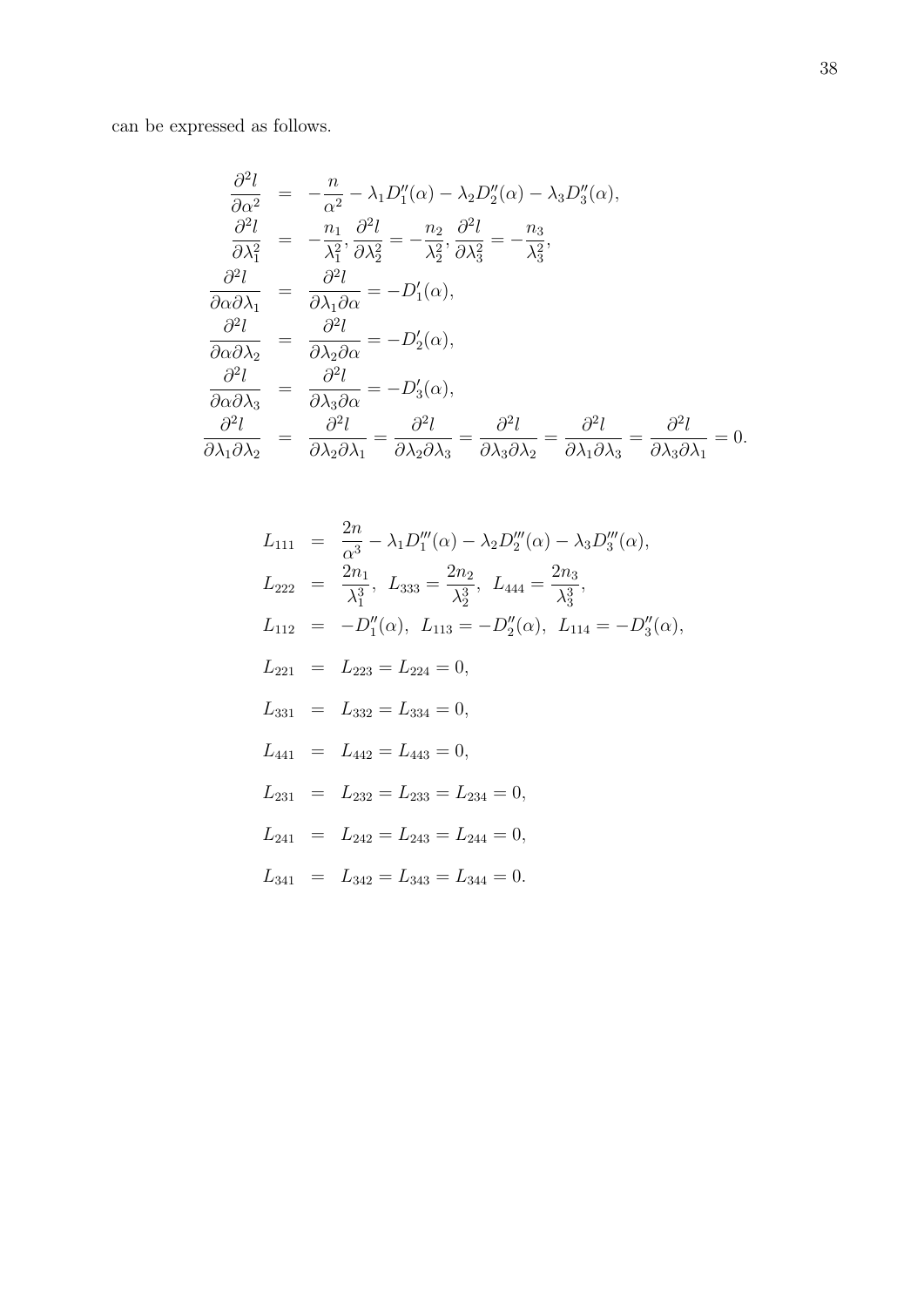where

$$
D'_{1}(\alpha) = \sum_{i=1}^{\overline{n}_{1}} t_{i:n}^{\alpha} \ln t_{i:n} + (n - \overline{n}_{1}) \tau_{1}^{\alpha} \ln \tau_{1},
$$
  
\n
$$
D'_{2}(\alpha) = \sum_{i=\overline{n}_{1}+1}^{\overline{n}_{2}} t_{i:n}^{\alpha} \ln t_{i:n} + (n - \overline{n}_{2}) \tau_{2}^{\alpha} \ln \tau_{2} - (n - \overline{n}_{1}) \tau_{1}^{\alpha} \ln \tau_{1},
$$
  
\n
$$
D'_{3}(\alpha) = \sum_{i=\overline{n}_{2}+1}^{\overline{n}_{3}} t_{i:n}^{\alpha} \ln t_{i:n} - (n - \overline{n}_{2}) \tau_{2}^{\alpha} \ln \tau_{2},
$$
  
\n
$$
D''_{1}(\alpha) = \sum_{i=1}^{\overline{n}_{1}} t_{i:n}^{\alpha} (\ln t_{i:n})^{2} + (n - \overline{n}_{1}) \tau_{1}^{\alpha} (\ln \tau_{1})^{2},
$$
  
\n
$$
D''_{2}(\alpha) = \sum_{i=\overline{n}_{1}+1}^{\overline{n}_{2}} t_{i:n}^{\alpha} (\ln t_{i:n})^{2} + (n - \overline{n}_{2}) \tau_{2}^{\alpha} (\ln \tau_{2})^{2} - (n - \overline{n}_{1}) \tau_{1}^{\alpha} (\ln \tau_{1})^{2},
$$
  
\n
$$
D''_{3}(\alpha) = \sum_{i=\overline{n}_{2}+1}^{\overline{n}_{3}} t_{i:n}^{\alpha} (\ln t_{i:n})^{2} - (n - \overline{n}_{2}) \tau_{2}^{\alpha} (\ln \tau_{2})^{2}
$$
  
\n
$$
D'''_{1}(\alpha) = \sum_{i=1}^{\overline{n}_{1}} t_{i:n}^{\alpha} (\ln t_{i:n})^{3} + (n - \overline{n}_{1}) \tau_{1}^{\alpha} (\ln \tau_{1})^{3},
$$
  
\n
$$
D'''_{2}(\alpha) = \sum_{i=\overline{n}_{1}+1}^{\overline{n}_{2}} t_{i:n}^{\alpha} (\ln t_{i:n})^{3} + (n - \overline{n}_{2}) \tau_{2}^{\alpha} (\ln \tau_{2})^{3} - (n - \overline{n}_{1}) \tau_{1}^{\
$$

It is to note that the  $L_{ijk}$  is independent of the order in which  $i, j$  and k appear in the suffixes. Now,

$$
\log(\pi) = (a_0 - a_1 - a_2 - a_3) \log(\lambda_1 + \lambda_2 + \lambda_3) - b_0(\lambda_1 + \lambda_2 + \lambda_3)
$$

$$
+ \log g(\lambda_1, \lambda_2, \lambda_3) + (a - 1) \log \alpha - b\alpha; \text{ where}
$$

$$
g(\lambda_1, \lambda_2, \lambda_3) = \lambda_1^{a_1 - 1} \lambda_2^{a_2 - 1} \lambda_3^{a_3 - 1} + \lambda_1^{a_1 - 1} \lambda_3^{a_2 - 1} \lambda_2^{a_3 - 1} + \lambda_2^{a_1 - 1} \lambda_3^{a_2 - 1} \lambda_1^{a_3 - 1}
$$

$$
\lambda_2^{a_1 - 1} \lambda_1^{a_2 - 1} \lambda_3^{a_3 - 1} + \lambda_3^{a_1 - 1} \lambda_2^{a_2 - 1} \lambda_1^{a_3 - 1} + \lambda_3^{a_1 - 1} \lambda_1^{a_2 - 1} \lambda_2^{a_3 - 1}
$$